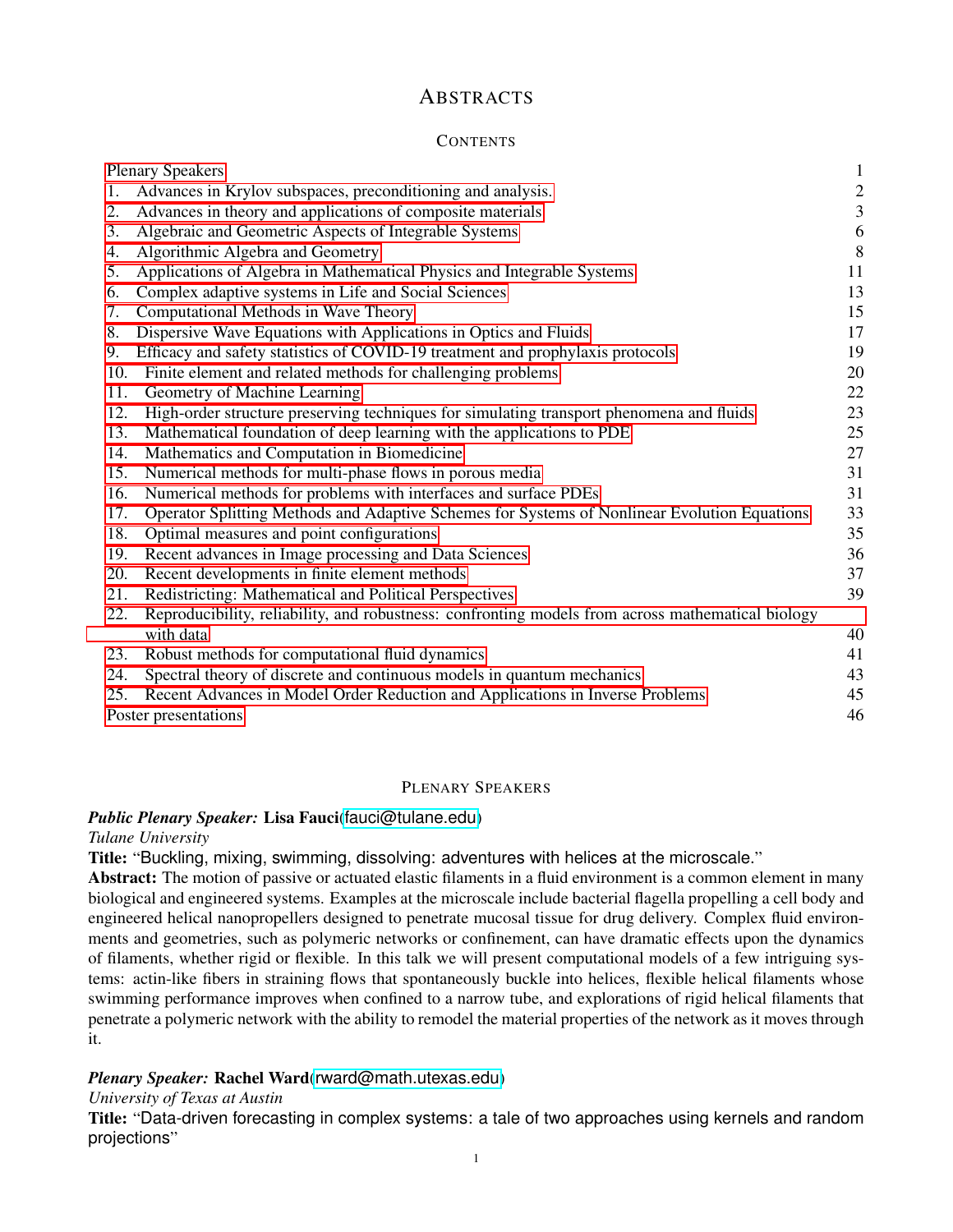Abstract: Making predictions from snapshots of an unknown nonlinear dynamical system is an important problem in science and engineering. It is becoming increasingly clear that tools from machine learning such as kernel methods, sparse approximation, and randomized embeddings, have significant potential in the design of more efficient and robust algorithms for prediction. We review two recent approaches to data-driven forecasting where inspirations from machine learning have made a clear and theoretically justified impact: sparse identification of nonlinear systems and streaming kernel analog forecasting.

# *Plenary Speaker:* Alejandro Aceves([aaceves@smu.edu](mailto:aaceves@smu.edu))

# *Southern Methodist University*

Title: "Modeling climate change: A dynamical systems approach"

Abstract: Addressing climate change from different perspectives is without question an urgent need. Climate research is a complex subject; one where tools from applied mathematics can contribute to its understanding and impact. This talk will concentrate in relatively simple models based on dynamical systems, with particular emphasis on the dynamics of the Atlantic meridional overturning circulation (AMOC) . In turn, I hope to convince the audience that despite its simplicity, such studies can shed light in such an important topic.

# 1. ADVANCES IN KRYLOV SUBSPACES, PRECONDITIONING AND ANALYSIS.

<span id="page-1-0"></span>Organized by: Josef Sifuentes (josef.sifuentes@utrgv.edu), *University of Texas Rio Grande Valley*

# Josef Sifuentes ([josef.sifuentes@utrgv.edu](mailto:josef.sifuentes@utrgv.edu))

*University of Texas Rio Grande Valley*

Title: "GMRES Convergence and Spectral Properties of Approximate Preconditioners for KKT matrices" Joint work with: Mark Embree, Gilbert Ymbert

Abstract: Several important preconditioners for KKT matrix equations lead to GMRES converging exactly 2 or 3 iterations. However, these preconditioners involve inverses of large submatrices. In practice, such inverses are only approximated and more iterations are required before convergence. How many more iterations? We present perturbation analysis results for GMRES that leads to rigorous upper bounds on the number of iterations as a function of the accuracy of the preconditioner to the ideal and spectral properties of the constituent matrices. We also derive a thorough analysis of the spectral properties of these common preconditioners. We demonstrate some numerical computations that verify these results for problems from optimization and fluid dynamics.

# Miguel Mascorro ([miguel.mascorro01@utrgv.edu](mailto:miguel.mascorro01@utrgv.edu))

# *University of Texas Rio Grande Valley*

Title: "The Bridge Between the Field of Values and Systems of Linear Equations"

# Joint work with: Josef Sifuentes

Abstract: Since the residual in GMRES can be expressed as a polynomial matrix, to minimize its norm among  $x$ in a Krylov subspace is to minimize its norm among a polynomials such that they are 1 at 0. It has been shown that the field of values of a matrix is a complete spectral set, and so we can use it to bound GMRES. However, the restrictions for the polynomial become a problem when dealing with indefinite fields of values, and to overcome this we consider the kth root of the matrix in bounding the optimal GMRES polynomial.

# Jesus Saldana ([jesus.saldana01@utrgv.edu](mailto:jesus.saldana01@utrgv.edu))

*University of Texas Rio Grande Valley*

Title: "Preconditioned Iterative Methods for Inhomogeneous Acoustic Scattering Application with Variable Index of Refraction"

# Joint work with: Josef Sifuentes

Abstract: We develop and analyze efficient iterative methods for solving the discretization of the Lippmann-Schwinger integral equation for inhomogeneous acoustic scattering with variable index of refraction. Analysis and numerical illustrations of the spectral properties of the scattering problem demonstrate that a significant portion of the spectrum is approximated well on coarse grids for the constant problem. We build preconditioners via restarted GMRES method with adaptive deflation preconditioning over multiple grids for the constant problem and apply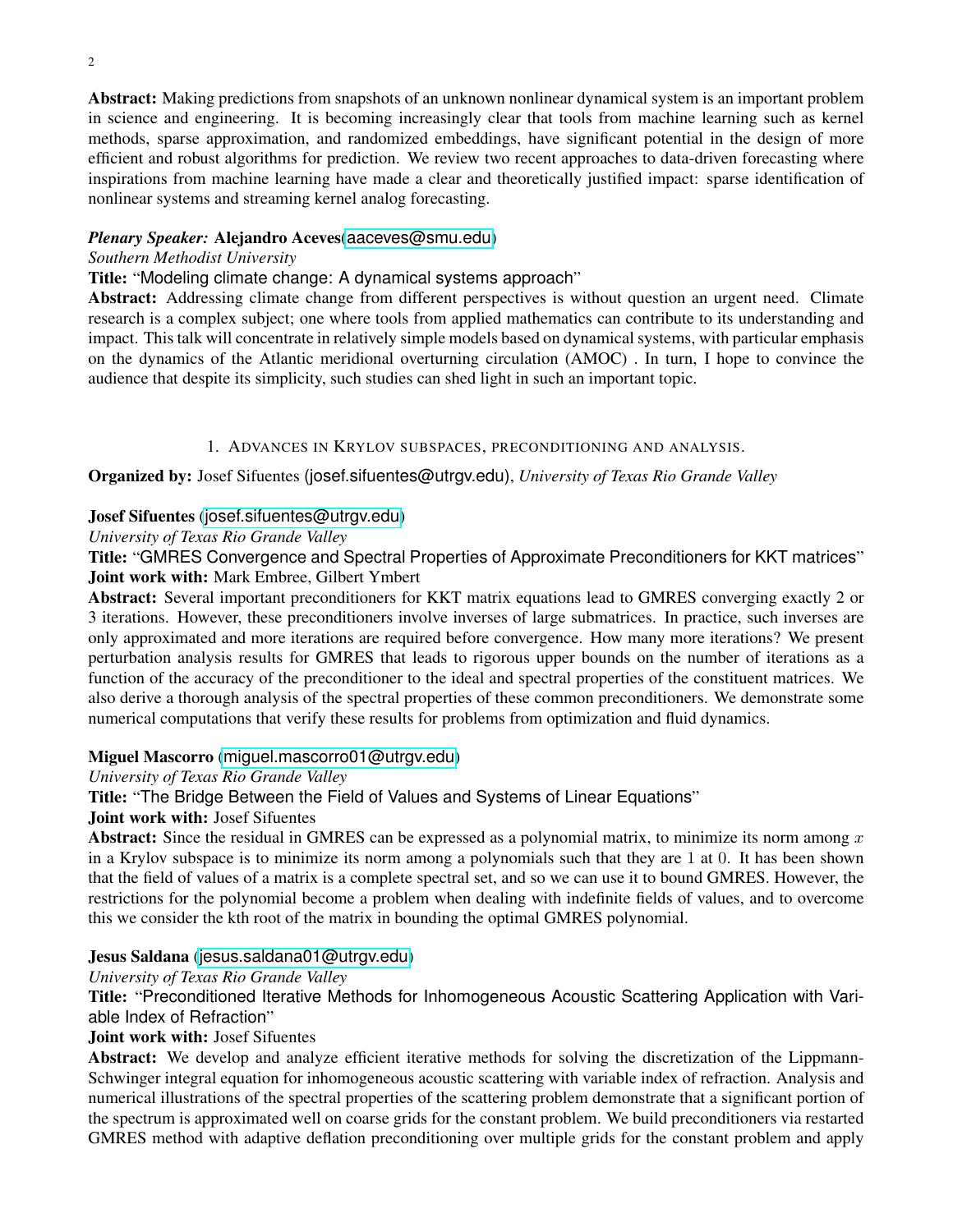them to the variable problem. The preconditioners are very effective for reducing both the computational time and computer memory required to solve acoustic scattering problems.

#### 2. ADVANCES IN THEORY AND APPLICATIONS OF COMPOSITE MATERIALS

<span id="page-2-0"></span>Organized by: Aaron Welters (awelters@fit.edu), *Florida Institute of Technology* Organized by: Anthony Stefan (astefan2015@my.fit.edu), *Florida Institute of Technology* Organized by: Robert Viator (rviator1@swarthmore.edu), *Swarthmore*

# Aaron Welters ([awelters@fit.edu](mailto:awelters@fit.edu))

### *Florida Institute of Technology*

Title: "Symmetric determinantal representations of multivariable polynomials and their application in the theory of composites"

# Joint work with: Anthony Stefan (Florida Institute of Technology)

Abstract: The HMV Theorem is the statement that every multivariate polynomial has a symmetric determinantal representation, and was first proved in J.W. Helton, S.A. McCullough, and V. Vinnikov, Noncommutative convexity arises from linear matrix inequalities, J. Funct. Anal. 240 (2006), 105-191. In this talk, we discuss our new proof, based only on elementary properties of polynomials, determinants, and Schur complements (inspired by our recent proof of the Bessmertnyi realization theorem). Then we consider the important application of this theorem to realization problems of effective tensors in the theory of composites.

# Thuyen Dang ([ttdang9@central.uh.edu](mailto:ttdang9@central.uh.edu))

### *University of Houston*

Title: "A simplified model for magnetorheological fluid and its corresponding effective system"

Joint work with: Yuliya Gorb (National Science Foundation) and Silvia Jimenez Bolanos (Colgate University) Abstract: In this talk, I would like to present the rigorous homogenization of a simplified model of magnetorheological fluids. The model is described mathematically by a one-way coupling between Stokes equation and magnetostatic equation, where the coefficients of the corresponding partial differential equations are locally periodic. First, we obtain an improved gradient estimate for the solution of the magnetostatic equation by compactness method. Then this regularity result is applied to derive the effective response of the suspension. Finally, the mathematical justification of the obtained asymptotics is carried out by two-scale convergence method.

# Ornella Mattei ([mattei@sfsu.edu](mailto:mattei@sfsu.edu))

### *San Francisco State University*

Title: "Bounds on the response of lossy two-phase composites subject to time-varying fields"

Abstract: In this talk, we will discuss bounds on the quasistatic response of lossy composites when subject to applied electromagnetic fields (or antiplane elastic fields), that can have any variation in time, not necessarily a fixed frequency one. Interestingly enough, appropriate choices of the applied field can directly provide the volume fractions of the phases from measurements at specific times. Here we will show how to tailor the applied fields in order to obtain such a result.

# Owen Miller ([owen.miller@yale.edu](mailto:owen.miller@yale.edu))

### *Yale University*

# Title: "Photonic and Quantum Design Problems as QCQPs"

Abstract: We show that a wide range of physical design problems can be transformed to quadratically constrained quadratic programs (QCQPs). This leads to a general framework for identifying bounds, or fundamental limits, to possible response. We show applications of this approach across nanophotonics – where we find bounds for perfect absorbers, analog optical computers, and broadband extinction – as well as to quantum optical control.

# Robert Viator Jr. ([rviator1@swarthmore.edu](mailto:rviator1@swarthmore.edu))

### *Swarthmore College*

Title: "Bloch Waves in 3-dimensional high-contrast photonic crystals"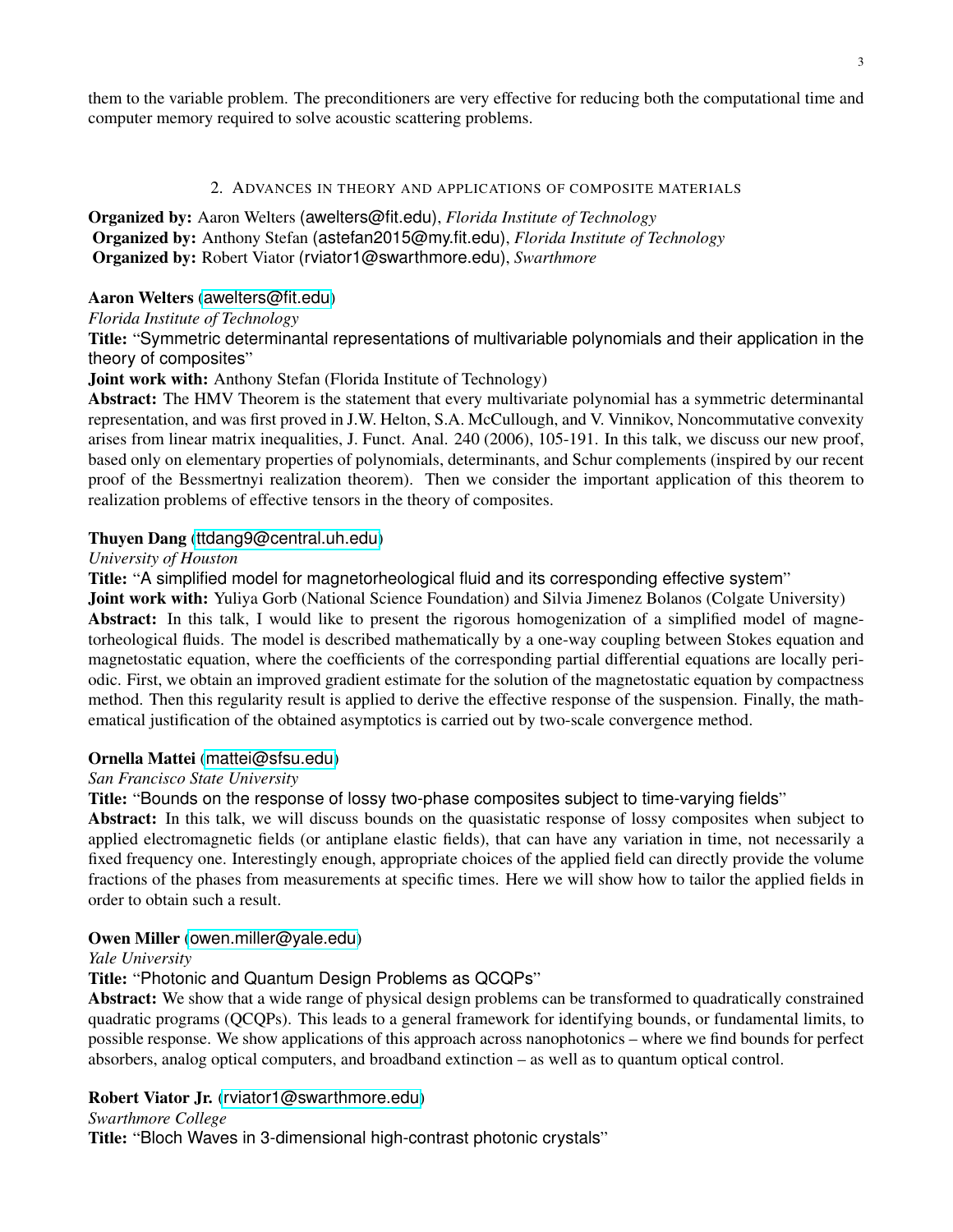Abstract: We investigate the Bloch spectrum of a 3-dimensional high-contrast photonic crystal. The Bloch eigenvalues, for fixed quasi-momentum, are expanded in a power series in the material contrast parameter in the highcontrast limit. We achieve this power series, together with a radius of convergence, by decomposing an appropriate vectorial Sobolev space into three mutually orthogonal subspaces which are curl-free in certain subdomains of the period cell. We also identify the limit spectrum in the periodic (zero-quasi-momentum) case. Time permitting, we will describe a wide class of crystal geometries which permit the above described analytic structure of the Bloch eigenvalues.

# Ruchira Perera ([jperer3@lsu.edu](mailto:jperer3@lsu.edu))

# *Louisiana State University*

# Title: "Bloch Spectra for High Contrast Elastic Media"

Abstract: Analytic representation formulas and power series are developed to describe the band structure inside periodic elastic crystals made from high contrast inclusions. We use source free modes associated with structural spectra to represent the solution operator of the Lamé system inside phononic crystals. An explicit bound on the convergence radius is given through the structural spectra of the inclusion array and the Dirichlet spectra of the inclusions. Sufficient conditions for the separation of spectral branches of the dispersion relation for any fixed quasi-momentum are identified. New conditions on the symmetry of the inclusions and their Dirichlet spectra are found that are sufficient for the emergence of band gaps.

# David Morison ([nosiromdivad@gmail.com](mailto:nosiromdivad@gmail.com))

### *University of Utah*

# Title: "Order to Disorder in Quasiperiodic Composites"

Abstract: We introduce a class of two-phase composites based on deterministic Moire patterns. As the twist angle varies the microstructural geometry, which is distilled into the spectrum of an operator analogous to the Hamiltonian in quantum physics, switches from periodic to quasiperiodic. The electrical, diffusive, thermal and optical transport properties are then found to transition from those of ordered to randomly disordered materials. Through the lens of random matrix theory, we observe behavior akin to an Anderson transition in wave phenomena, with band gaps and mobility edges - even though there are no wave scattering or interference effects at play.

### Matthias Maier ([maier@math.tamu.edu](mailto:maier@math.tamu.edu))

### *Texas A&M University*

### Title: "Optical Phenomena, Resonances, and Homogenization of Layered Heterostructures"

Abstract: Two-dimensional materials with controllable electronic structures have opened up an unprecedented wealth of optical phenomena that challenge the classical picture of electromagnetic wave propagation. They are a promising ingredient in the design of novel optical devices, promising subwavelength optics beyond the diffraction limit. In this talk we present a homogenization theory of plasmonic crystals with two-dimensional material inclusions and a spectral analysis quantitatively describing Lorentz resonances in the effective permittivity tensor. We conclude by demonstrating how our analytical findings can serve as an efficient computational tool to describe the general frequency dependence of periodic optical devices.

### Yury Grabovsky ([yury@temple.edu](mailto:yury@temple.edu))

### *Temple University*

Title: "Exact relations and links for two-dimensional thermoelectric composites"

Abstract: The goal of this talk is to describe all relations and links satisfied by the effective thermoelectric tensors of two dimensional composites. The general theory of such relations and links guides the analysis. As an application we prove that the effective thermoelectric tensor of a polycrystal is uniquely determined by the original crystal and does not depend on the texture, as long as the effective tensor is isotropic. Another application gives explicit formulas for the effective tensors of composites made with two isotropic phases in terms of effective conductivity of composites with the same microstructure.

# Andrej Cherkaev ([cherk@math.utah.edu](mailto:cherk@math.utah.edu))

### *University of Utah*

Title: "Some optimal multi-material composites"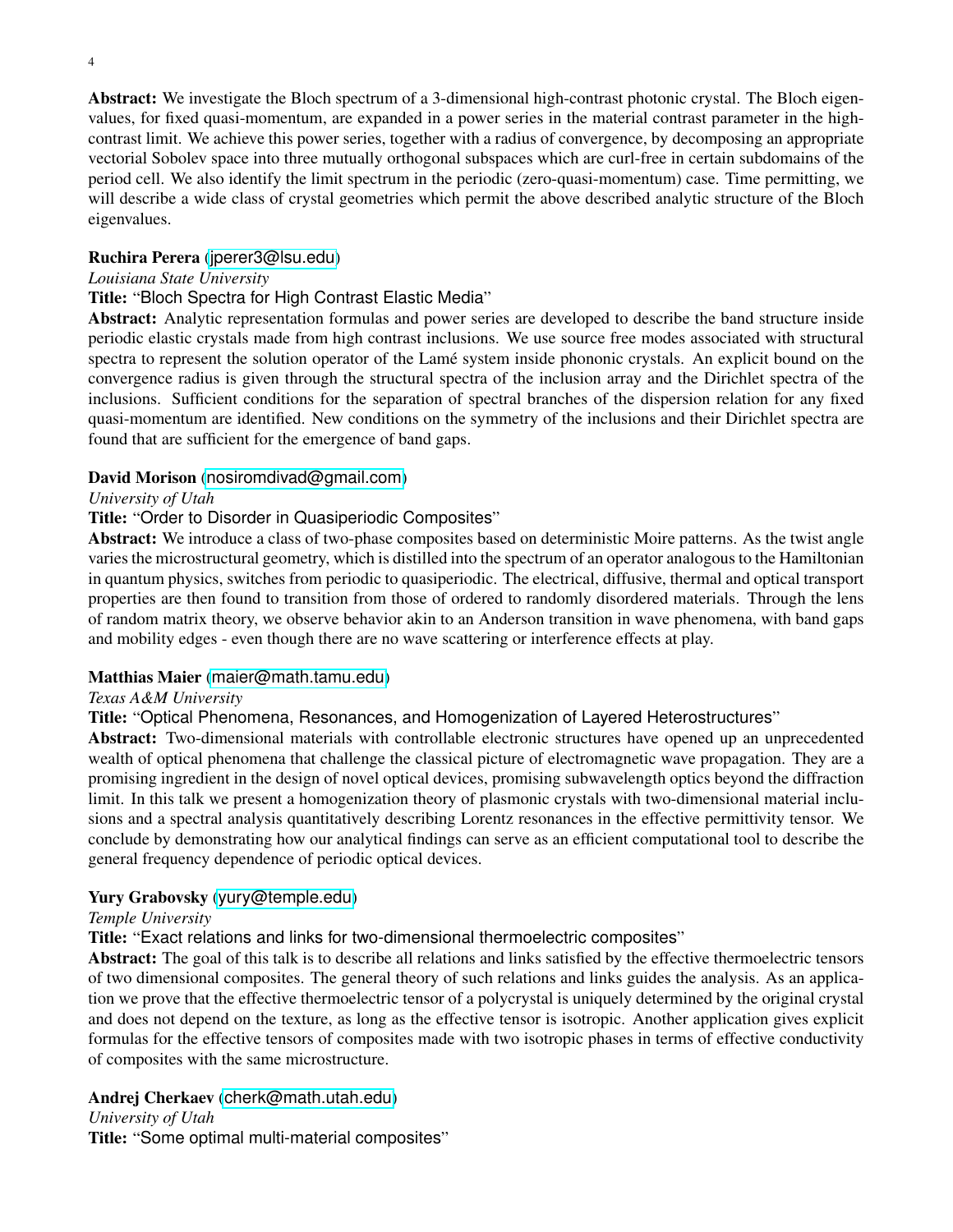Abstract: The paper discusses optimal structures of multi-material composites and exact bounds for their effective properties. The bounds refine Hashin-Shtrikman bounds in the regions of parameters where the last ones are loose. We show that the fields in the materials within optimal structures vary in restricted domains; taking this into account, we obtain exact bounds and optimal structures. For three-material conducting and elastic composites (one material is void), bounds for the energy are explicitly computed. For isotropic composites, the effective conductivity and effective elastic bulk modulus and are explicitly bounded. Unlike two-material composites, different volume fractions of multi-material mixtures correspond to topologically different types of optimal structures.

# Justin Baker ([baker@math.utah.edu](mailto:baker@math.utah.edu))

### *University of Utah*

# Title: "Optimal Design in Monge-Kantorovich Transportation Problem"

Abstract: The Monge optimal mass transfer problem seeks to optimize rearrangement of a measure by minimizing a cost functional. The problem has applications in image processing, variational analysis, machine learning and models various phenomena arising in biology and engineering. This talk discusses the problem in the relaxed Monge-Kantorovich formulation. Analysis of the constraints in the dual optimization problem reduces it to a partial differential equation for a Kantorovich potential. Optimizing the coefficients of this differential equation can be viewed as an optimal design problem for the structural parameters of a composite medium. The approach results in an efficient computational algorithm.

# Daniel Onofrei ([dtonofre@central.uh.edu](mailto:dtonofre@central.uh.edu))

### *University of Houston*

Title: "Interior approximate control of heat flow through microstructures separated by a rough interface" Abstract: In this talk we will present our study on the problem of heat flow and its approximate control through microstructures separated by a rough interface. We will describe the homogenized limit and a constructive strategy for interior approximate controls in the general case of bounded coefficients.

### Kenneth M. Golden ([golden@math.utah.edu](mailto:golden@math.utah.edu))

### *University of Utah*

### Title: "On Thinning Ice: Modeling Sea Ice as a Multiscale Composite Material"

Abstract: Polar sea ice exhibits composite structure on length scales ranging over 10 orders of magnitude. A principal challenge in modeling sea ice and its role in climate is how to use information on small scale structure to find effective properties on larger scales. Well discuss recent results, inspired by statistical physics and theories of homogenization, on fluid and electromagnetic transport through the brine and polycrystalline microstructure, advection diffusion, waves on ice-covered seas, and the fractal geometry of ponds on melting Arctic sea ice. We will also discuss how the microstructure of sea ice influences microbial communities living in the ice.

### Elena Cherkaev ([elena@math.utah.edu](mailto:elena@math.utah.edu))

### *University of Utah*

Title: "Model reduction for viscoelastic materials: Hidden variables and internal scales in composites " Abstract: Fields in media with microstructure are often described using internal or hidden variables that model the processes on the microstructural level. The talk discusses model order reduction based on matrix Pade approximation of the spectral measure in the Stieltjes integral representation of the effective response of composite materials. This analytic representation links the microgeometry of the medium to its effective properties; its Pade approximation provides a set of internal variables naturally related to the structure of the material. These hidden variables determine the characteristic internal scales corresponding to the microlevel processes of different characteristic wavelengths.

### Kshiteej Deshmukh ([kshiteej.jd@gmail.com](mailto:kshiteej.jd@gmail.com))

### *Carnegie Mellon University*

### Title: "Multiband homogenization of metamaterials in Real-Space"

Abstract: We consider the problem of wave scattering from interfaces between metamaterials and obtain a macroscopic model with effective conditions to be applied at the interface to find the scattering coefficients. Rational function approximations of the exact dispersion relation are used to obtain a multiband homogenized model posed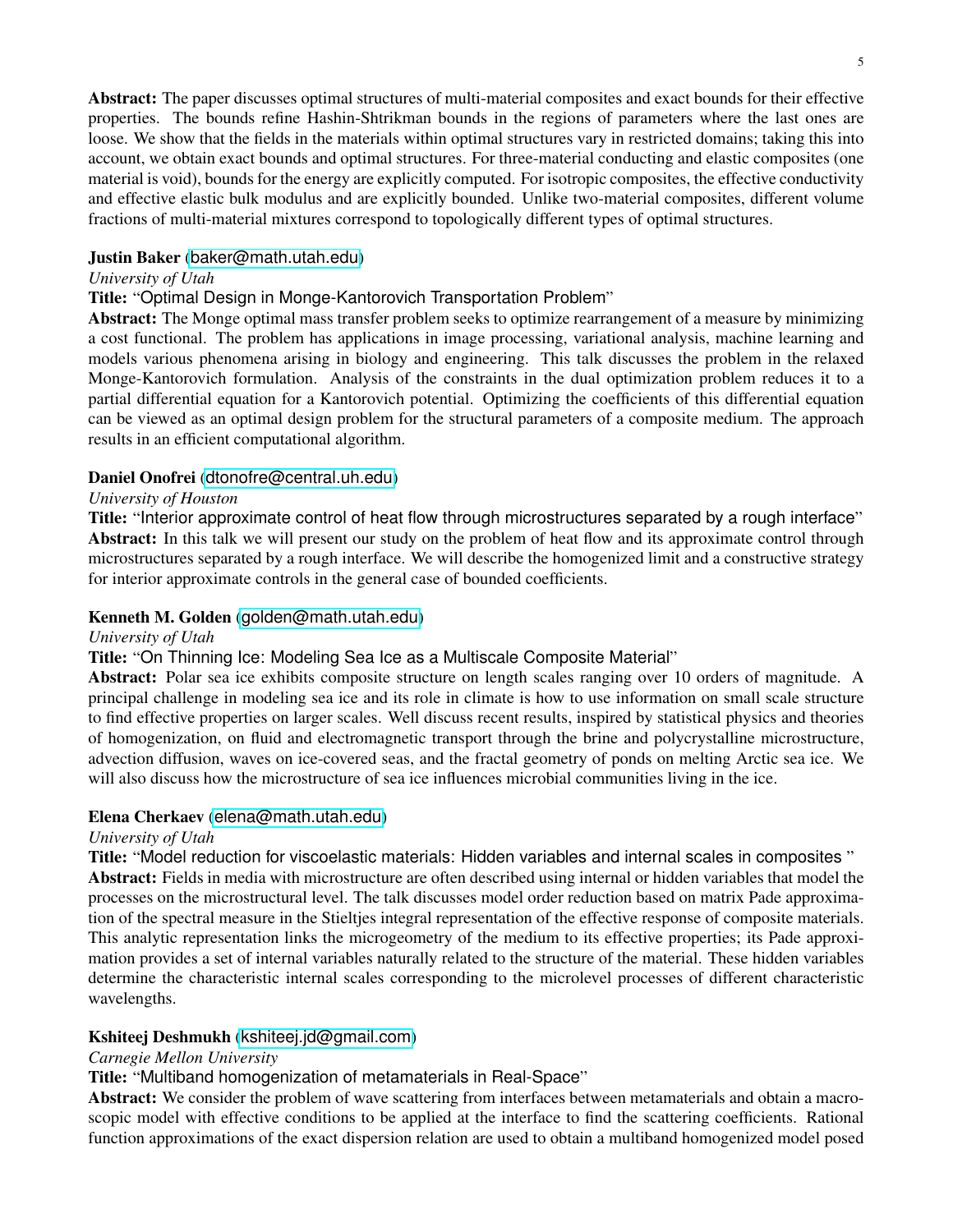in real space and time. The homogenized macroscopic model provides predictions of wave transmission that match well with the fine-scale solution. Compared to asymptotic expansions, they are much faster to compute, easy to apply, and valid over a broad range of frequencies, while accounting for the microstructure away from the interface.

### Davit Harutyunyan ([harutyunyan@ucsb.edu](mailto:harutyunyan@ucsb.edu))

*University of California Santa Barbara*

Title: "On the extreme rays of the convex cone of 3 by 3 quasiconvex quadratic forms "

Abstract: Extreme rays of the convex cone of 3 by 3 quasiconvex quadratic forms plays an important role in applied mathematics and in particular in the theory of composite materials. In this work, we characterize 3 by 3 quasiconvex quadratic forms, the determinant of the acoustic tensor of which is an extremal polynomial, and conjecture/discuss about other cases.

### 3. ALGEBRAIC AND GEOMETRIC ASPECTS OF INTEGRABLE SYSTEMS

<span id="page-5-0"></span>Organized by: Zhijun Qiao (zhijun.qiao@utrgv.edu), *University of Texas Rio Grande Valley* Organized by: Erwin Suazo (erwin.suazo@utrgv.edu), *University of Texas Rio Grande Valley* Organized by: Vesselin Vatchev (vesselin.vatchev@utrgv.edu), *University of Texas Rio Grande Valley* Organized by: W.A. Zuniga-Galindo (wilson.zunigagalindo@utrgv.edu), *University of Texas Rio Grande Valley*

### W.A. Zuniga-Galindo ([wilson.zunigagalindo@utrgv.edu](mailto:wilson.zunigagalindo@utrgv.edu))

*University of Texas Rio Grande Valley*

### Title: "p-Adic Neural Networks"

Abstract: We introduce the  $p$ -adic cellular neural networks which are mathematical generalizations of the classical cellular neural networks (CNNs) introduced by Chua and Yang. The new networks have infinitely many cells which are organized hierarchically in rooted trees, and also they have infinitely many hidden layers. Intuitively, the  $p$ -adic CNNs occur as limits of large hierarchical discrete CNNs. More precisely, the new networks can be very well approximated by hierarchical discrete CNNs. Mathematically speaking, each of the new networks is modeled by one integro-differential equation depending on several p-adic spatial variables and the time. We study the Cauchy problem associated to these integro-differential equations and also provide numerical methods for solving them.

### Emer Lopera ([edloperar@unal.edu.co](mailto:edloperar@unal.edu.co))

#### *Universidad Nacional de Colombia, Colombia*

Title: "Qualitative behaviour of the solutions to a quasilinear problem from a generalized Pohozaev's Identity"

Abstract: The Pohozaev Identity has been used, since their first apparience in [1](#page-5-1)940<sup>1</sup>, to prove nonexistence results as well as to investigate the properties of the solutions of nonlinear elliptic equations. The aim of this talk is to show a generalized Pohozaev Identity for a semipositone problem and, use this to prove an existence result. Indeed we turned our attention to the radial problem  $\Delta_{\phi}u = \lambda f(u)$  in a ball with homogeneous Dirichlet condition.

### Zhijun Qiao ([zhijun.qiao@utrgv.edu](mailto:zhijun.qiao@utrgv.edu))

#### *University of Texas Rio Grande Valley*

Title: "Integrable high order CH type models with pseudo-peakons"

Joint work with: Dr. Baoqiang Xia, Dr. Mingxuan Zhu, and Dr. Enrique Reyes.

Abstract: In this talk, I will introduce some integrable scalar models which possess peaked solitons (peakons), including the well-known Camassa-Holm (CH), the Degasperis-Procesi (DP), and other new peakon equations developed in recent years. I will take the CH case as a typical example to explain the details and show that the Camassa-Holm (CH) spectral problem yields two different integrable hierarchies of nonlinear evolution equations. In particular, the CH peakon equation is able to be extended to the DP, the b-family, the FORQ, the Novikov, the

<span id="page-5-1"></span><sup>&</sup>lt;sup>1</sup>R.H. Rellich, "Darstellung der eigenwerte von  $\Delta u + \lambda u = 0$  darch ein randintegral", *Math.* Z. 46 (1940), 635-636.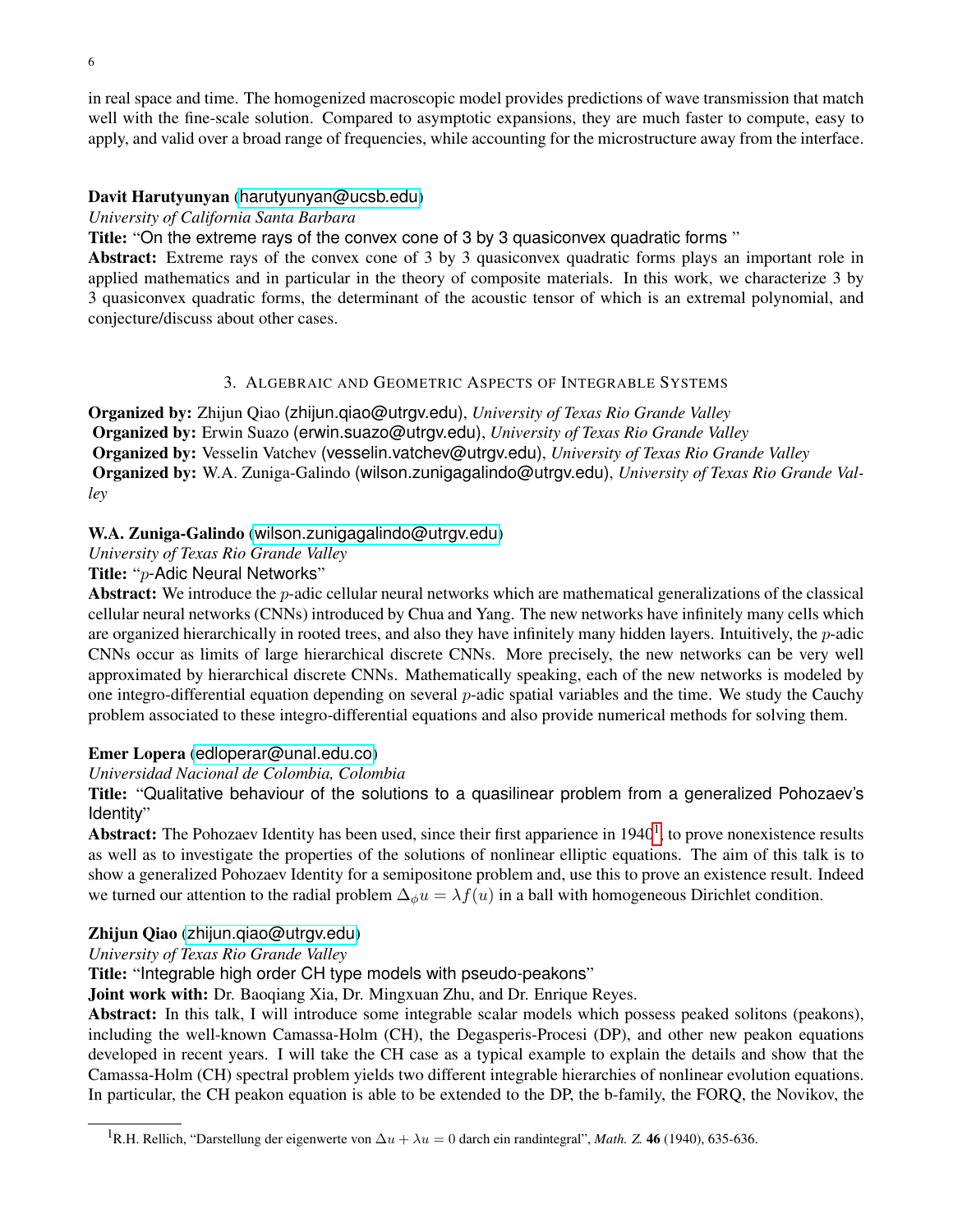modified CH (MOCH), and other higher order models with peakons or pseudo-peakons. Some open problems will also be addressed for discussion in the end.

# Shuxia Li ([shuxia.li@utrgv.edu](mailto:shuxia.li@utrgv.edu))

# *University of Texas Rio Grande Valley*

Title: "Commutator Representations for a hierarchy of integrable equations"

Abstract: Using the functional gradient approach of eigenvalues, this paper presents a pair of Lenard's operators for the Levi's vector fields and establishes commutator representations for hierarchies of Levi's equations. The relationship between potential and stationary Levi's system is discussed in the end.

# Dambaru Bhatta ([dambaru.bhatta@utrgv.edu](mailto:dambaru.bhatta@utrgv.edu))

# *University of Texas Rio Grande Valley*

Title: "Convective flow analysis in solidification of binary alloys"

Abstract: Here we consider a convective flow arising in the solidification of binary alloys. The solidification process produces an intermediary partly solidified layer known as the mushy layer. During solidification, fluid flow within the mushy layer can trigger vertical chimneys or channels. These chimneys create defects in the final form of the solidified alloy. The flow in the mushy layer is governed by a system of partial differential equations including the continuity equation and the momentum equation governed by Darcy's law. Using the weakly nonlinear approach, various systems of different orders are derived. Computational results for the linear and first order solutions of the flow with constant permeability are presented.

# Yufeng Zhang (zhang yu [f@163.com](mailto:zhang_yu_f@163.com))

*Beijing University of Technology*

# Joint work with: Jing Li.

Title: "Asymptotical stability of Riemann-Liouville fractional neutral systems with multiple discrete delays"

Abstract: In the talk we will analyze the asymptotical stability of Riemann-Liouville fractional neutral systems with multiple discrete delays by appropriate Lyapunov functionals, numerical examples are used to check the validity and feasibility of the proposed results.

# Shaotao Zhu ([zhushaotao@bjut.edu.cn](mailto:zhushaotao@bjut.edu.cn))

*Beijing University of Technology*

Joint work with: Jing Li and Ji Zhou.

Title: "Multiple periodic vibrations of auxetic honeycomb sandwich plates with 1:2 internal resonance"

Abstract: In this talk, we will analyze the multiple periodic vibration behaviors of auxetic honeycomb sandwich plates subjected to in-plane and transverse excitation. The effects of transverse excitation on nonlinear vibration behaviors will be discussed in detail. Evolution laws and waveforms of multiple periodic vibrations are obtained to analyze the energy transfer process between the first two order modes.

# Mallikarjunaiah Muddamallappa ([M.Muddamallappa@tamucc.edu](mailto:M.Muddamallappa@tamucc.edu))

*Texas A & M University - Corpus Christi*

Title: "Phase-field simulation of quasi-static crack propagation in strain-limiting elastic bodies"

Abstract: In this talk, we discuss a phase-field model for quasi-static crack propagation in strain limiting elastic bodies. Our goal is to formulate a diffuse interface approach for the initiation and growth of a single crack in an elastic material that is governed by a special constitutive relationship. Such a setting yield physically reasonable crack-tip fields which are well within the basic assumptions used in the derivation of the model. The quasi-static evolution problem is formulated as a minimization of energy functional based on Griffiths criterion. The coupled system consists of two nonlinear second order elliptic partial differential equations. The discretized coupled system is solved by a monolithic Netwon-Raphon iterative algorithm. The crack propagation is demonstrated by several numerical examples.

Erwin Suazo ([erwin.suazo@utrgv.edu](mailto:erwin.suazo@utrgv.edu)) *University of Texas Rio Grande Valley*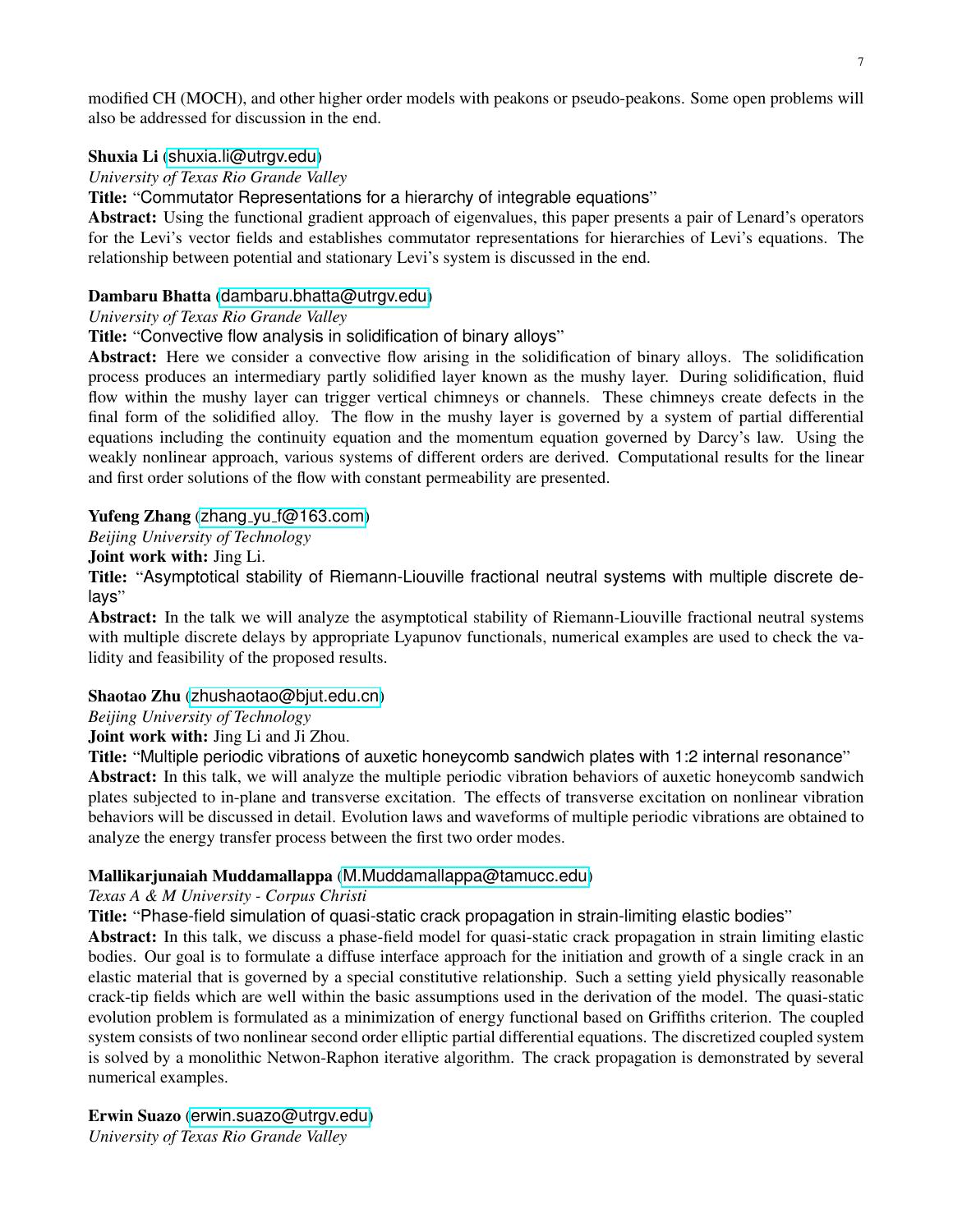Title: "On explicit and numerical solutions for stochastic partial differential equations"

Abstract: We will introduce exact and numerical solutions to some stochastic partial differential equations. The solutions are found using a coupled system of deterministic equations and stochastic differential equations.

### Vesselin Vatchev ([vesselin.vatchev@utrgv.edu](mailto:vesselin.vatchev@utrgv.edu))

### *University of Texas Rio Grande Valley*

Title: "On Non-Linear Superposition Principle for Some Classes of Solitons"

Abstract: In the talk we consider approximate two soliton solutions to the Incompressible Euler equations with constant and uniform density obtained via asymptotic expansion. For the two soliton solutions of the KdV and Boussinesq equations we discuss a non-linear superposition principle. For the Boussinesq equation we identify two steady states and an interaction term. Directly from the Euler equations we also derive new two-soliton solutions for solitons traveling in opposite directions that exhibit the same type of interaction. Relations to particle trajectories are presented and discussed in several numerical example.

### Julio Cesar Paez ([julio.paez01@utrgv.edu](mailto:julio.paez01@utrgv.edu))

### *University of Texas Rio Grande Valley*

Title: "Applying the Method of Asymptotic Expansion to Approximate Two-Soliton Solutions for Nonlinear PDEs"

Abstract: In this presentation, we use a method based on Hirota substitution or the Wronskian method to find approximate soliton solutions to the classical Euler equations. This method uses a small parameteras the basis of approximation, a parameter derived from the form of prospective solutions we consider, rather than the standard small parametersand. The L-infinity norm and asymptotic notation are used to measure the accuracy of the approximation rather than finding the error explicitly.

#### 4. ALGORITHMIC ALGEBRA AND GEOMETRY

<span id="page-7-0"></span>Organized by: Alperen Ergur (alperen.ergur@utsa.edu), *The University of Texas San Antonio* Organized by: J. Maurice Rojas (jmauricerojas@gmail.com), *Texas A&M University* Organized by: Frank Sottile (sottile@tamu.edu), *Texas A&M University*

### Joe Kileel ([jkileel@math.utexas.edu](mailto:jkileel@math.utexas.edu))

#### *University of Texas at Austin*

Title: "Recovering group orbits from polynomial invariants, and applications to cryo-EM"

Abstract: In many applied problems, there exists a ground truth signal, one observes various noisy rotated copies of the signal, and the goal is to recover the ground truth. In this talk we abstract such problems to the setup of a compact Lie group acting linearly on a real vector space. We relate the invariant theory of the group representation to computational methods to recover the signal. Degree bounds in invariant theory play a special role. As our main application, we show that solving large systems of polynomial equations can help to recover the 3D shapes of molecules in cryo-EM. This is based on works with numerous coauthors, who will be precisely specified in the talk.

### Arpan Pal ([arpan@tamu.edu](mailto:arpan@tamu.edu))

*Texas A&M University*

Title: "Tensors of Minimal Border Rank"

Joint work with: JM Landsberg and Joachim Jelisiejew

Abstract: We know if a collection of square matrices are simultaneously diagonalizable then they commute, however the converse does not hold. It has been a classical problem in linear algebra to classify the closure of the space of simultaneously diagonalizable matrices. This problem is closely related to a problem regarding tensors. In this talk, I shall describe the problem, the relation to the classical question, and recent progress towards classifying minimal border rank tensors.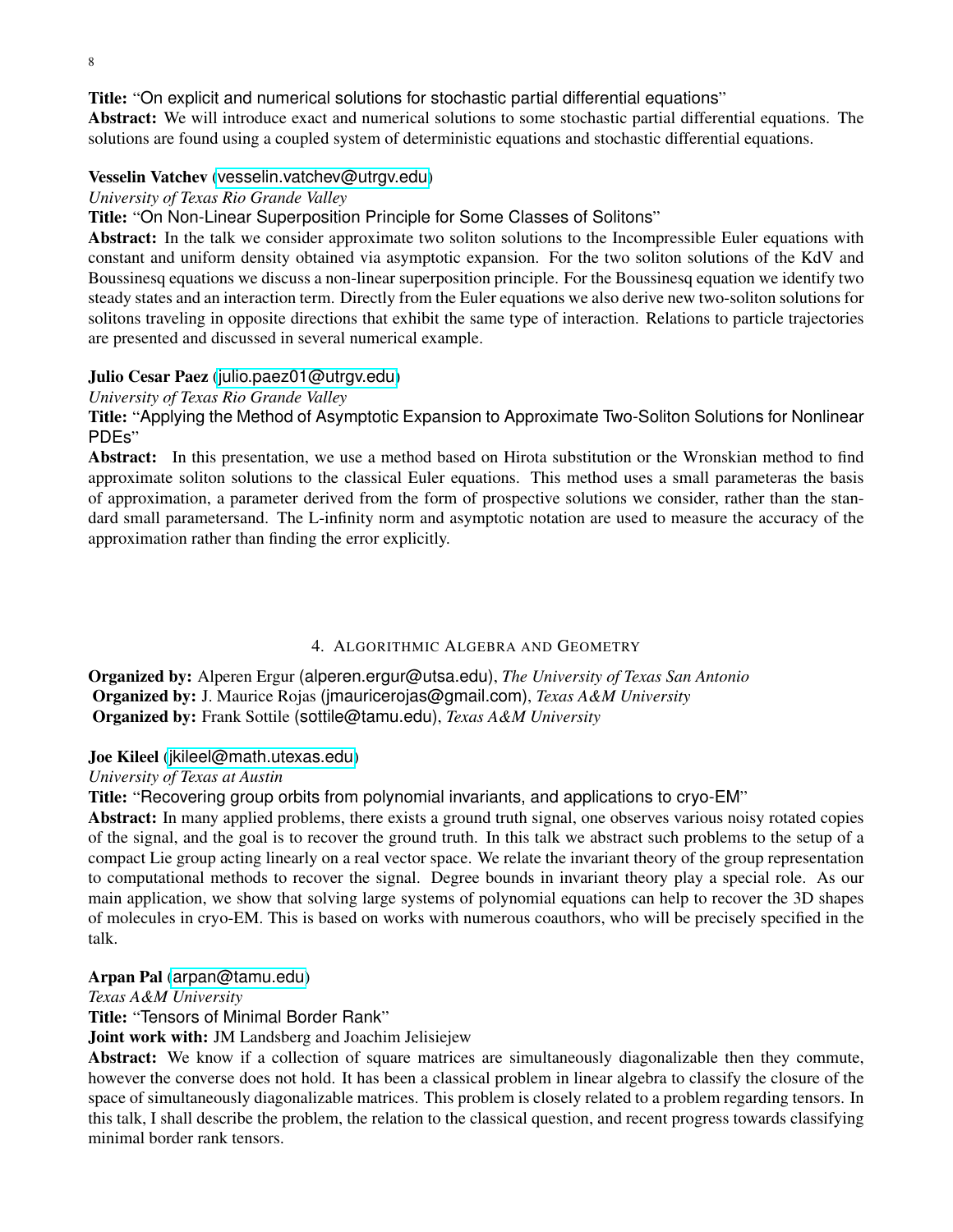#### Runshi Geng ([gengrunshi@tamu.edu](mailto:gengrunshi@tamu.edu))

*Texas A&M University*

Title: "On Geometry of Geometric Rank"

Joint work with: J.M. Landsberg

Abstract: Geometric Rank of tensors was introduced by Kopparty et al. as a useful tool to study algebraic complexity theory, extremal combinatorics and quantum information theory. In this talk I will introduce Geometric Rank and results from their paper, in particular showing the relation between geometric rank and other ranks of tensors. Then I will present recent results based on joint work with J.M. Landsberg, including classification of tensors with geometric rank two and three.

#### Hang Huang ([huanghang1109@gmail.com](mailto:huanghang1109@gmail.com))

*Texas A&M University*

#### Title: "Border Apolarity and Border Rank of  $3 \times 3$  Permanent"

Abstract: The exponent  $\omega$  of matrix multiplication is a fundamental constant governing the complexity of the basic operations in linear algebra. The upper bounds on  $\omega$  of 2.38 and below have been obtained using Strassen's laser method via auxiliary tensors called Coppersmith-Winograd tensors. It has been a long-standing problem to determine the border rank of the Kronecker square of the only Coppersmith-Winograd tensor that could potentially be used to prove  $\omega = 2$  (the  $q = 2$  small Coppersmith-Winograd tensor). We will discuss how we solve the problem with the recently developed technique called border apolarity and a refined condition we used called flag condition.

### Brandilyn Stigler ([bstigler@smu.edu](mailto:bstigler@smu.edu))

#### *Southern Methodist University*

Title: "Geometric Criteria on Model Spaces of Biological Networks"

Abstract: Biological data science relies on data analysis and modeling to aid in decision making for public policy. As a common issue is that the number of candidate models overwhelms validation processes, a mitigating strategy is to identify data sets with few associated models. We introduce the space of polynomial models for a biological network in terms of a coordinate ring. A key problem is to identify bases of the ring as the basis elements reveal potential network interactions. We describe geometric criteria on the data associated with unique models and highlight upper bounds for the size of the model space.

#### Elise Walker ([elise.walker@tamu.edu](mailto:elise.walker@tamu.edu))

#### *Texas A&M University*

Title: "Homotopies are useful numerical methods for solving systems of polynomial equations."

Abstract: Embedded toric degenerations are one source for optimal homotopy algorithms. In particular, if a projective variety has a toric degeneration, then linear sections of that variety can be optimally computed using the polyhedral homotopy. Any variety whose coordinate ring has a finite Khovanskii basis is known to have a toric degeneration. We provide embeddings for this Khovanskii toric degeneration and use the resulting homotopy to compute general linear sections of the variety.

#### Thomas Yahl ([thomasjyahl@tamu.edu](mailto:thomasjyahl@tamu.edu))

### *Texas A&M University*

## Title: "Parameter Homotopies in Cox Coordinates"

Abstract: Duff et al. introduced Cox homotopies for solving sparse polynomial systems with solutions lying in a compact toric variety. This takes advantage of the Cox construction of a compact toric variety as a quotient of a quasi-affine space by a reductive group. These Cox homotopies generalize parameter homotopies in projective space and products of projective space while giving more refined information about solutions lying at infinity.

### Kalina Mincheva ([kmincheva@tulane.edu](mailto:kmincheva@tulane.edu))

#### *Tulane University*

Title: "Hilbert Schemes for non-pinhole cameras"

Abstract: Classically, multiview geometry is the study of two-dimensional images of three-dimensional scenes, and the cameras are linear maps from projective 3-space to the projective plane. Here we consider a more general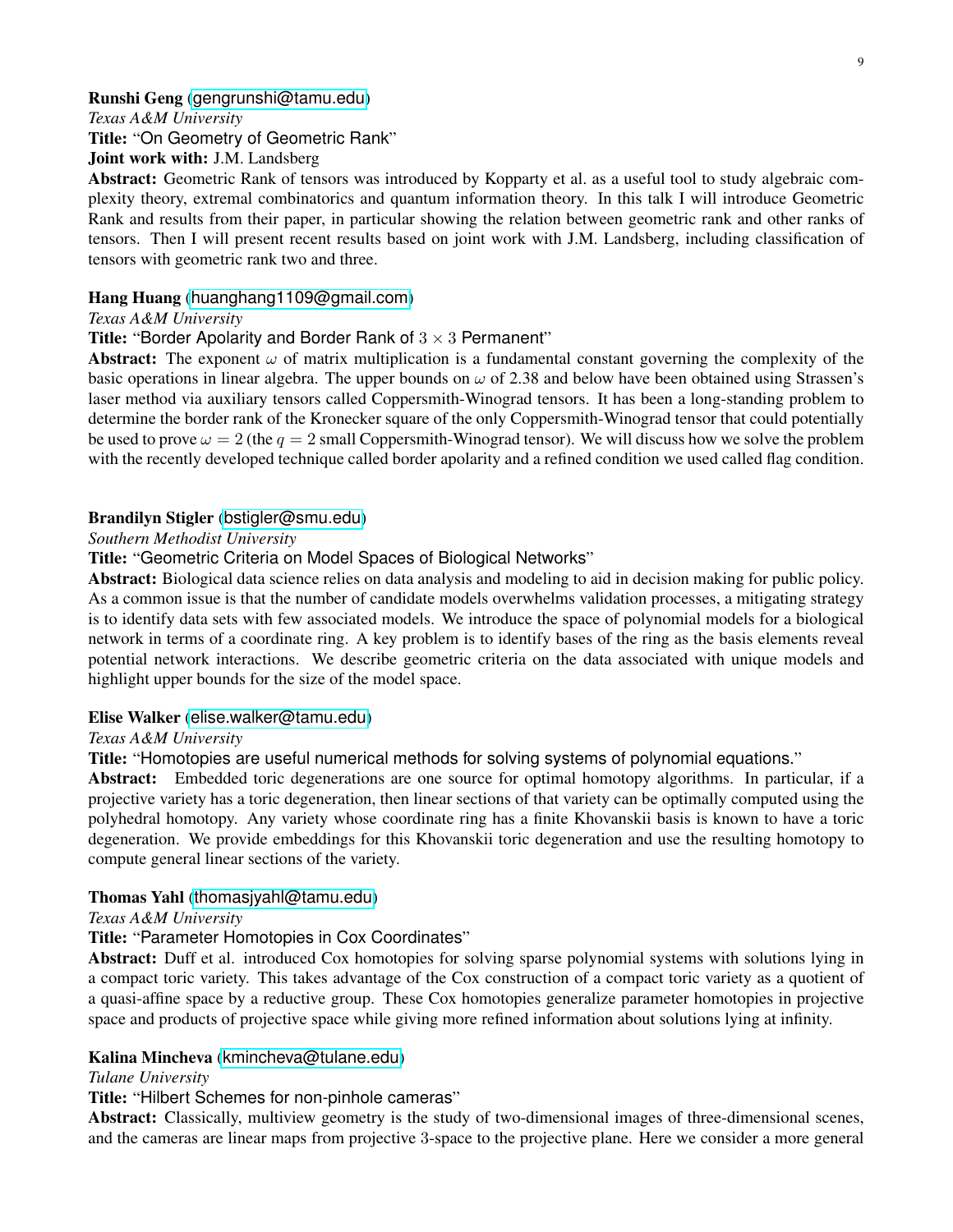set up with cameras being linear maps from  $(n + 1)$ -space to *n*-space, as well as two-slit cameras: linear maps from projective 3-space to product of projective lines. In those cases, we find a universal Groebner basis for the multiview ideal of k generic cameras. We study the multigraded Hilbert Scheme of k cameras in some of these cases. These results are a generalization of the results on the classical pinhole cameras which are well-understood.

### Rupei Xu ([rupei.xu@utdallas.edu](mailto:rupei.xu@utdallas.edu))

### *The University of Texas at Dallas*

### Title: "Beyond Linear Algebra and Euclidean Geometry in 5G and Beyond Networks"

Abstract: Nonlinear algebra provides many surprising new insights into traditional communication networks. For example, the widely used TCP protocol is Max-Plus linear, shortest path routing in switch circuits is related to the Kleene Star of Tropical Matrix Multiplication. The new challenges of 5G and beyond networks motivate to study from matrix to tensor, from complex networks to multilayer and multiplex networks, from ordinary statistics to high-dimensional and algebraic statistics, from Euclidean geometry to Manifolds, from graph theory to sheaf theory. This talk will cover and discuss these computing trends based on our recent research.

### Zeyu Guo ([zguotcs@gmail.com](mailto:zguotcs@gmail.com))

#### *The University of Texas Austin*

### Title: "Variety Evasive Subspace Families"

Abstract: We consider the problem of constructing explicit variety evasive subspace families. Given a family  $F$  of projective or affine subvarieties, a finite collection of projective or affine  $k$ -subspaces is evasive for  $F$  if for every V in F, some (or most) subspaces intersect V with (at most) the expected dimension. I will show you how to construct polynomial-size  $k$ -subspace families that are evasive for varieties of bounded degree. As one application, this gives a derandomization of the Noether normalization lemma for low-degree varieties. We also give an optimal lower bound for the family size in the projective case.

### Carlos E. Arreche ([arreche@utdallas.edu](mailto:arreche@utdallas.edu))

#### *The University of Texas at Dallas*

#### Title: "Mahler residues and telescopers for rational functions"

Abstract: We describe a notion of Mahler discrete residues for rational functions, which comprise a complete obstruction to the Mahler summability problem of deciding whether a given rational function  $f(x)$  is of the form  $g(x^p) - g(x)$ , for some rational function  $g(x)$  and integer  $p > 1$ . We explain the usefulness of this notion in the context of creative telescoping problems. This work extends to the Mahler case the analogous notions, properties, and applications of discrete residues (in the shift case) and  $q$ -discrete residues (in the  $q$ -difference case) developed by Chen and Singer.

#### Alperen Ergur ([alperen.ergur@utsa.edu](mailto:alperen.ergur@utsa.edu))

#### *The University of Texas San Antonio*

Title: "Beyond Worst-Case Analysis for Symbolic Real Root Isolation Algorithms"

Abstract: Symbolic computation tradition mostly relies on analyzing algorithms for their worst-case in the Boolean complexity model. This approach yielded many breakthroughs, but also created certain restrictions. One common restriction is the discrepancy between worst-case estimates and the practical performance of algorithms. We aim to develop a more flexible framework for complexity analysis of symbolic algorithms that can delineate the fastest algorithm for a given task. This talk is about the first step of this program, in which we analyzed symbolic real isolation algorithms for polynomials that have integer coefficients that are perturbed by random integer noise. In our semi-random data model Descartes solver (a practitioner's choice) has almost optimal Boolean complexity.

### Jordy Lopez Garcia ([jordy.lopez@tamu.edu](mailto:jordy.lopez@tamu.edu))

#### *Texas A&M University*

Title: "Using Macaulay2 To Count Real Roots of Univariate Polynomials"

Joint work with: Frank Sottile, Thomas Yahl and Kelly Maluccio.

Abstract: Since the 19th century, understanding the number of real roots of a polynomial has become ubiquitous in the study of real algebraic geometry. In particular, three theorems by Budan-Fourier, Sylvester and Sturm give us powerful methods to bound and count the number of real solutions of univariate polynomials. I will present a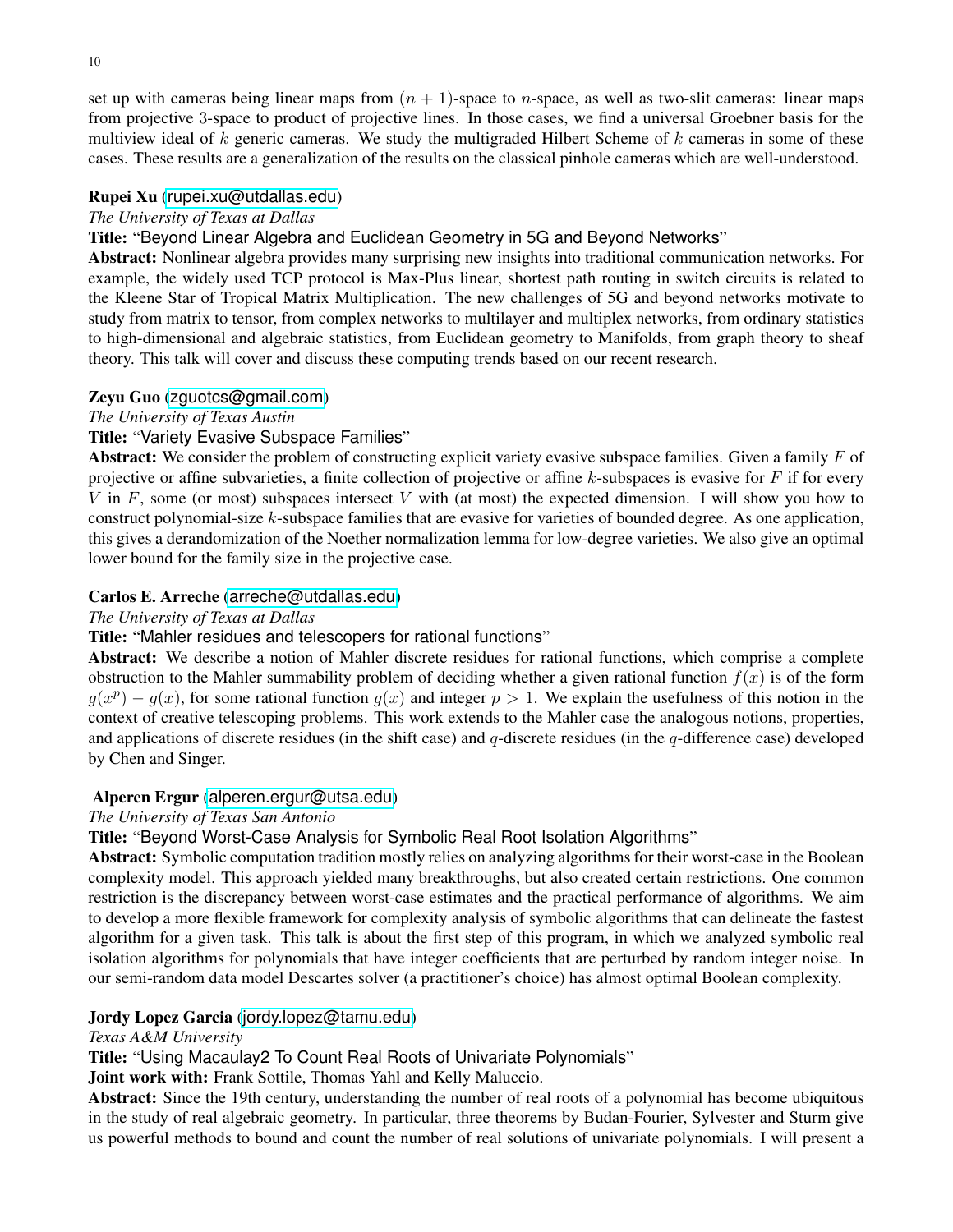Macaulay2 package that implements algorithms for studying real roots of univariate polynomials based on such theorems.

# Erick Boniface ([embonifa@ncsu.edu](mailto:embonifa@ncsu.edu))

*North Carolina State University*

Title: "Trinomials and Complexity Limits Over the Reals "

Abstract: Let f in  $\mathbb{Z}[x]$  have degree d, coefficients of bit-length h, and exactly t monomial terms. We define solving f over R as finding, for each real root of f, an approximation z of height  $(h \log d)^{O(1)}$  yielding error  $O((1/2)^{2^i})$  after *i* Newton iterations. We give an  $(h \log d)^{O(1)}$  algorithm that solves a fraction of  $1 - o(1)$  of such input  $f$  as  $d$  tends to infinity. This also strengthens recent work on deciding the sign of trinomials at rational points of small height.

# Weixun Deng ([deng15521037237@tamu.edu](mailto:deng15521037237@tamu.edu))

*Texas A&M University*

Title: "Randomization in Solving and Diophantine Approximation"

Joint work with: Weixun Deng, Alperen Ergur, and Grigoris Paouris

Abstract: A real analogue of Smale's 17th Problem, posed in 2004 by Rojas and Ye, proposes that, on average, approximate real solutions of sparse polynomial systems can be found quickly. However, even the univariate case is open. We show how this problem is connected to linear forms in logarithms, which are a central object of study in diophantine approximation. We then show how the univariate case of the Rojas-Ye Conjecture naturally leads to a randomized version of Baker's Theorem, a workhorse from diophantine approximation.

# Joshua Goldstein ([jgoldstein345@tamu.edu](mailto:jgoldstein345@tamu.edu))

*Texas A&M University*

Title: "On Extremal Trinomials over the  $p$ -adic Rationals"

Abstract: A recent result of Rojas and Zhu shows that the roots of trinomials over the  $p$ -adic complex numbers are well-spaced: the valuation of the minimal separation is cubic in the log of the degree, when  $p$  is fixed. We consider the existence of trinomials with roots as close as possible and show that valuation of the minimal separation can be linear in the log of the degree. This has implications for the complexity of efficiently approximating roots over the p-adic rationals. We also illustrate how trinomials can currently be solved faster over  $\mathbb{Q}_p$  than over  $\mathbb R$  and show an explicit family of trinomials attaining maximally many roots (max $\{9, 3p - 2\}$ ) over  $\mathbb{Q}_p$  for odd p.

### 5. APPLICATIONS OF ALGEBRA IN MATHEMATICAL PHYSICS AND INTEGRABLE SYSTEMS

<span id="page-10-0"></span>Organized by: Baofeng Feng (baofeng.feng@utrgv.edu), *University of Texas Rio Grande Valley* Organized by: Stepehn Anco (sanco@brockc.edu), *Brock University, Canada* Organized by: Hamidreza Ramezani (hamidreza.ramezani@utrgv.edu), *University of Texas Rio Grande Valley*

### Hamidreza Ramezani ([hamidreza.ramezani@utrgv.edu](mailto:hamidreza.ramezani@utrgv.edu))

*University of Texas Rio Grande Valley*

Title: "Anomalous topological effects"

Abstract: Topological states are known for their robustness against disorder. A well known example is the edge state in Hermitian SSH systems with non-trivial topology where the age states becomes protected against the disorder in the couplings. In my talk I will show how one can get a topologically robust state without having a non-trivial topology.

### Hamed Ghaemidizicheh ([hamed.ghaemidizicheh@utrgv.edu](mailto:hamed.ghaemidizicheh@utrgv.edu))

*University of Texas Rio Grande Valley*

Title: "Asymmetric Localization by Second Harmonic Generation"

Joint work with: Baofeng Feng, Hamidreza Ramezani

Abstract: This talk introduces a nonlinear photonic system that unidirectionally transfers an electromagnetic wave through the second harmonic generation process. To achieve this, we propose a scattering setup consisting of a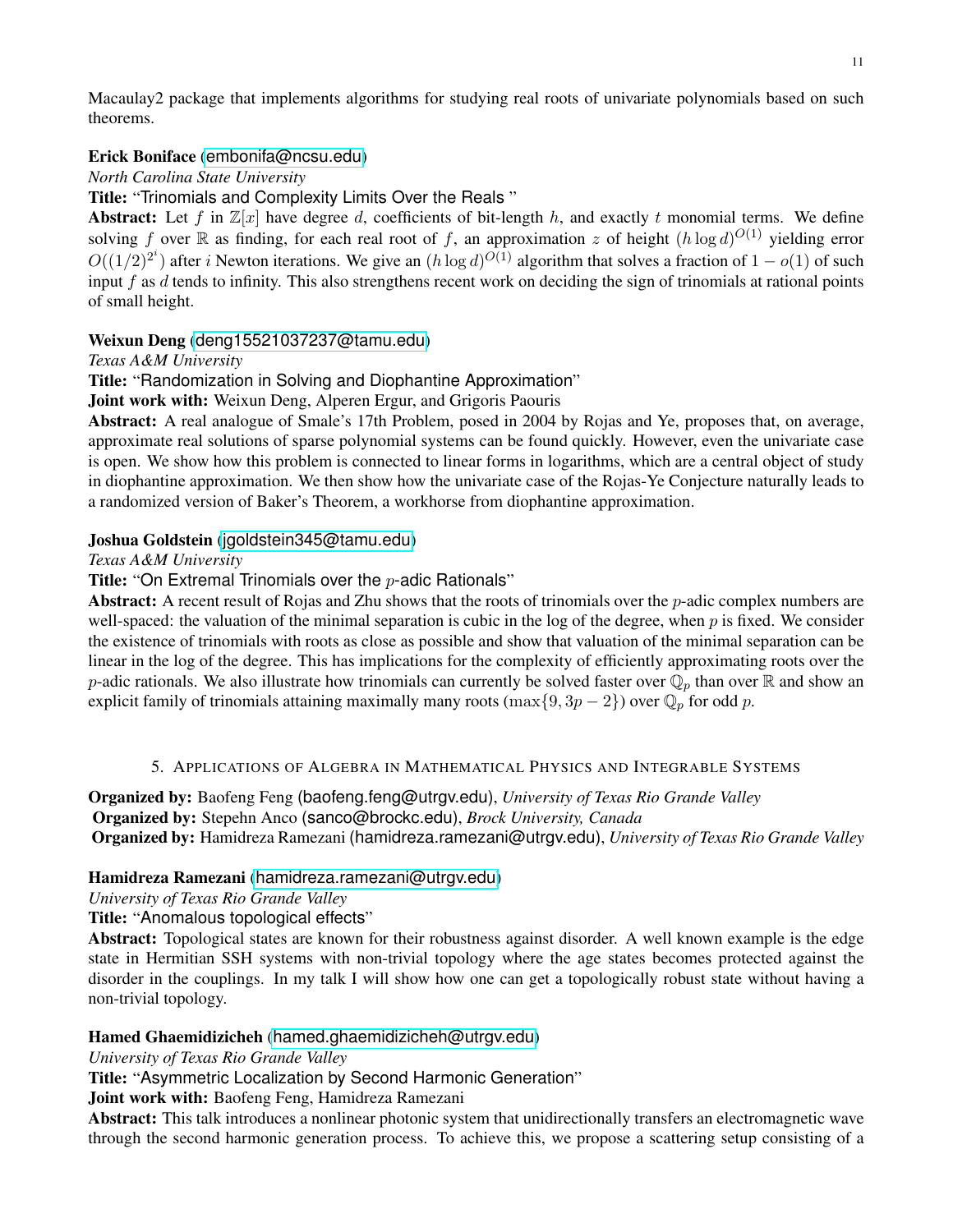non-centrosymmetric nonlinear crystal with nonlinear susceptibility  $\chi^{(2)}$  placed to the left of a one-dimensional linear crystal. By embedding a defect in the linear crystal, a left-incident coherent transverse electric wave with frequency  $\omega_{+}$  exponentially decays through the lattice while a generated second harmonic wave with frequency  $2\omega_{+}$ localizes into the defect layer. For a right-incident wave, our optical setup acts as a mirror and wholly reflects the incident wave.

# Masoumeh (Sara) Izadparast ([masoumeh.izadparast@utrgv.edu](mailto:masoumeh.izadparast@utrgv.edu))

# *University of Texas Rio Grande Valley*

Title: "Modified EP-Based Ring Laser Gyros"

# Joint work with: Gururaj Naik, Hamidreza Ramezani

Abstract: Recently there has been an increasing interest in exceptional point-based sensors and gyroscopes due to their ultra sensitivity made of parity-time symmetric double-ring resonators. However, in a practical situation, such gyroscopes are limited by the coupling between the two ring resonators. In this work, we extend the exceptional point-based gyroscopes to the lattice-based gyros. We show that by extending the concept of ring gyros to the lattice systems one can increase the effective coupling at which the exceptional point occurs and thus achieve higher sensitivity.

# Baofeng Feng ([baofeng.feng@utrgv.edu](mailto:baofeng.feng@utrgv.edu))

# *University of Texas Rio Grande Valley*

Title: "Discrete KP equation:generating function to integrable systems"

Abstract: It has been known that the discrete KP equation, or the so-called Hirota-Miwa equation, is the master equation of integrable systems. In this talk, I will confirm this by showing the Camassa-Holm equation, modified Camassa-Holm equation and their integrable discretizations can be constructed from a series of transformations of the discrete KP equation.

### Stepehn Anco ([sanco@brockc.edu](mailto:sanco@brockc.edu))

*Brock University, Canada*

# Title: "New integrable peakon equations"

Abstract: Peakons are peaked travelling waves that were first found as solutions to the Camassa-Holm equation arising in the theory of shallow water waves. The Camassa-Holm equation is an integrable system which possesses multi-peakon solutions. These discoveries started an extensive study of peakon equations, both integrable and non-integrable.

This talk will survey some recent work on a search for new integrable equations:

- (1) multi-peakon solutions exist for a wide class of nonlinear dispersive wave equation and does not require integrability;
- (2) new integrable peakon equations exhibiting parity-time non-invariance have been obtained
- (3) many integrable peakon equations arise as reductions of certain universal multi-component peakon integrable systems

### Elena Poletaeva ([elena.poletaeva@utrgv.edu](mailto:elena.poletaeva@utrgv.edu))

*University of Texas Rio Grande Valley*

Title: "Yangians and Finite W-algebras"

### Joint work with: V. Serganova

Abstract: Yangians and Finite W-algebras are two classes of associative algebras. Physicists observed a correspondence between Yangians and Finite W-algebras constructed for the general linear Lie algebras. We consider a super analogue of the general linear Lie algebra called the queer Lie superalgebra and show that there exists a relationship between the corresponding Yangian and Finite W-algebra.

# Steven Rayan ([rayan@math.usask.ca](mailto:rayan@math.usask.ca))

*University of Saskatchewan*

Title: "Integrable systems on Nakajima quiver varieties"

Abstract: It is generally expected that Nakajima quiver varieties, which are manifolds produced from the data of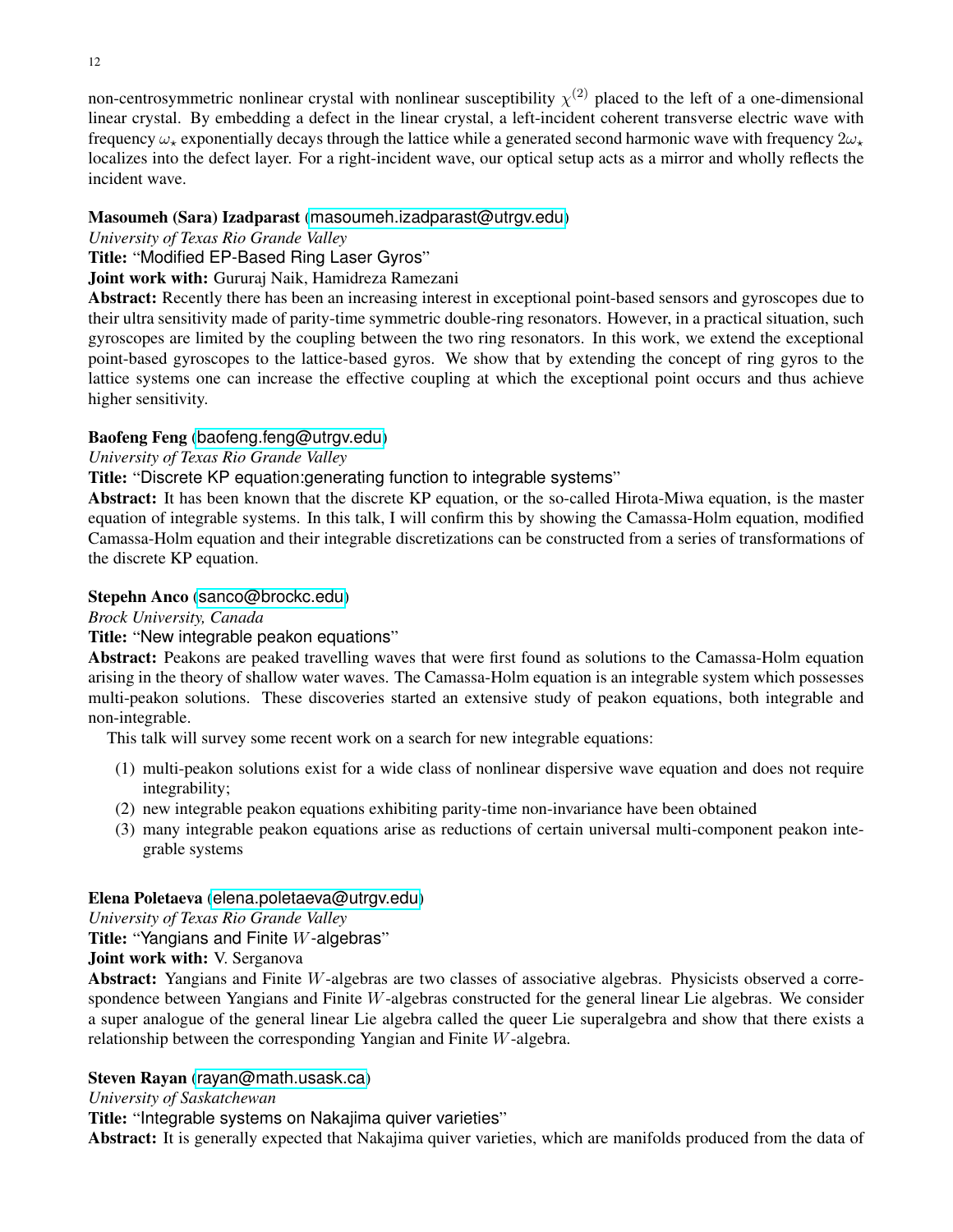a directed graph and which are important in various dualities in gauge theory and high-energy physics, support completely integrable Hamiltonian systems. I will report on joint work with L. Schaposnik, where we establish that Nakajima quiver varieties for a certain shape of quiver, called a "comet", admit integrable systems of Gelfand-Tsetlin type. The existence of the system reflects an interesting interplay of algebra (in particular representation theory), geometry, and physics. We will furthermore connect these systems in a natural way to the Hitchin integrable system on the moduli space of Higgs bundles.

# Anton Dzhamay ([anton.dzhamay@unco.edu](mailto:anton.dzhamay@unco.edu))

### *University of Northern Colorado*

Title: "Different Hamiltonians for Painleve Equations and their identification using geometry of the space of initial conditions"

Abstract: It is well-known that differential Painleve equations can be written in a Hamiltonian form. However, a coordinate form of such representation is not unique - there exist different Hamiltonians that reduce to the same equation. We describe a systematic procedure of finding changes of coordinates connecting different Hamiltonian systems. Our approach is based on the notion of Okamoto space of initial conditions and Sakai's geometric theory of Painleve equations. In particular, we consider differential PIV equation and compare five Hamiltonians given by Okamoto, Jimbo-Miwa, Filipuk-Zoladek, Kecker, and Its-Prokhorov and show how to find birational change of coordinates between them.

# 6. COMPLEX ADAPTIVE SYSTEMS IN LIFE AND SOCIAL SCIENCES

<span id="page-12-0"></span>Organized by: Lucero Rodriguez Rodriguez (lrodri68@asu.edu), *Arizona State University* Organized by: Yun Kang (lun.kang@asu.edu), *Arizona State University* Organized by: Jordy Cevallos-Chavez (jcevall1@asu.edu), *Arizona State University*

### Hayriye Gulbudak ([hayriye.gulbudak@louisiana.edu](mailto:hayriye.gulbudak@louisiana.edu))

### *University of Louisiana at Lafayette*

Title: "Differential impacts of contact tracing and lockdowns on outbreak size in COVID-19 model applied to China"

Abstract: By mathematical modeling lockdowns and contact tracing as reactive quarantine measures, dependent on current infection rates, with different mechanisms of action, we analytically derive distinct nonlinear effects of these interventions on final and peak outbreak size. We simultaneously fit the model to provincial reported case and aggregated quarantined contact data from China. Our analysis suggests that altering the cumulative cases in a rapidly spreading outbreak requires sustained interventions that decrease the reproduction number close to one, otherwise some type of swift lockdown measure may be needed.

### Zhaosheng Feng ([zhaosheng.feng@utrgv.edu](mailto:zhaosheng.feng@utrgv.edu))

*University of Texas Rio Grande Valley*

Title: "Dynamics of a degenerate parabolic system"

Abstract: In this talk, we are concerned with a degenerate parabolic system suggested as dispersion model of biological populations. Dynamical behaviors are presented by virtue of the Abel operator theory and the contraction mapping principle in Banach spaces.

# Peter Hinow ([hinow@uwm.edu](mailto:hinow@uwm.edu))

*University of Wisconsin - Milwaukee*

Title: "Tiny Giants - Mathematics Looks at Zooplankton"

Abstract: Zooplankton is a diverse group of organisms. They form a link between autotrophic phytoplankton and higher trophic levels. Changing water temperatures, salinities and decreasing pH values create monumental challenges to their well-being. A significant subgroup of zooplankton are crustaceans of sizes between 1 and 10 mm. They have extremely acute senses that allow them to navigate their surroundings, escape predators, find food and mate. We investigate the visualization of the feeding current of the calanoid copepod Leptodiaptomus sicilis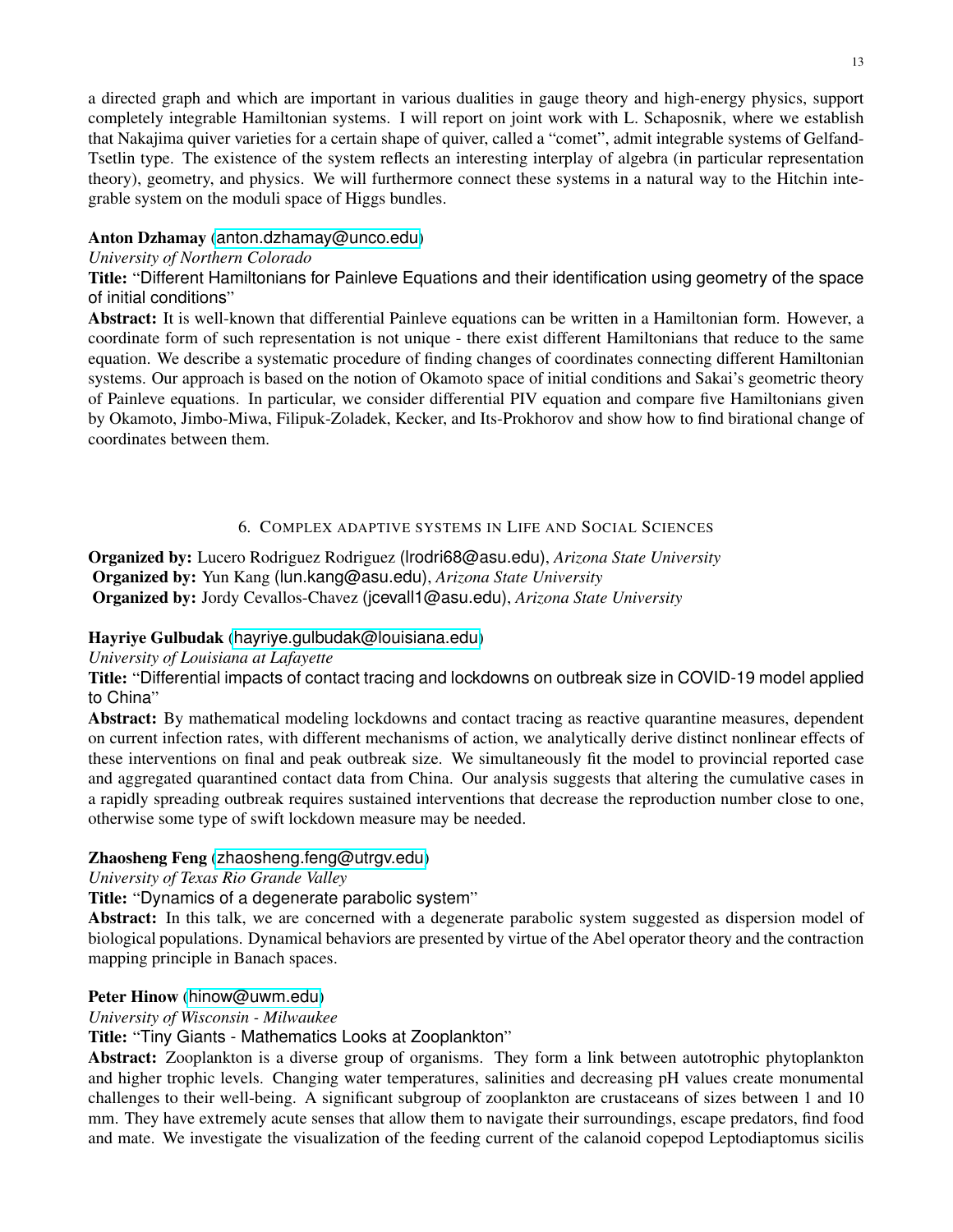and the communication by sex pheromones in the copepod Temora longicornis. In these studies, we use tools from optics, ecology, computational fluid dynamics, and computational neuroscience.

### Cristina Villalobos ([cristina.villalobos@utrgv.edu](mailto:cristina.villalobos@utrgv.edu))

### *University of Texas Rio Grande Valley*

Title: "Optimal control with MANF treatment of photoreceptor degeneration "

Abstract: In many cases vision impairment can be repaired. However, no cure currently exists for blindness due to photoreceptor degeneration. A common cause of photoreceptor degeneration is attributed to apoptosis, or cell death. Experiments in mice have shown that the MANF neurotrophic factor can decrease the number of cells affected by apoptosis. In our study, we model apoptosis into the system that describes the interaction of photoreceptors and the trophic pool along with introducing MANF as a control variable in the system. We show results provided by the optimal control model with those obtained through experimental results.

### Md Rafiul Islam ([rafiul@iastate.edu](mailto:rafiul@iastate.edu))

#### *Iowa State University*

Title: "Evaluation of the United States COVID-19 Vaccine Allocation Strategy"

Abstract: To evaluate the U.S. CDC's COVID-19 vaccine prioritization strategy we developed a mathematical model that takes into account various characteristics influencing the spread and severity of the disease (age, profession, comorbidities, and living conditions). We determined the globally optimal vaccine allocation strategy for four outcomes (mortality, cases, infections, and YLL), and verified that the CDC strategy performed well in all outcomes although never optimally. The developed approach can be used to inform the design of future mass vaccine rollouts in the U.S., or adapted for use by other countries seeking to optimize the effectiveness of their vaccine allocation strategies.

### Saber Elaydi ([selaydi@trinity.edu](mailto:selaydi@trinity.edu))

#### *Trinity University*

### Title: " On some discrete-time epidemic models"

Abstract: In this talk, I will present some discrete-time epidemic models including SEIR and SEIRU models. Here S is the number of individuals susceptible to infection at time t,  $E(t)$  is the number of asymptomatic noninfectious individuals at time t,  $I(t)$  is the number of asymptomatic but infectious individuals at time t,  $R(t)$  is the number of reported symptomatic infectious individuals at time t, and  $U(t)$  is the number of unreported symptomatic infectious individuals at time  $t$ . The models will be applied to specific diseases, where we compute the basic reproduction number for each disease. Moreover, we will give an estimate of the herd immunity of these diseases.

#### Carlos Bustamante Orellana ([cbustam3@asu.edu](mailto:cbustam3@asu.edu))

#### *Arizona State University*

Title: "Understanding the dynamics of human reliance and trust on automation"

Abstract: Currently, most of the autonomous vehicles are designed to be used in conjunction with human operators. Since the driving performance of humans can degrade with factors like workload, the decision to assign some tasks to an automation can led to better driving performance. We trained a machine learning model, with data from a previous study on simulated driving with an automated driving assistant, to predict whether a human operator will use the driving assistance at a given time. We obtained the most important features driving human reliance on automation and use them to make associations between reliance and trust.

#### Lucero Rodriguez Rodriguez ([lrodri68@asu.edu](mailto:lrodri68@asu.edu))

#### *Arizona State University*

Title: "The harvesting effect of Pacific Yew for cancer treatment on the ecosystem: Mathematical modeling approach"

Abstract: The Pacific Yew is a native tree in the United States which is classified as threaten species. The Pacific Yew's bark is mainly used to produce Taxol, a common chemotherapy drug to treat breast, ovarian and lung cancer. The Pacific Yew is unable to survive once its bark has been removed. As a slow growing tree, the Pacific Yew population can easily be destabilized. In this research, we use a system of ordinary differential equations to study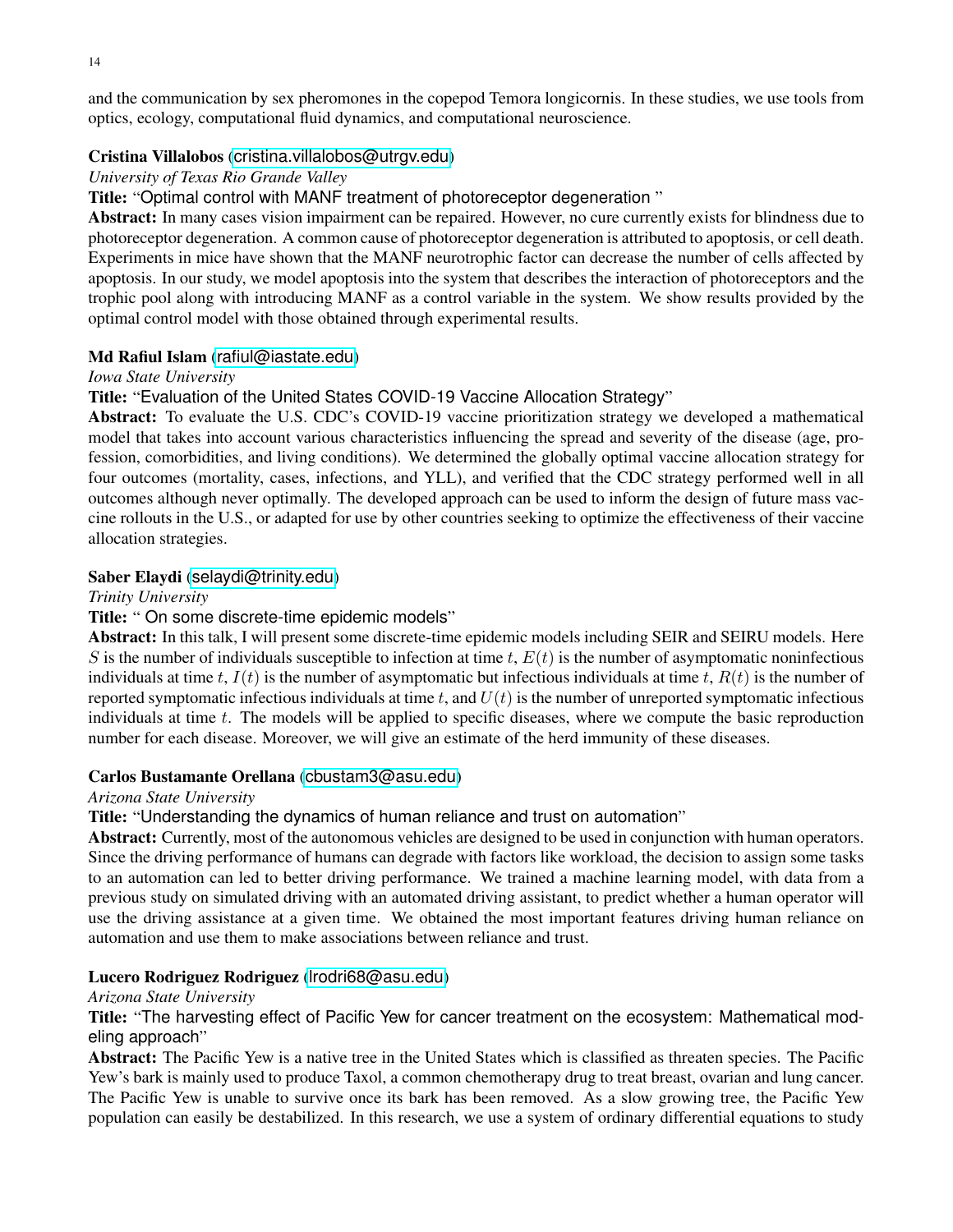the ecological impact of bark harvesting on the Pacific Yew population, and the impact to breast cancer patients in the United States.

# Cameron Browne ([cameron.browne@louisiana.edu](mailto:cameron.browne@louisiana.edu))

*University of Louisiana at Lafayette*

Title: "Modeling COVID-19 outbreaks in United States with distinct testing, lockdown speed and fatigue rates"

Abstract: Each state in the United States exhibited a unique response to the COVID-19 outbreak, along with variable levels of testing. In this study, via per-capita testing dependent ascertainment rates, along with case and death data, we fit a minimal epidemic model for each state. We estimate infection-level responsive lockdown/selfquarantine entry and exit rates (representing government and behavioral reaction), along with the true number of cases in first phase of epidemic. We observe a theoretically predicted inverse proportionality relation between outbreak size and lockdown rate, and critical population quarantine "half-life" of 30 days independent of other model parameters.

# Tamer Oraby ([tamer.oraby@utrgv.edu](mailto:tamer.oraby@utrgv.edu))

### *The University of Texas Rio Grande Valley*

Title: "Network modeling of Social Learning of Vaccination and Disease Spread"

Abstract: Network modeling of Social Learning of Vaccination and Disease Spread In this work, we use a multiplex network model to investigate the consequences of employing different models of social learning on the resultant vaccine acceptance. In this talk, I will present our research team's work on modeling levels of acceptance of vaccines against childhood diseases and their spread, under some constraints of resources.

# Amy Veprauskas ([amy.veprauskas@louisiana.edu](mailto:amy.veprauskas@louisiana.edu))

### *University of Louisiana at Lafayette*

Title: "Examining the effect of frequency-dependent and independent selection on the dynamics of a predator-prey system"

Abstract: We apply a Darwinian dynamics framework to study ecological and evolutionary processes occurring on commensurate timescales. Two types of selection are compared: frequency-independent selection in which an individual's fitness depends solely on its own trait, and frequency-dependent selection where their fitness also depends on the traits of others. Our main application is a discrete-time predator-prey system where the prey evolves due to an environmental stressor. Under frequency-independent selection, slow evolution describes a continuous perturbation of the non-evolutionary system, while fast evolution destabilizes dynamics via a period-doubling bifurcation. Meanwhile, frequency-dependent selection may destabilize dynamics, even for slow evolution, via a Neimark-Sacker bifurcation.

### Yun Kang ([yun.kang@asu.edu](mailto:yun.kang@asu.edu))

*Arizona State University*

Title: "Dynamics of task allocation in social insect colonies: Scaling effects of colony size versus work activities"

Abstract: We propose an adaptive modeling framework on task allocation by incorporating variation both in task performance and task-related metabolic rates. We study the scaling effects of colony size on the resting probability as well as task allocation. We also numerically explore the effects of stochastic noise on task allocation in social insect colonies. Our theoretical and numerical results show that: (a) changes in colony size can regulate the probability of colony resting and the allocation of tasks, and the direction of regulation depends on the nonlinear metabolic scaling effects of tasks; (b) increased response thresholds may cause colonies to rest in varied patterns such as periodicity. (c) stochastic noise can cause work activities and task demand to fluctuate within a range

# 7. COMPUTATIONAL METHODS IN WAVE THEORY

<span id="page-14-0"></span>Organized by: Thomas Hagstrom (thagstrom@smu.edu), *Southern Methodist University*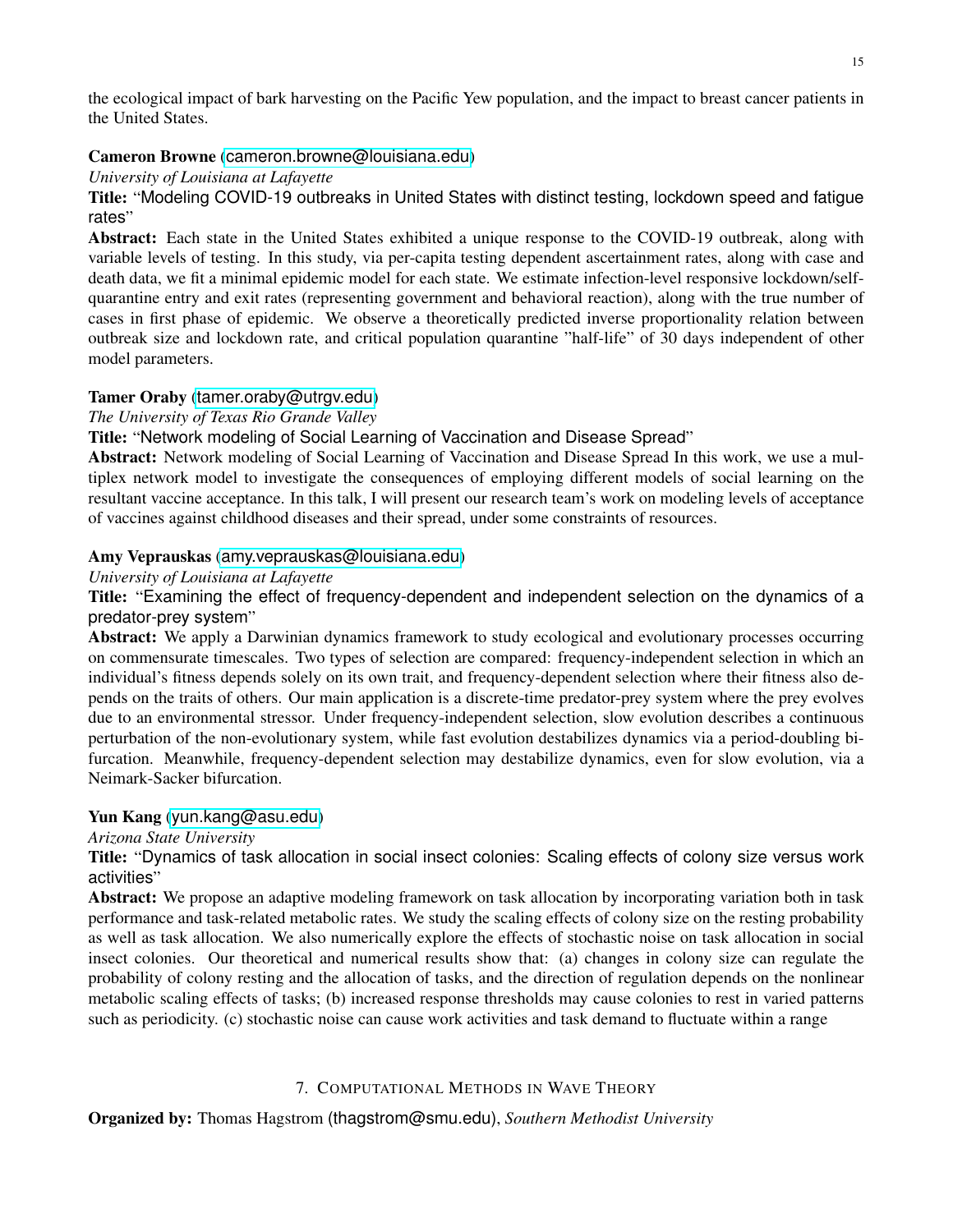### Jesse Chan ([jesse.chan@rice.edu](mailto:jesse.chan@rice.edu))

#### *Rice University*

Title: "On the entropy projection and the robustness of high order entropy stable discontinuous Galerkin schemes for under-resolved flows"

Abstract: High order entropy stable schemes provide improved robustness for computational simulations of fluid flows. However, additional dissipation shock capturing can still be required for flows with highly under-resolved features. We demonstrate numerically that entropy stable DG methods based on the "entropy projection" do not require additional shock capturing or dissipation for flows with turbulent features, and investigate potential explanations for this observed improvement in robustness.

### Stephen Lau ([lau@math.unm.edu](mailto:lau@math.unm.edu))

### *University of New Mexico*

Title: "Gauge-preserving boundary conditions for the helically reduced Einstein equations"

Abstract: Computational relativity solves the Einstein equations, often for configurations of two massive objects (binaries). We consider a nonstandard problem in computational relativity, construction of binaries solving the helically reduced Einstein equations as formulated by Beetle, Bromley, and Price. Helically symmetric binaries involve balance of incoming and outgoing radiation. We review a multidomain spectral-tau approach for solving the BBP equations, and describe a new aspect of our work: "gauge-preserving" boundary conditions (BCs) based on those developed by Kreiss, Reula, Sarbach, and Winicour. We report on the extent to which the new BCs yield numerical solutions obeying the harmonic gauge condition.

### Judith Munoz-Matute ([judith.munozmatute@gmail.com](mailto:judith.munozmatute@gmail.com))

### *University of Texas at Austin*

Title: "Time-marching DPG scheme and error representation for transient problems."

Abstract: We present a time-marching scheme based on the Discontinuous Petrov-Galerkin method with optimal test functions for linear transient problems. For that, we employ a ultraweak variational formulation and we show that the scheme is equivalent to exponential integrators for the trace variables. Additionally, it delivers the  $L^2$ projection of the solution in the element interiors and an error representation function for adaptivity in time. We combine our method in time with Bubnov-Galerkin discretization in space. We show the performance of the method and adaptive strategy for 1D and 2D + time linear Partial Differential Equations.

#### Sue Minkoff ([sminkoff@utdallas.edu](mailto:sminkoff@utdallas.edu))

### *University of Texas at Dallas*

Title: "How extended source inversion can aid solution of seismic inverse problems"

Abstract: To illuminate the Earth's subsurface, one sends waves into the ground and records those propagating waves at some distance from the source. The measured seismic data can then be used to work backwards to determine the distribution of mechanical parameters in the Earth through which the waves propagated. Unfortunately, this seismic inverse problem is ill-posed with many models of the subsurface fitting the measured data equally well. The standard least-squares objective function has many local minima which make using local gradient-based optimization difficult. In this talk I will illustrate one technique (source extension) for overcoming this cycle skipping problem.

### Lu Zhang ([lz2784@columbia.edu](mailto:lz2784@columbia.edu))

#### *Columbia University*

### Title: "Coupling Deep Learning with Full Waveform Inversion"

Abstract: Full waveform inversion (FWI) aims at reconstructing unknown physical coefficients in wave equations using the wave field data collected from different incoming illuminations. In this work, we propose an offlineonline computational strategy for coupling classical least-squares based computational inversion with modern deep learning based approaches for FWI to achieve the advantages that can not be achieved with only one of the components. We demonstrate through numerical simulations that our coupling strategy improves the computational efficiency of FWI with offline training on moderate computational resources (in terms of both the size of training dataset and the computational cost needed).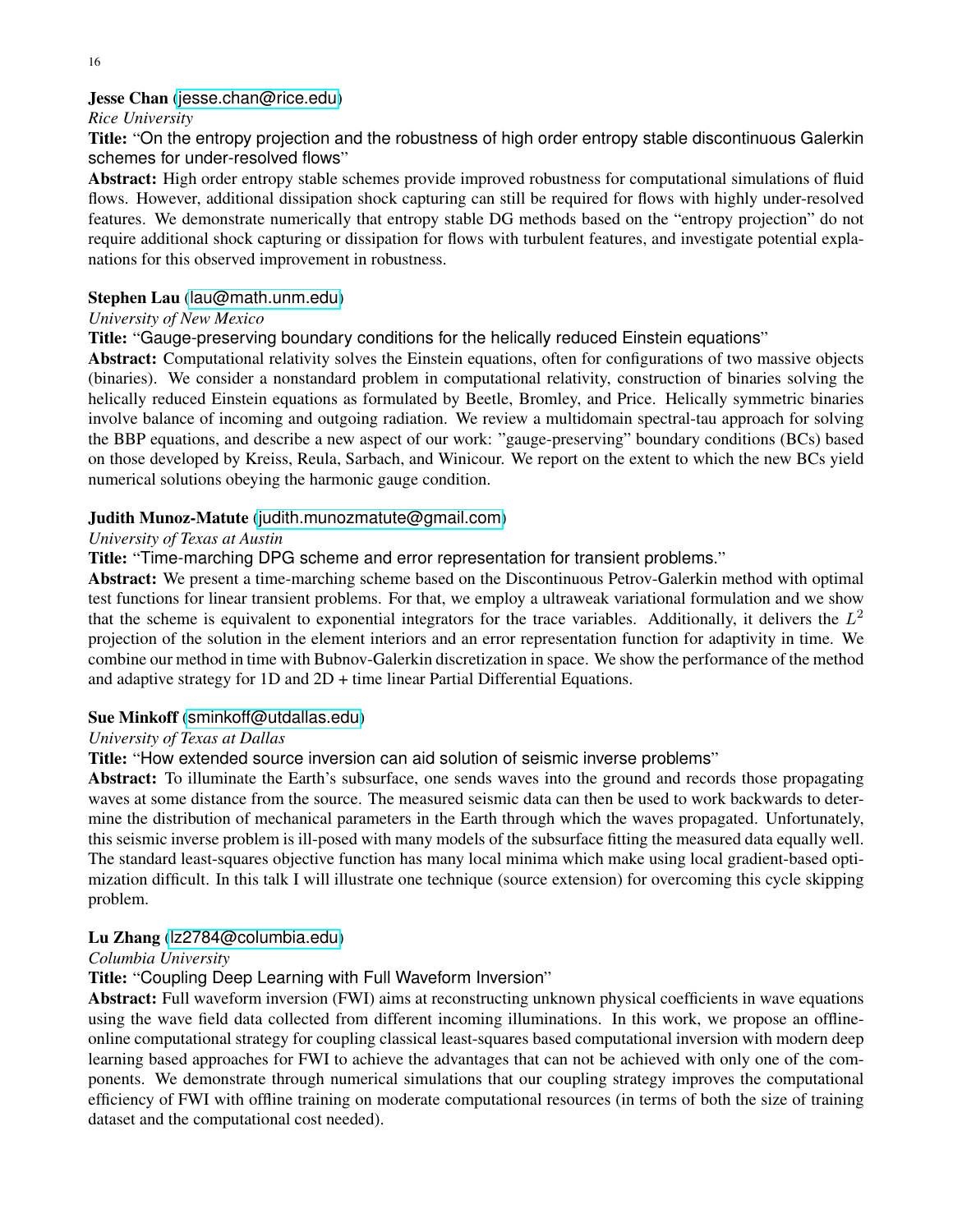### Wei Guo ([weimath.guo@ttu.edu](mailto:weimath.guo@ttu.edu))

### *Texas Tech University*

Title: "High order low-rank tensor methods for the Vlasov simulations"

Abstract: In this talk, we present a low-rank tensor approach for solving the Vlasov equation. Among many existing challenges for Vlasov simulations, the curse of dimensionality has been a long-standing key obstacle for realistic high-dimensional simulations. In this work we propose to overcome the curse of dimensionality by dynamically and adaptively exploring a low-rank tensor representation of Vlasov solutions. In particular, we develop two different approaches: one is to directly solve the unknown function, and the other is to solve the underlying flow map, aiming to obtain a low-rank approximation with optimal complexity.

### Juntao Huang ([huangj75@msu.edu](mailto:huangj75@msu.edu))

### *Michigan State University*

Title: "Structure-preserving machine learning moment closures for the radiative transfer equation: enforcing hyperbolicity and physical characteristic speeds"

Abstract: In this talk, we take a data-driven approach and apply machine learning to the moment closure problem for the radiative transfer equation. Instead of learning the unclosed high order moment, we propose to directly learn the gradient of the high order moment using neural networks, called the gradient-based moment closure. Moreover, we introduce two approaches to enforce the hyperbolicity of our gradient-based machine learning moment closures. A variety of benchmark tests, including the variable scattering problem, the Gaussian source problem and the two material problem, show both good accuracy and generalizability of our machine learning closure model.

### Alexander Mamonov ([mamonov@math.uh.edu](mailto:mamonov@math.uh.edu))

### *University of Houston*

Title: "Acoustic velocity estimation with reduced order models"

Abstract: Estimating acoustic velocity from surface measurements is notoriously difficult. Its nave nonlinear least squares formulation leads to an optimization problem with abundant local minima. To address this issue we propose a novel approach that uses reduced order models (ROM). Specifically, a matrix ROM is constructed for the wave equation operator from the measured data. Then, velocity estimation is set up as a minimization of a misfit of operator ROMs, which approximately convexifies the objective thus making the optimization process robust with respect to the choice of initial guess and the presence or absence of low frequency components in the measurements. The performance of the proposed approach is illustrated with a number of numerical experiments.

### 8. DISPERSIVE WAVE EQUATIONS WITH APPLICATIONS IN OPTICS AND FLUIDS

# <span id="page-16-0"></span>Organized by: Ross Parker (rhparker@smu.edu), *Southern Methodist University* Organized by: Brian Choi (choighmath@gmail.com), *Southern Methodist University*

#### Yannan Shen ([yshen@ku.edu](mailto:yshen@ku.edu))

*University of Kansas*

Title: "Regularity of a family of water wave equations"

Abstract: In this talk, we consider the Cauchy problem of a family of partial differential equations, named as  $\lambda$ family equations where  $\lambda$  is the power of the nonlinear wave speed. The  $\lambda$ -family equations include Camassa-Holm equation ( $\lambda = 0$ ) and Novikov equation ( $\lambda = 1$ ) modeling water waves, where solutions generically form finite time cusp singularities. The global energy conservative solution we construct is Hölder continuous with exponent  $\frac{2\lambda+1}{2\lambda+2}$ . The existence result also paves the way for the future study on uniqueness and Lipschitz continuous dependence.

### Akif Ibraguimov ([akif.ibraguimov@ttu.edu](mailto:akif.ibraguimov@ttu.edu))

#### *Texas Tech University*

Title: "On finite speed of propagation for degenerate Einstein equation"

Abstract: We employ the generalization of Einstein's random walk paradigm for diffusion to derive a class of N-D degenerate nonlinear parabolic equations in non-divergence form. The diffusion coefficient can depend on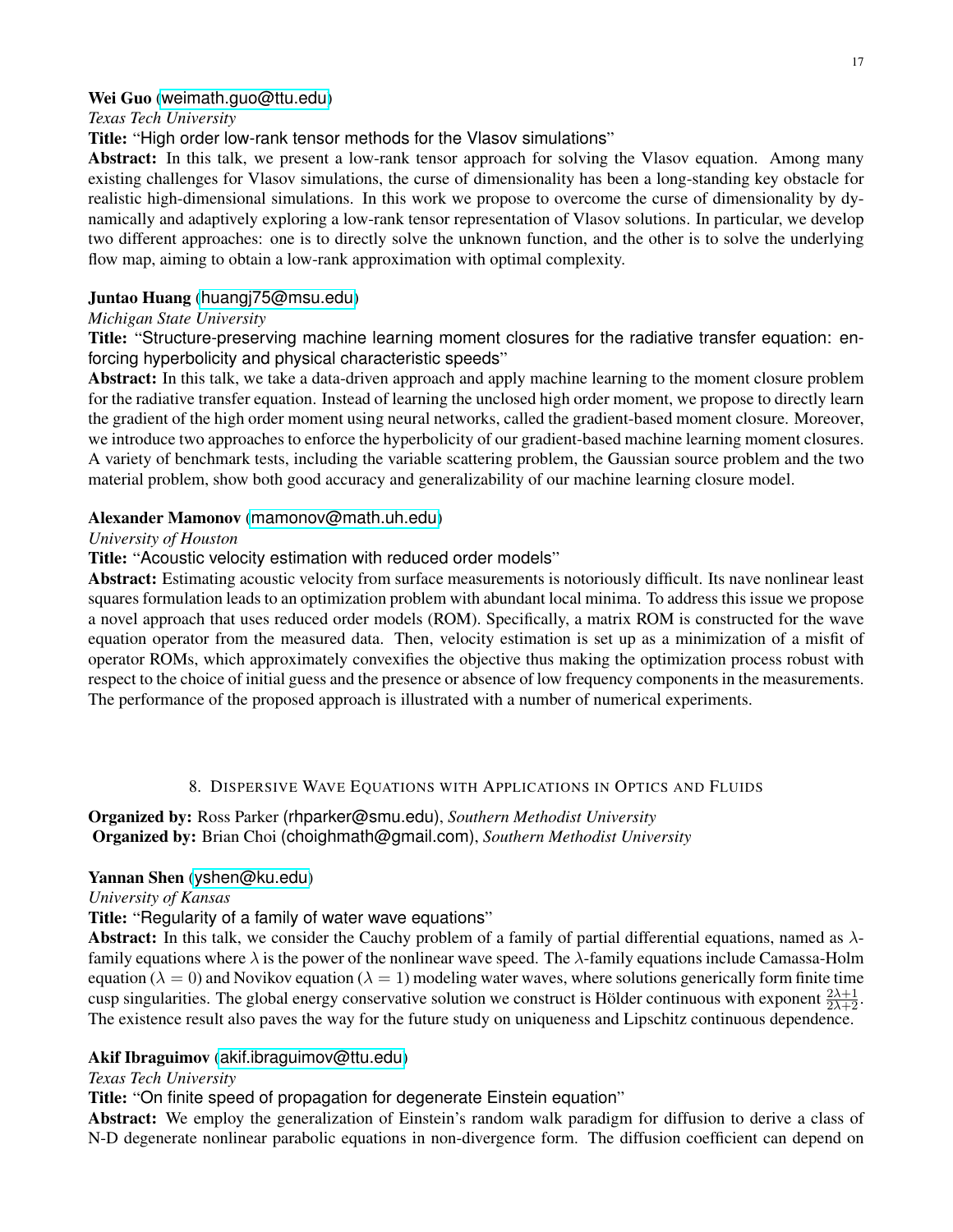both dependent variable and its gradient and it vanishes when either one of the latter does. It is known that solution of such degenerate equations can exhibit finite speed of propagation (FSP). We prove this property using a De Giorgi-Ladyzhenskaya iteration for non-divergence-equations and provided Numerical results via a finitedifference scheme are used to illustrate. Moreover, we provide the construction of 1-D self-similar solution with FSP, in the sense of Kompaneets-Zel'dovich-Barenblatt. We thus show how the FSP quantitatively depends on the model's parameters.

### Ross Parker ([rhparker@smu.edu](mailto:rhparker@smu.edu))

### *Southern Methodist University*

### Joint work with: Alejandro Aceves

### Title: "Standing wave solutions in twisted multicore fibers"

Abstract: There has been much recent theoretical and experimental interest in light dynamics in twisted multicore optical fibers. I consider the existence and spectral stability of standing wave solutions to a model for light propagation with no gain or loss of energy. I prove that for a specific relationship between the number of waveguides and the twist parameter, there are standing wave solutions which exhibit optical Aharonov-Bohm suppression, in which a single waveguide in the fiber remains unexcited. I also explore spectral stability of these solutions, as well as an extension of the model which incorporates a second order dispersion term.

### Brian Choi ([choighmath@gmail.com](mailto:choighmath@gmail.com))

### *Southern Methodist University*

### Title: "Well-posedness of mixed fractional nonlinear Schrödinger equation"

Abstract: Motivated by the recent trend in the study of non-local dynamics, we investigate the well-posedness theory of the 2-D fractional nonlinear Schrödinger equation (NLSE) with a mixed degree of derivatives. It is well understood that the classical NLSE with the Laplacian operator, in the context of optics, describes the light propagation in homogeneous media with the quadratic dispersion profile in the Fourier space. In recent years, the assumption on the quadratic dispersion profile has been relaxed to the fractional-power dispersion. We further relax that assumption and consider the fractional NLSE where the dispersion parameter is non-uniform in different directions.

### Michael Hott ([michael.hott@math.utexas.edu](mailto:michael.hott@math.utexas.edu))

### *University of Texas at Austin*

### Joint work with: Thomas Chen

Title: "On the emergence of a quantum Boltzmann equation in the presence of a Bose-Einstein condensate"

Abstract: The mathematically rigorous derivation of a nonlinear Boltzmann equation from first principles is an extremely active research area. In classical physical systems, this has been achieved in various models, based on a variety of fundamental works. In the quantum case, the problem has essentially remained open. I will explain how a cubic quantum Boltzmann equation arises within the fluctuation dynamics of a Bose-Einstein condensate, starting with the von Neumann equation for an interacting Boson gas.

### Jacky Chong ([jwchong@math.utexas.edu](mailto:jwchong@math.utexas.edu))

### *The University of Texas at Austin*

Title: "Dynamical Hartree–Fock–Bogoliubov approximation of interacting bosons "

Abstract: We consider a many-body Bosonic system with pairwise particle interaction that scales to a positive delta function. Our main result is the extension of the local-in-time Fock space approximation of the exact dynamics of squeezed states proved in the work of Grillakis and Machedon, *Comm. PDEs*, (2017) to a global-in-time approximation. Our work can also be viewed as a generalization of the results in Boccato, Cenatiempo, and Schlein, *Ann. Henri Poincare*, (2017) to a more general set of initial data that includes coherent states along with an improved error estimate.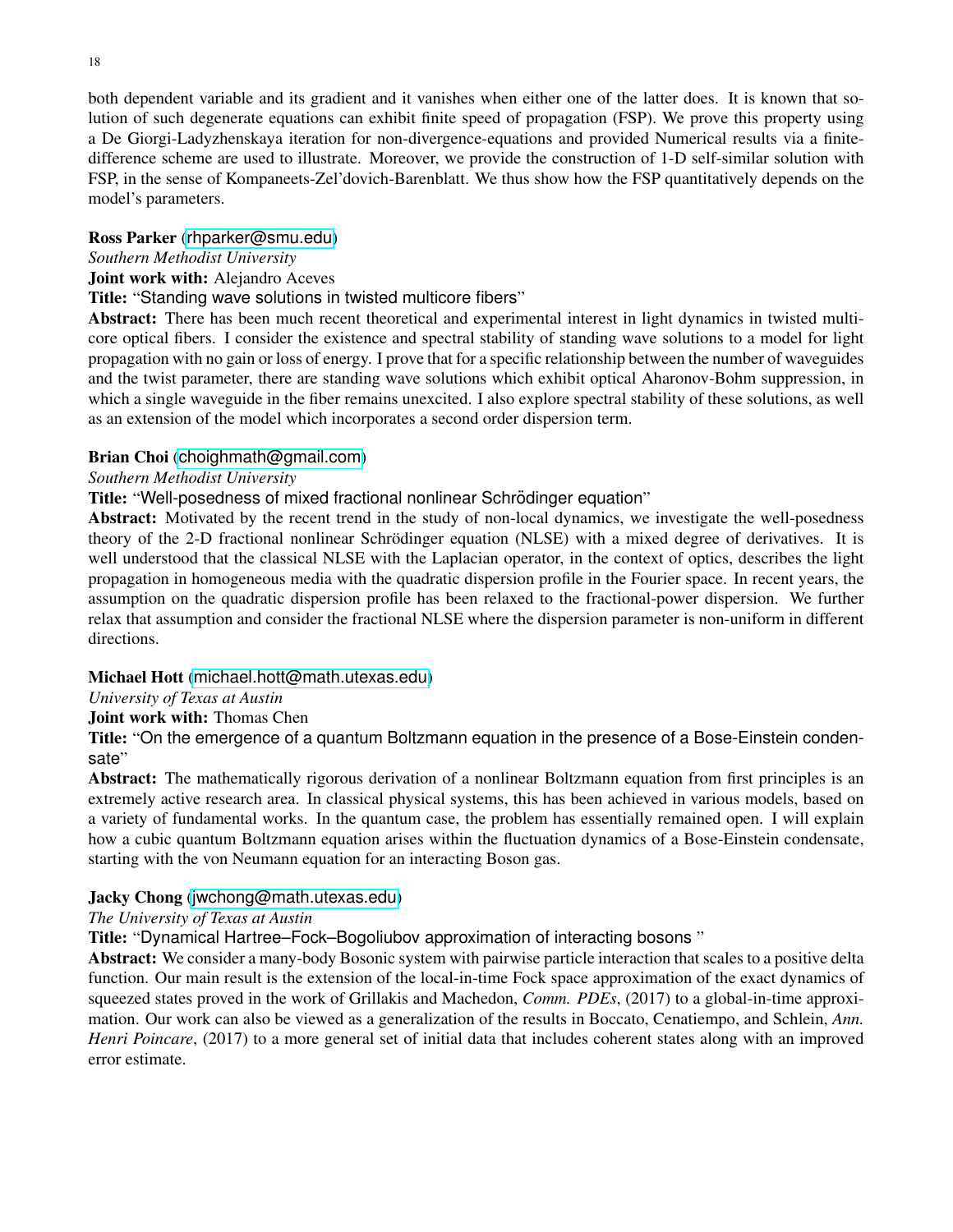#### <span id="page-18-0"></span>9. EFFICACY AND SAFETY STATISTICS OF COVID-19 TREATMENT AND PROPHYLAXIS PROTOCOLS

Organized by: Eleftherios Gkioulekas (eleftherios.gkioulekas@utrgv.edu), *University of Texas Rio Grande Valley*

Organized by: Leisha Martin (leisha.martin@tamucc.edu), *Texas A&M University-Corpus Christi*

#### Harvey Risch ([harvey.risch@yale.edu](mailto:harvey.risch@yale.edu))

#### *Yale University*

Title: "Hydroxychloroquine and Other Outpatient Treatments for Covid-19, with Critique of Epidemiologic Methods"

Abstract: To most academics and clinicians, the field of epidemiology seems like a no-brainer–you just get some cases and controls, run some regression models if you are a quant, and see what's different. Is there really any science there? Epidemiology is indeed a science but what is scientific about it per se is subtle. The crucial scientific aspect about epidemiology is representativeness: that the patients are generalizable to the disease as a whole, the controls are generalizable to the population of relevance, the exposure measures accurately reflect what the subjects really experienced, and the exposure association is not reflective of some other reason why an association is present. Epidemiologists agonize over these issues in terms of bias and confounding, as well as misrepresentation of studies, cherry picking and other more general corruptions of the scientific method. In this talk, I will discuss how nonscientific factors created aberration of knowledge greater than the scientific evidence itself, and show what the evidence for early treatment really does show.

#### David Wiseman ([synechion@aol.com](mailto:synechion@aol.com))

#### *Synechion, Inc.*

Title: "Re-analysis of policy-shaping studies on hydroxychloroquine and ivermectin reverses original findings to yield significant benefits. Review in the context of regulatory decisions on vaccines."

Abstract: It was with skepticism about the efficacy of hydroxychloroquine (HCQ) in Covid-19, that we read a paper reported in NEJM that was one of only two substantive papers cited by FDA in its revocation of the EUA for HCQ in June 2020. This was a study of postexposure prophylaxis (PEP) in persons experiencing a high or moderate risk exposure to Covid-19. Subjects enrolled in the study online and received HCQ or a folate placebo with the goal of preventing development of disease. Data presented in the supplemental appendix suggested, surprisingly, that the drug may have some efficacy in certain subpopulations. After contacting the PI, he pointed out a possible benefit of very early intervention. Exploring this observation, an examination of the raw dataset suggested that the intervention lag had likely been underestimated. After further data requests, we established that 52% of subjects had received drug later than the overnight delivery assumed by the investigators. Correcting for this error yielded a 42% reduction ( $p = 0.044$ ) in Covid-19 compatible disease associated with HCQ given  $\leq$  3 days from exposure. We found a similar problem in a companion study performed by the same team under the same logistical arrangements addressing early symptomatic subjects. We were unable to obtain corrected intervention lag data to determine if effects could be observed that were greater than the 20% reduction of symptomatic Covid-19 reported originally. We also re-analyzed a study of early treatment using ivermectin (IVM) reported in JAMA in March 2021. The paper reported several execution errors or changes, notably the dosing of some placebo subjects with active drug, and the use of different types of placebos in different trial phases. Obtaining the raw dataset, accounting for these issues yielded a 56% reduction ( $p = 0.033$ ) of residual Covid-19. We will discuss these studies in the context of significant decisions made during the pandemic, particularly in light of recent decisions made by FDA and CDC regarding the Covid-19 vaccines.

### Leisha Martin ([leisha.martin@tamucc.edu](mailto:leisha.martin@tamucc.edu))

#### *Texas A&M University-Corpus Christi*

Title: "Medical Countermeasures: Analysis and Assessment of COVID-19 Prevention and Early Treatment Approaches and Shortfalls"

Abstract: Over the previous 20 months, COVID-19 research has dominated the primary literature. Numerous clinical trials have been performed, yielding vast amounts of data on vaccines, repurposed drugs, novel drugs, monoclonal antibodies, and nutraceuticals, many with conflicting results. The significant variability in the number of participants, age ranges, co-morbidities, maintenance doses, and the study exclusion criteria may further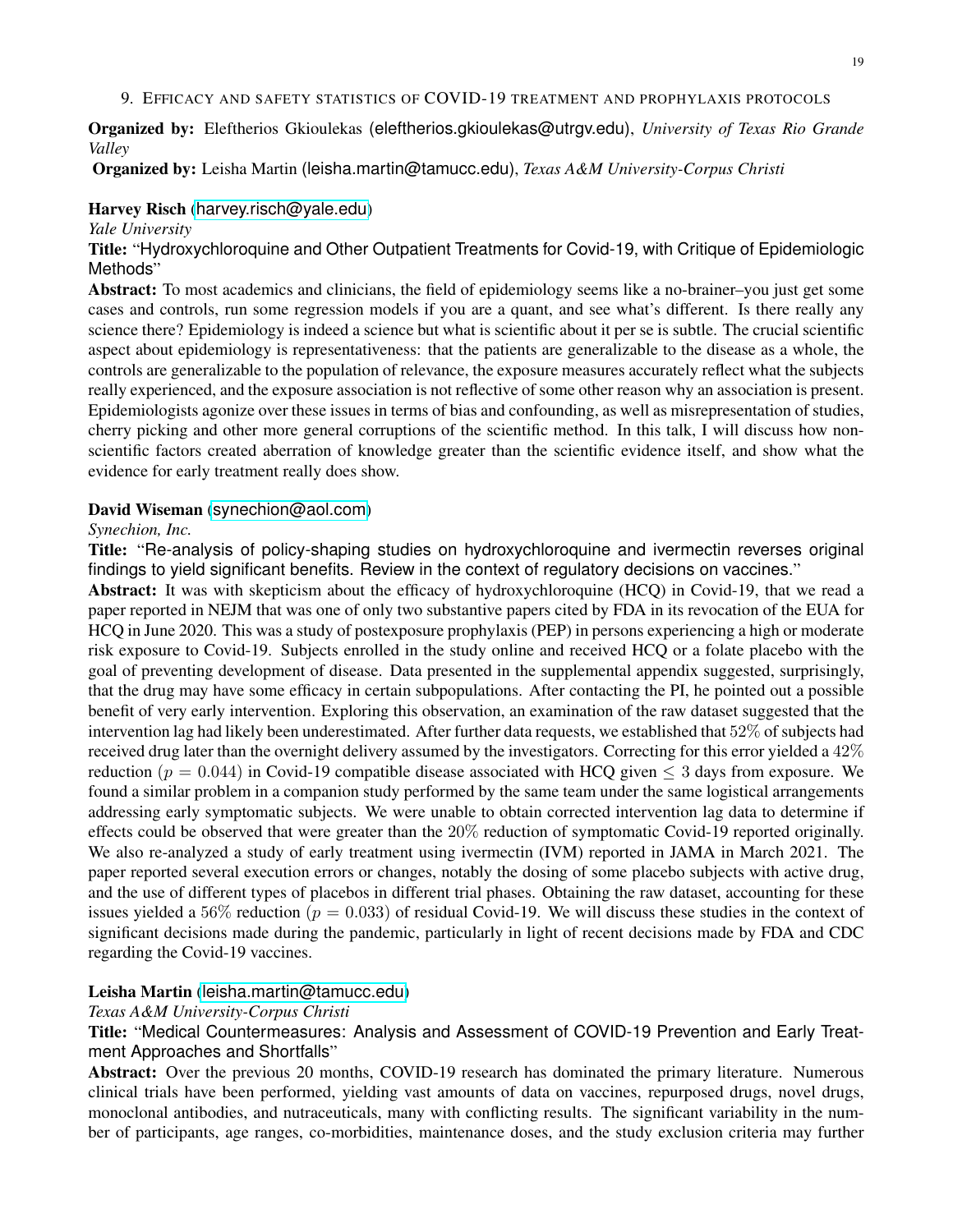complicate conclusions. We present a broad, unbiased comparison of some of the most effective COVID-19 countermeasures to date. Mechanisms of action, convenience of use, cost, and the potential for adverse effects are also considered.

# Eleftherios Gkioulekas ([eleftherios.gkioulekas@utrgv.edu](mailto:eleftherios.gkioulekas@utrgv.edu))

*University of Texas Rio Grande Valley*

Title: "Frequentist and Bayesian analysis methods for case series data for the early outpatient treatment of COVID-19"

Abstract: Dr. Zelenko proposed an early outpatient treatment for the SARS-CoV-2 pandemic that has evolved into Dr. McCullough's more detailed sequenced multidrug therapy protocol, corroborated with additional case series by Dr. Procter and Dr. Raoult. We introduce mathematical techniques for conducting rapid statistical analysis of these case series data that can be used to make emergency decisions, on whether to deploy these treatment protocols. In particular, we use the Sterne interval and the Bayesian factor to compare the observational case series outcomes on hospitalizations and death with treatment against the expected hospitalization and mortality rates without treatment.

### 10. FINITE ELEMENT AND RELATED METHODS FOR CHALLENGING PROBLEMS

<span id="page-19-0"></span>Organized by: Todd Arbogast (arbogast@oden.utexas.edu), *University of Texas at Austin* Organized by: Robert Kirby (robert kirby@baylor.edu), *Baylor University*

### Robert Kirby (robert [kirby@baylor.edu](mailto:robert_kirby@baylor.edu))

*Baylor University*

# Title: "Domain truncation BC for scattering"

Abstract: Numerical resolution of exterior Helmholtz problems requires some approach to domain truncation. As an alternative to approximate nonreflecting boundary conditions and invocation of the Dirichlet-to-Neumann map, we introduce a new, nonlocal boundary condition. This condition is exact and requires the evaluation of layer potentials involving the free space Green's function. However, it seems to work in general unstructured geometry, and Galerkin finite element discretization leads to convergence under the usual mesh constraints imposed by Gårding-type inequalities. The nonlocal boundary conditions are readily approximated by fast multipole methods, and the resulting linear system can be preconditioned by the purely local operator involving transmission boundary conditions.

### Chuning Wang ([cwangaw@utexas.edu](mailto:cwangaw@utexas.edu))

### *University of Texas at Austin*

Title: "Direct Serendipity and Mixed Finite Elements on Convex Polygons"

Abstract: We construct new families of direct serendipity and direct mixed finite elements on general planer convex polygons. They have optimal order of accuracy of any order, they are  $H^1$  and  $H(\text{div})$  conforming, respectively, and they have a minimal number of degrees of freedom. The finite elements shape functions are defined to be the full spaces of scalar or vector polynomials plus a space of supplemental functions. The direct serendipity elements are the precursors of the direct mixed elements in a de Rham complex. The convergence properties of the elements are shown under a regularity assumption on the shape of the elements.

# Jorge Marchena-Menendez (jorge [marchena1@baylor.edu](mailto:jorge_marchena1@baylor.edu))

### *Baylor University*

### Title: "Schwarz methods for serendipity elements"

Abstract: While solving Partial Differential Equations with finite element methods, serendipity elements allow us to obtain the same order of accuracy as rectangular tensor-product elements with many fewer degrees of freedom. We develop some additive Schwarz methods based on solving local patch problems. Adapting arguments from Pavarino for the tensor-product case, we prove that patch smoothers give conditioning estimates independent of the polynomial degree for a model problem. Combining this with a low-order global operator we give an optimal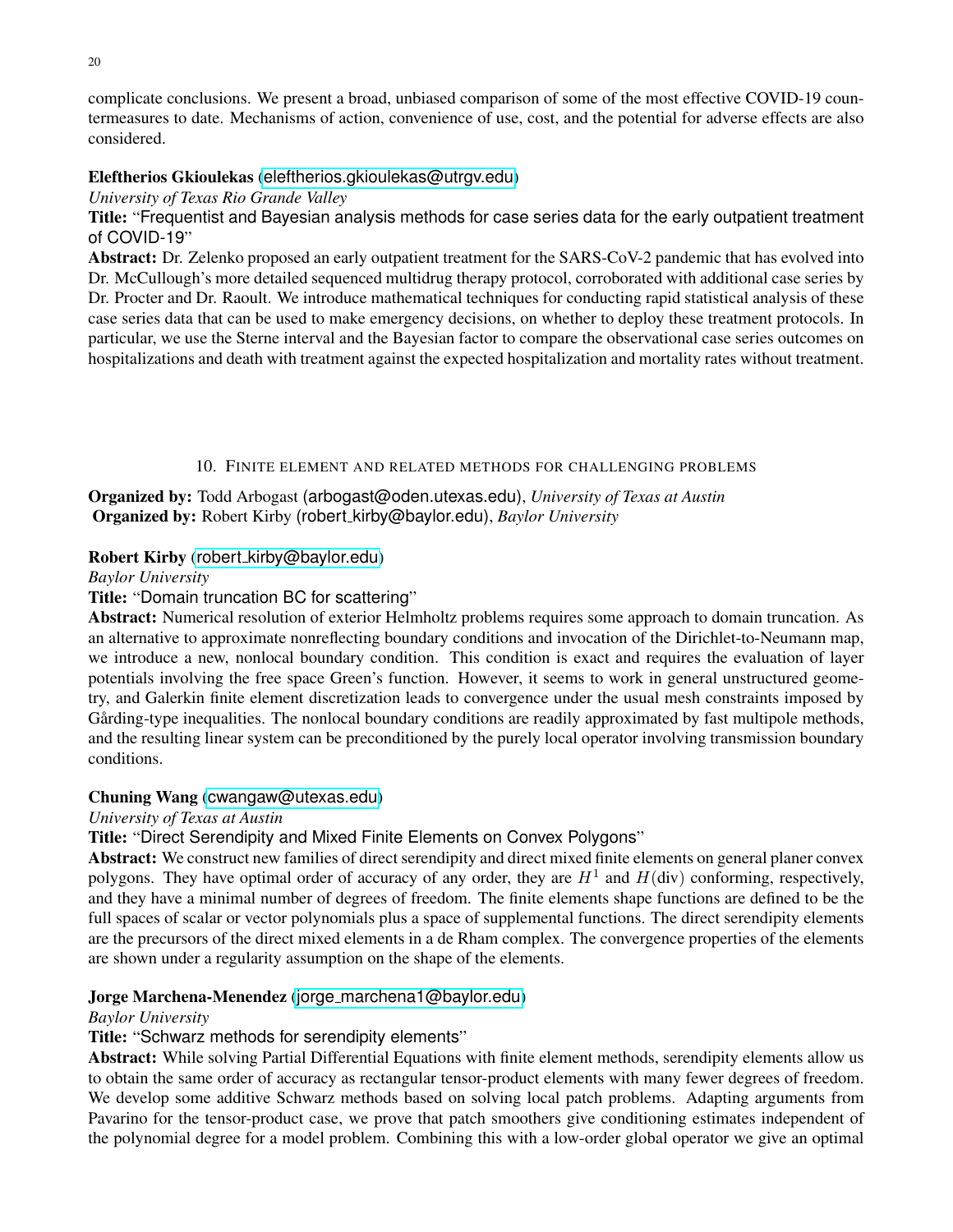two-grid method, with conditioning estimates independent of the mesh size and polynomial degree. Numerical experiments using Firedrake and PETSc confirm this theory.

### Alan Demlow ([demlow@math.tamu.edu](mailto:demlow@math.tamu.edu))

*Texas A&M University*

Title: "Maximum norm a posteriori estimates for convection-diffusion problems"

Abstract: Residual a posteriori error estimators for convection-diffusion problems are typically reliable but not efficient for standard norms. Instead a dual norm of the convective derivative must be added to the error notion in order to ensure efficiency of the estimators. These issues are well-understood for energy norms. In this work we explore them instead in the context of maximum norms. We prove reliability of maximum-norm a posteriori estimates for convection-diffusion problems for standard and stabilized continuous Galerkin methods. We also define a suitable dual norm of the convective derivative. When added to the maximum norm, this dual norm yields an error notion for which standard residual estimators are both reliable and efficient.

### Jiaqi Li ([jiaqi@oden.utexas.edu](mailto:jiaqi@oden.utexas.edu))

*University of Texas at Austin*

### Title: "DPG in Banach Spaces"

Abstract: The Discontinuous Petrov-Galerkin (DPG) method has many attractive features: guaranteed stability provided the problem is well posed, built-in a posteriori error estimator, as well as the ability to control the norm in which the convergence occurs. DPG is traditionally set in Hilbert space. However, for singularly perturbed problems, we experience Gibbs phenomena near boundary layers. It is known that the projection in a Banach space instead of  $L^2$  can eliminate Gibbs phenomena. We will present a DPG method in Banach space and present numerical results to demonstrate the improvement over the Hilbert method.

### Judit Munoz-Matute ([judith.munozmatute@gmail.com](mailto:judith.munozmatute@gmail.com))

### *University of Texas at Austin*

#### Title: "Time-marching DPG scheme for linear hyperbolic problems"

Abstract: We present a time integration method based on the Discontinuous Petrov-Galerkin method with optimal test functions for linear hyperbolic problems. For that, we reduce the second order system in time to first order and we consider an ultraweak variational formulation. We compute the optimal test functions analytically and we prove that the resulting method is equivalent to exponential integrators for the trace variables. Our method also delivers an optimal approximation for the element interiors in time. We show the performance of our method for 1D and 2D + time linear hyperbolic problems together with an algorithm to speed up the computation of exponential-related functions.

#### Jeonghun Lee (jeonghun [lee@baylor.edu](mailto:jeonghun_lee@baylor.edu))

*Baylor University*

Title: "Robust numerical methods for fluid and poroelastic structure interaction problems"

Abstract: For poroelasticity problems parameter-robust numerical methods and preconditioning techniques are intensively studied. However, similar studies on the fluid and poroelastic structure interaction (FPSI) problems are not well-known. In this work we present parameter-robust numerical methods for the FPSI problems.

#### Todd Arbogast ([arbogast@oden.utexas.edu](mailto:arbogast@oden.utexas.edu))

#### *University of Texas at Austin*

## Title: "Self-Adaptive Theta Schemes for hyperbolic equations"

Abstract: We develop an implicit self-adaptive theta (SATh) scheme for finite volume approximation of scalar hyperbolic conservation laws. It is based on a discontinuity aware quadrature (DAQ) rule that is accurate when there is a discontinuity in the solution. We prove that SATh is unconditionally stable, satisfies the maximum principle, and is total variation diminishing under appropriate monotonicity and boundary conditions. Compared to solutions of finite volume schemes using Crank-Nicolson and backward Euler time stepping, SATh solutions often approach the accuracy of the former but without oscillation, and they are numerically less diffuse than the later.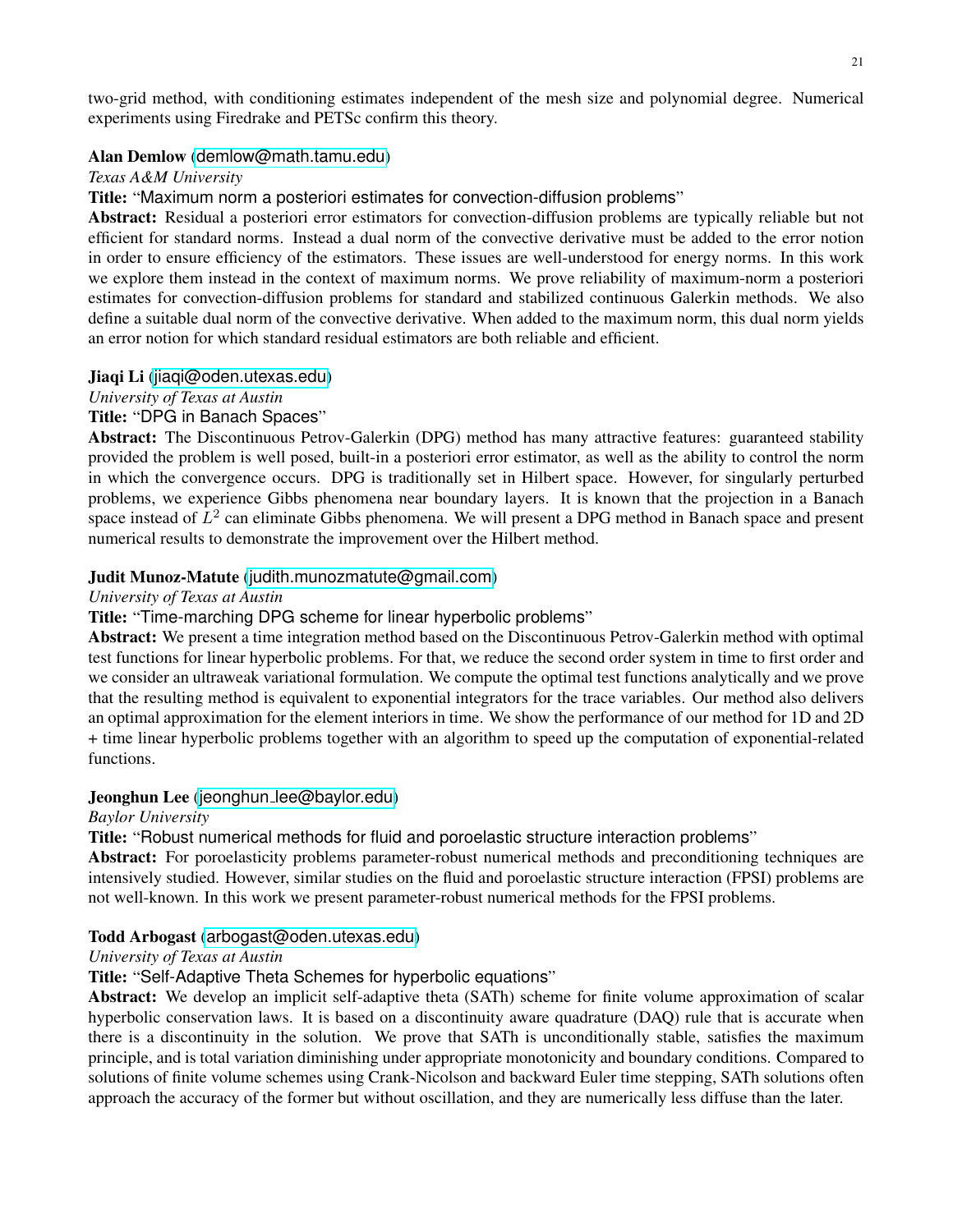### 11. GEOMETRY OF MACHINE LEARNING

### <span id="page-21-0"></span>Organized by: Eliza O'Reilly (eoreilly@caltech.edu), *California Institute of Technology*

#### Eliza O'Reilly ([eoreilly@caltech.edu](mailto:eoreilly@caltech.edu))

### *California Institute of Technology*

### Title: "Stochastic Geometry for Machine Learning"

Abstract: The Mondrian process in machine learning is a recursive partition of space with random axis-aligned cuts used to build random forests and Laplace kernel approximations. The construction allows for efficient online algorithms, but the restriction to axis-aligned cuts does not capture dependencies between features. By viewing the Mondrian as a special case of the stable under iterated (STIT) process in stochastic geometry, we resolve open questions about the generalization of cut directions. We utilize the theory of stationary random tessellations to show that STIT processes approximate a large class of stationary kernels and achieve minimax rates for Lipschitz functions (forests and trees) and  $C<sup>2</sup>$  functions (forests only). This works opens many new questions at the novel intersection of stochastic geometry and machine learning. This talk is based on joint work with Ngoc Tran.

#### Zehua Lai ([laizehua@uchicago.edu](mailto:laizehua@uchicago.edu))

#### *University of Chicago*

### Title: "Noncommutative positivstellensatz and stochastic gradient descent"

Abstract: Stochastic optimization algorithms have become indispensable in modern machine learning. An important question in this area is the difference between with-replacement sampling and without-replacement sampling — does the latter have superior convergence rate compared to the former? In this talk, We will explain the connection between this problem and the theory of noncommutative Positivstellensatz and polynomial optimization, which allows us to relate the problem to a semidefinite program and the validity of the conjecture to certain bounds for the optimum values. We show that a previous conjecture by Recht and Re is false. This result has been subsequently confirmed by concrete constructions.

#### Tan Nguyen ([tanmnguyen89@ucla.edu](mailto:tanmnguyen89@ucla.edu))

#### *University of California Los Angeles*

## Title: "Transformer with a Mixture of Gaussian Keys"

Abstract: Multi-head attention is a driving force behind state-of-the-art transformers which achieve remarkable performance across a variety of natural language processing (NLP) and computer vision tasks. It has been observed that for many applications, those attention heads learn redundant embedding, and most of them can be removed without degrading the performance of the model. Inspired by this observation, we propose Transformer with a Mixture of Gaussian Keys (Transformer-MGK), a novel transformer architecture that replaces redundant heads in transformers with a mixture of keys at each head. These mixtures of keys follow a Gaussian mixture model and allow each attention head to focus on different parts of the input sequence efficiently. Compared to its conventional transformer counterpart, Transformer-MGK accelerates training and inference, has fewer parameters, and requires less FLOPs to compute while achieving comparable or better accuracy across tasks. Transformer-MGK can also be easily extended to use with linear attentions. We empirically demonstrate the advantage of Transformer-MGK in a range of practical applications including language modeling and tasks that involve very long sequences. On the Wikitext-103 and Long Range Arena benchmark, Transformer-MGKs with 4 heads attain comparable or better performance to the baseline transformers with 8 heads.

#### Oscar Leong ([oleong@caltech.edu](mailto:oleong@caltech.edu))

#### *California Institute of Technology*

### Title: "Learned Generative Priors for Phase Retrieval"

Abstract: Deep generative models, such as Generative Adversarial Networks (GANs), have quickly become the state-of-the-art for natural image generation, leading to new approaches for enforcing structural priors in a variety of inverse problems. In contrast to traditional approaches enforcing sparsity, GANs provide a low-dimensional parameterization of the natural signal manifold, allowing for signal recovery to be posed as a direct optimization problem whose search space is restricted to the range of the GAN. Moreover, the dimensionality of this parameterization can be lower than that of the sparsity level of a particular signal class. In this talk, we investigate the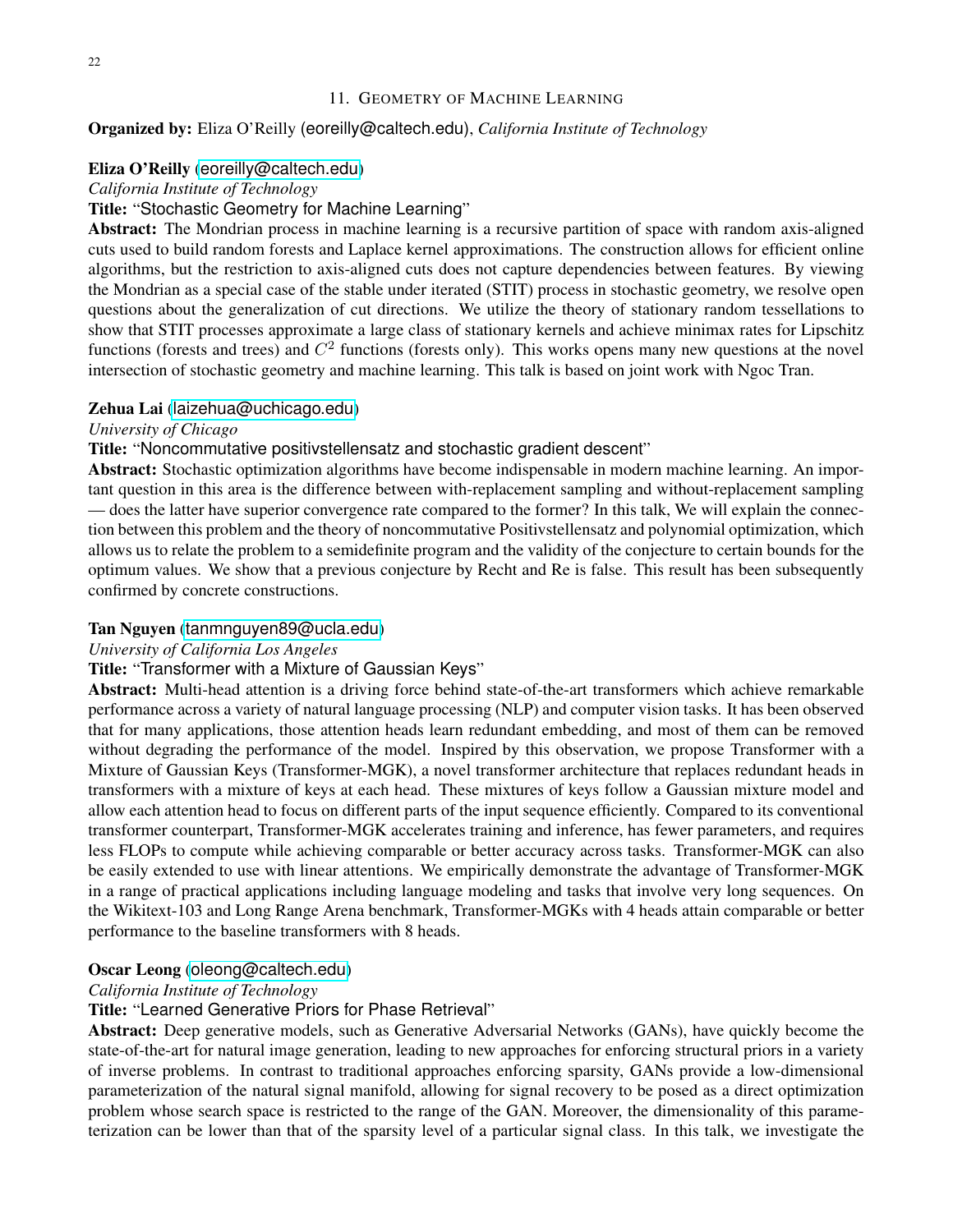use of GAN priors in a nonlinear inverse problem known as compressive phase retrieval, which asks to recover a signal from undersampled quadratic measurements. We show that a subgradient descent algorithm on a nonsmooth, nonconvex least squares problem can provably recover a signal in the range of a generative model given an optimal number of measurements with respect to the input dimension of the generator. This overcomes a notorious theoretical bottleneck in phase retrieval, where the best known efficient algorithms under a sparsity prior exhibit a sub-optimal quadratic sample complexity. We corroborate these theoretical results with empirics showing that exploiting generative priors in phase retrieval tasks can significantly outperform sparsity priors.

## <span id="page-22-0"></span>12. HIGH-ORDER STRUCTURE PRESERVING TECHNIQUES FOR SIMULATING TRANSPORT PHENOMENA AND FLUIDS

Organized by: Bennett Clayton (bgclayto@tamu.edu), *Texas A&M University* Organized by: Jesse Chan (jesse.chan@rice.edu), *Rice University* Organized by: Eirik Valseth (eirik@utexas.edu), *The University of Texas at Austin* Organized by: Eric Tovar (ejtovar1@tamu.edu), *Texas A&M University*

### Tarik Dzanic ([tdzanic@tamu.edu](mailto:tdzanic@tamu.edu))

### *Texas A&M University*

Title: "Bounds Preserving Temporal Integration Methods for Hyperbolic Conservation Laws"

Abstract: We will present a modification of explicit Runge-Kutta temporal integration schemes that preserves any locally-defined quasiconvex set of bounds for the solution. These schemes operate on the basis of a bijective mapping between an admissible set of solutions and the real domain to strictly enforce bounds, and they are proven to recover the order of accuracy of the underlying Runge-Kutta method upon which they are built. Within this framework, we show that it is possible to recover a wide range of methods independently of the spatial discretization, including positivity preserving, discrete maximum principle satisfying, entropy dissipative, and invariant domain preserving schemes.

### Jean-Luc Guermond ([guermond@tamu.edu](mailto:guermond@tamu.edu))

#### *Texas A&M University*

Title: "Invariant-domain-preserving explicit Runge–Kutta time stepping"

Abstract: Considering ODE systems with invariant-domain properties, the question addressed in this work consists of constructing explicit and high-order accurate time stepping technique that preserve the invariant-domain property of these systems. One well-known class of methods meeting this goal is composed of the so-called strong stability preserving Runge-Kutta methods. In this work we go beyond the strong stability preserving barrier and develop a time stepping technique that makes every explicit Runge-Kutta method invariant-domain preserving.

### Robert Kirby (robert [kirby@baylor.edu](mailto:robert_kirby@baylor.edu))

#### *Baylor University*

Title: "Bounds-constrained polynomial approximation using the Bernstein basis"

Abstract: A fundamental problem in numerical analysis and approximation theory is approximating smooth functions by polynomials. A much harder version under recent consideration is to enforce bounds constraints on the approximating polynomial. In this paper, we consider the problem of approximating functions by polynomials whose Bernstein coefficients with respect to a given degree satisfy such bounds, which implies such bounds on the approximant. We frame the problem as an inequality-constrained optimization problem and give an algorithm for finding the Bernstein coefficients of the exact solution. Additionally, our method can be modified slightly to include equality constraints such as mass preservation. It also extends naturally to multivariate polynomials over a simplex.

### Madison Sheridan ([sheridanm@tamu.edu](mailto:sheridanm@tamu.edu))

#### *Texas A&M University*

Title: "High-order invariant domain preserving approximation of the gray radiation equations" Abstract: In this talk I will present new results regarding the approximation of the gray radiation equations. This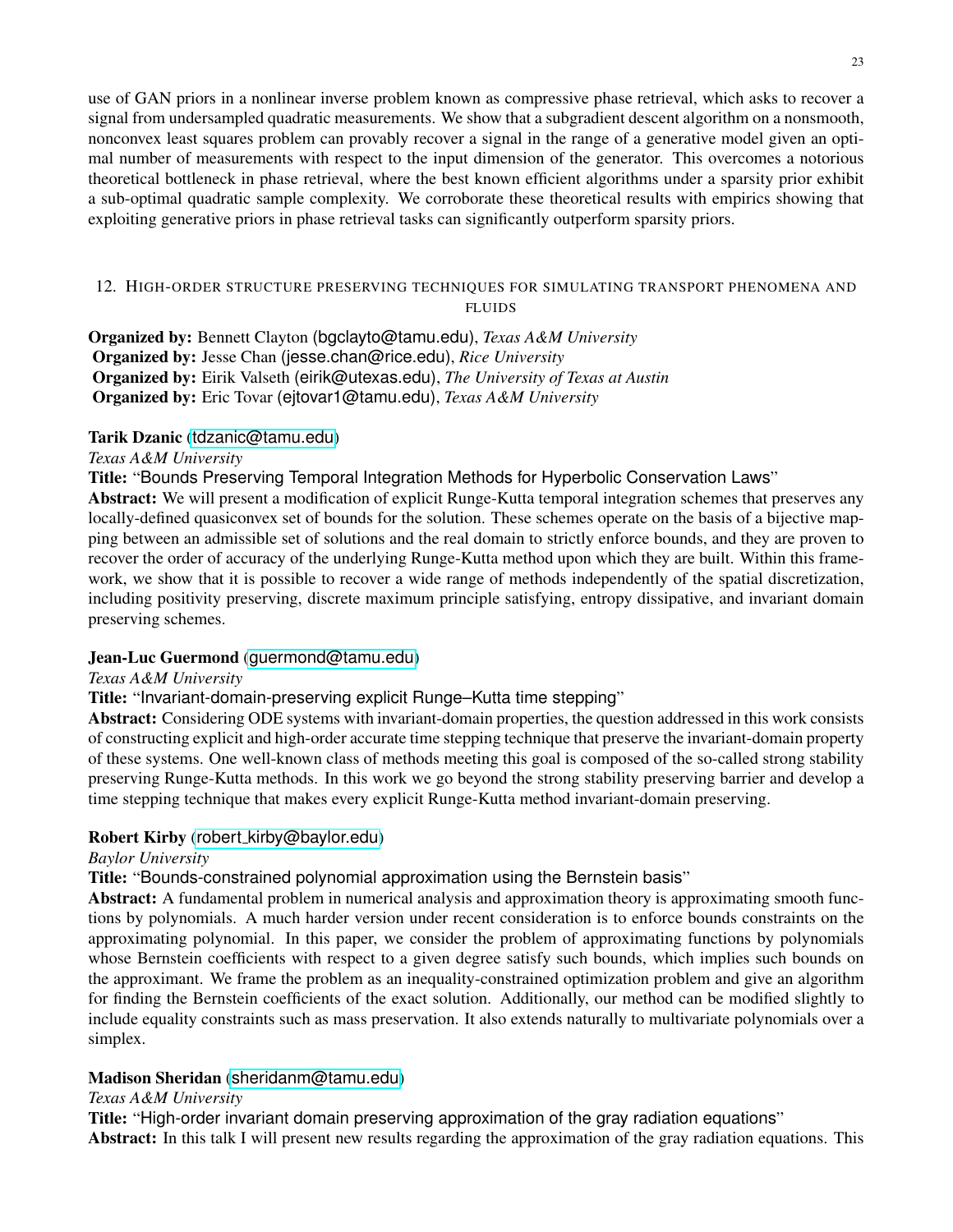system of nonlinear conservation equations is composed of the compressible Euler equations augmented with a equation for the conservation of the radiation energy. One important feature of this system is that it contains a highly nonlinear relaxation source term that connects the radiation energy and the fourth power of the temperature. Another key feature is that the radiation energy balance equation contains a non-conservative product. The proposed method is fully discrete. The time stepping mixes explicit and implicit steps. The method can be made accurate to any order in time. The invariant domain property is maintained under the usual hyperbolic CFL condition.

### Eirik Valseth ([eirik@utexas.edu](mailto:eirik@utexas.edu))

# *The University of Texas at Austin*

# Title: "Goal-Oriented Error Estimation for the Shallow Water Equations"

Abstract: We introduce goal-oriented a posteriori error estimates for a weighted first-order least-squares FE method for the shallow water equations (SWE). In the corresponding FE discretization, we use a weighted norm equivalent to the L2 norm and solve an equivalent saddle point system. Error estimates are introduced by considering a linearized SWE and quantities of interest in terms of the solution and solving an adjoint problem. We consider the adjoint PDE itself and subsequently seek weighted least squares FE approximations to it. We present numerical verifications for the error estimator and the resulting error indicators in adaptive mesh refinements.

# Eric Tovar ([ejtovar1@tamu.edu](mailto:ejtovar1@tamu.edu))

# *Texas A&M University*

Title: "Well-balanced second-order convex limiting technique for solving the Serre equations"

Abstract: In this talk we introduce a numerical method for approximating the dispersive Serre equations with topography using continuous finite elements that is explicit, second-order accurate, and invariant domain preserving. The method is well-balanced, parameter free and an extension of a hyperbolic relaxation technique for the Serre Equations. The numerical method is then verified with academic benchmarks and validated by comparison with laboratory experimental data.

# Bennett Clayton ([bgclayto@tamu.edu](mailto:bgclayto@tamu.edu))

*Texas A&M University*

# Title: "Invariant-Domain Preserving Approximation of the Compressible Euler Equations with Tabulated Equations of State"

Abstract: We present a numerical method for solving the compressible Euler equations supplemented with an equation of state that is either analytic or tabulated. A robust first-order approximation technique that guarantees positivity of the density and the internal energy is proposed. A key ingredient of the method is a local approximation of the equation of state using a co-volume ansatz from which upper bounds on the maximum wave speed are derived for every elementary Riemann problem.

### Yimin Lin ([yiminlin@rice.edu](mailto:yiminlin@rice.edu))

### *Rice University*

Title: "A positivity preserving strategy for entropy stable discontinuous Galerkin discretizations of the compressible Euler and Navier-Stokes equations"

Abstract: High order entropy stable discontinuous Galerkin methods for the compressible Euler and Navier-Stokes equations assume the positivity of physical quantities. In this work, we introduce a positivity limiting strategy for entropy stable discontinuous Galerkin discretizations based on convex limiting. The key ingredient in the limiting procedure is the low order positivity-preserving discretization based on graph viscosity terms. Numerical experiments in 2D confirm the accuracy and robustness of the proposed strategy.

### Rami Masri ([ramimasri14@gmail.com](mailto:ramimasri14@gmail.com))

### *Texas A&M University*

Title: "Stability and convergence of high order discontinuous Galerkin methods for incompressible flow" Abstract: Solving the incompressible Navier-Stokes equations presents a challenging computational task primarily due to the coupling of the velocity and pressure by the incompressibility constraint and to the nonlinear convection term. Projection algorithms decouple this nonlinearity from the pressure term. Such algorithms are favorable since, at each timestep, the saddle point problem is replaced by elliptic equations. This is particularly important for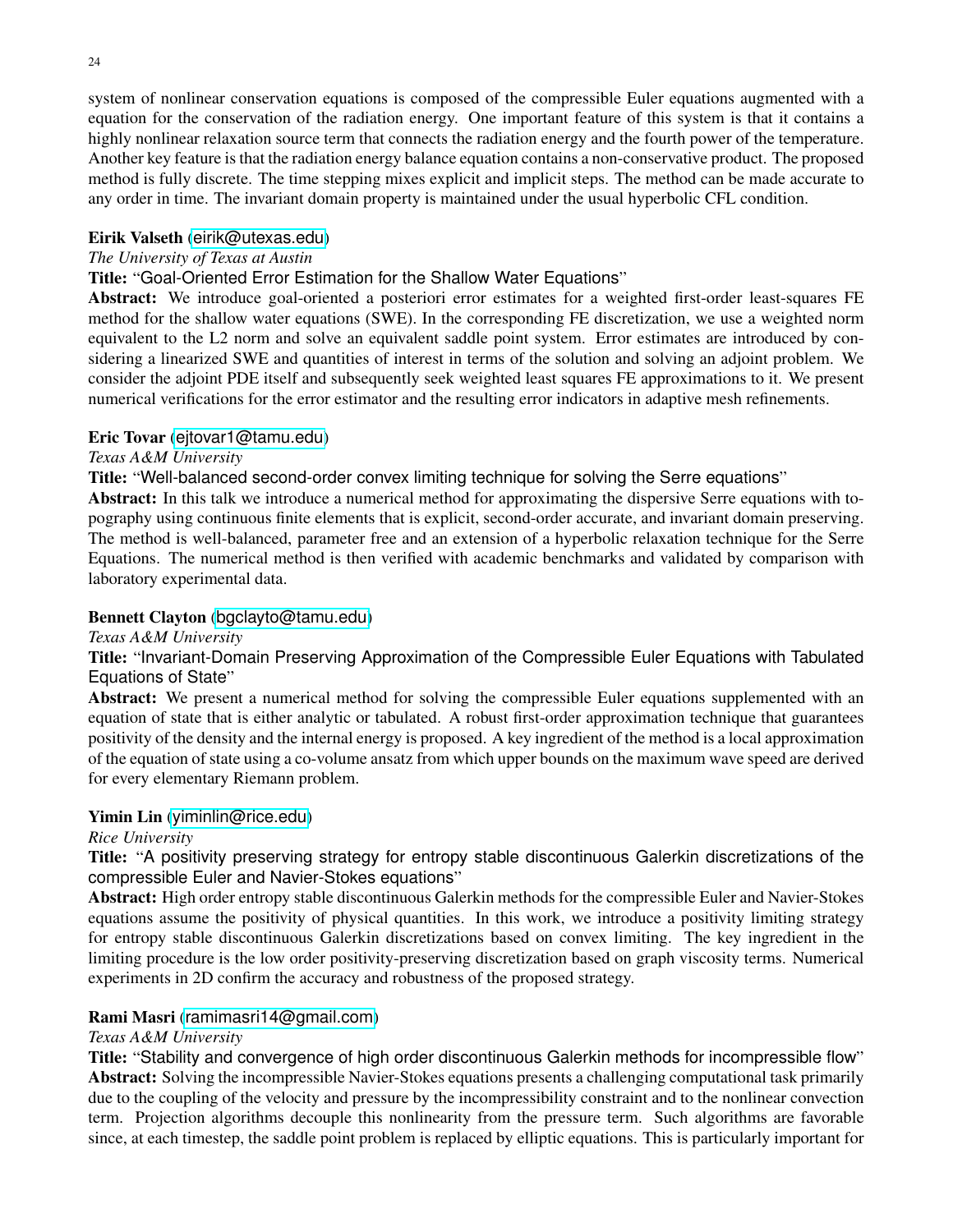large scale problems in complicated computational domains. In this talk, we formulate and theoretically analyze an unconditionally stable discontinuous Galerkin discretization of the pressure correction approach which features high order spatial accuracy.

# Loic Cappanera ([lmcappan@central.uh.edu](mailto:lmcappan@central.uh.edu))

### *University of Houston*

Title: "Projection and artificial compression methods for incompressible multiphase flows"

Abstract: We present two numerical methods to approximate the incompressible Navier-Stokes equation with variable density and viscosity. Both methods use the momentum, equal to the density times the velocity, as primary unknown and are made suitable for spectral elements by an adequate treatment of nonlinearities and diffusion operator. The incompressiblity condition is respectively enforced via the use of projection methods and artificial compression methods. Stability and robustness of both methods are compared on a large range of problems involving large ratio of density, surface deformations and magnetohydrodynamics instabilities.

# Md Mahmudul Hasan ([mhasan5@miners.utep.edu](mailto:mhasan5@miners.utep.edu))

### *University of Texas at El Paso*

Title: "A high order compact hybrid variable method with application to inviscid compressible flow problems"

Abstract: Numerical methods for hyperbolic conservation laws have been the driving force for the research in scientific computing for many physical, biological, and engineering systems. In this work, We will present a Compact Hybrid Variable Method(CHVM) based on two major developments in the literature: (1) the compact differencing scheme by S. K. Lele and (2) the hybrid-variable scheme developed by X. Zeng. We conducted rigorous stability and accuracy analysis of the method to show that it is linearly stable and formally sixth-order accurate on uniform grids. Then the study is extended to nonlinear equations for inviscid compressible flow problems.

### Ignacio Tomas ([nachotet@gmail.com](mailto:nachotet@gmail.com))

#### *Sandia National Laboratories*

Title: "Compressible Navier-Stokes: numerical schemes with mathematically guaranteed properties." Abstract: We present a scheme for the compressible Navier-Stokes equations that: (i) Is invariant domain preserving and satisfies global balance of total mechanical energy. (ii) The scheme runs at the usual hyperbolic CFL  $dt \leq O(h)$  dictated by Euler's subsystem, rather than the technically inapplicable parabolic CFL  $dt \leq O(h^2)$ . The scheme uses operator splitting in time: key details are related to careful construction of viscous dissipation terms and the choices of space and time discretization used at each sub-stage. The scheme is second-order accurate in space and time and exhibits remarkably robust behavior in the context of shock-viscous-layers interaction.

#### 13. MATHEMATICAL FOUNDATION OF DEEP LEARNING WITH THE APPLICATIONS TO PDE

<span id="page-24-0"></span>Organized by: Lizuo Liu (lizuol@smu.edu), *Southern Methodist University* Organized by: Haizhao Yang (yang1863@purdue.edu), *Purdue University* Organized by: Senwei Liang (liang339@purdue.edu), *Purdue University*

### Richard Tsai ([ytsai@math.utexas.edu](mailto:ytsai@math.utexas.edu))

### *University of Texas at Austin*

Title: "Numerical wave propagation and parallel-in-time computation aided by deep learning"

Abstract: We propose a deep learning approach for wave propagation in media with multiscale wave speed, using a second-order linear wave equation model. We use neural networks to enhance the accuracy of a given solver, which under-resolves a class of multiscale wave media and wave fields of interest. Our approach involves generating training data by the given computationally efficient coarse solver and another sufficiently accurate solver, applied to a class of wave media (described by their wave speed profiles) and initial wave fields. We combine the neuralnetwork-enhanced coarse solver with the parareal algorithm and demonstrate that the coupled approach improves the stability of parareal algorithms for wave propagation and improves the accuracy of the enhanced coarse solvers.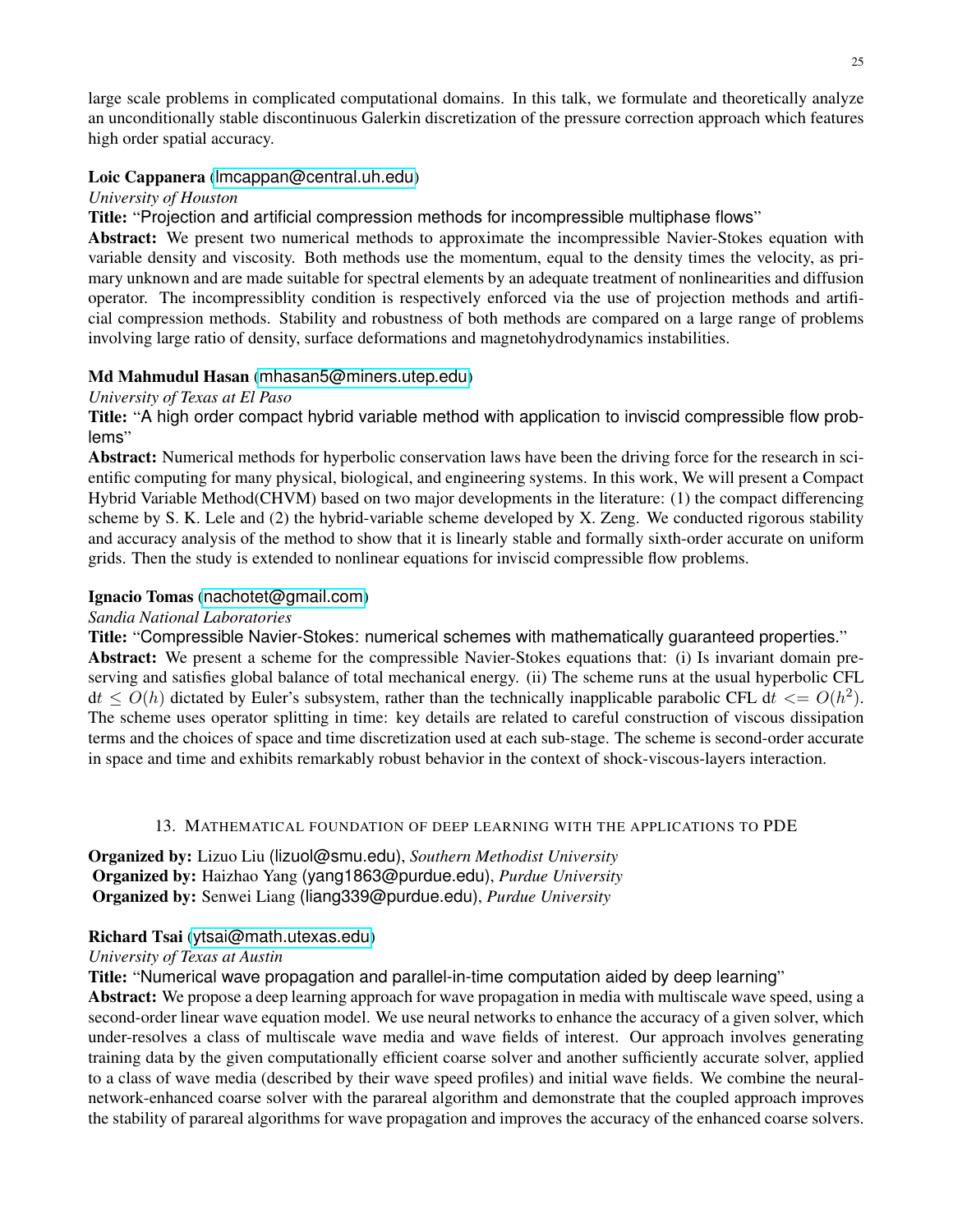# Senwei Liang ([liang339@purdue.edu](mailto:liang339@purdue.edu))

### *Purdue University*

Title: "Solving PDEs on unknown manifolds with machine learning"

Abstract: Parameterizing manifolds is challenging if the unknown manifold is embedded in a high-dimensional ambient Euclidean space, especially when the manifold is identified with randomly sampled data and has boundaries. In this talk, I will introduce a mesh-free computational framework and machine learning theory for solving elliptic PDEs on unknown manifolds, identified with point clouds, based on diffusion maps and deep learning. The PDE solver is formulated as a supervised learning task to solve a least-squares regression problem that imposes an algebraic equation approximating a PDE (and boundary conditions if applicable).

# Lizuo Liu ([lizuol@smu.edu](mailto:lizuol@smu.edu))

# *Southern Methodist University*

Title: "A Linearized Learning with Multiscale Deep Neural Network for Stationary Navier-Stokes Equations with Oscillatory Solutions"

Abstract: We present several linearized schemes that accelerate the conver- gences of training for those PDE problems containing nonlinear terms. The stationary nonlinear Navier-Stokes equation is what we study in this paper. To solve the stationary nonlinear Navier-Stokes equation, we introduce the idea of linearization of Navier-Stokes equation and iterative methods to treat the nonlinear convection term. Three forms of linearizations are considered. After a benchmark problem, we solve the highly oscillating stationary flows utilizing the proposed multi- scaled neural network and the linearized ideas in complex domains. The results show that multiscale deep neural network combining with the linearized schemes can be trained fast and accurately

# Chunmei Wang ([chunmei.wang@ufl.edu](mailto:chunmei.wang@ufl.edu))

### *University of Florida*

# Title: "Structure probing neural network deflation"

Abstract: The speaker will propose a network-based structure probing deflation method to make deep learning capable of identifying multiple solutions that are ubiquitous and important in nonlinear physical models. First, we introduce deflation operators built with known solutions to make known solutions no longer local minimizers of the optimization energy landscape. Second, to facilitate the convergence to the desired local minimizer, a structure probing technique is proposed to obtain an initial guess close to the desired local minimizer. Together with neural network structures carefully designed in this paper, the new regularized optimization can converge to new solutions efficiently. Numerical experiments also demonstrate that the proposed method could find more solutions than exiting methods.

# Wenjing Liao ([wliao60@gatech.edu](mailto:wliao60@gatech.edu))

*Georgia Institute of Technology*

Title: "Nonparametric estimation of nonlinear operators between function spaces by deep neural networks"

Abstract: Learning nonlinear operators between function spaces has wide applications, including PDE solving, data-driven PDE identification, forward and inverse scattering, image processing etc. This talk presents a nonparametric estimation theory of deep neural networks for learning Lipchitz operators between Hilbert spaces. A non-asymptotic error bound is derived for the empirical risk minimizer. The error converges as the sample size increases at a fast rate when the given data exhibit low-dimensional structures.

### Xiaoliang Wan ([xlwan@lsu.edu](mailto:xlwan@lsu.edu))

### *Louisiana State University*

Title: "A deep adaptive sampling method for solving PDEs"

Abstract: In this work we present an adaptive strategy for the machine-learning-based approximation of PDEs. The basic idea is to refine the collocation points in the training set adaptively such that the Monte Carlo approximation error will be reduced. More specifically, we treat the residual as an unnormalized probability density function and use a recently developed deep generative model to approximate and sample the residual such that variance reduction techniques can be adopted to reduced the discretization error of the loss.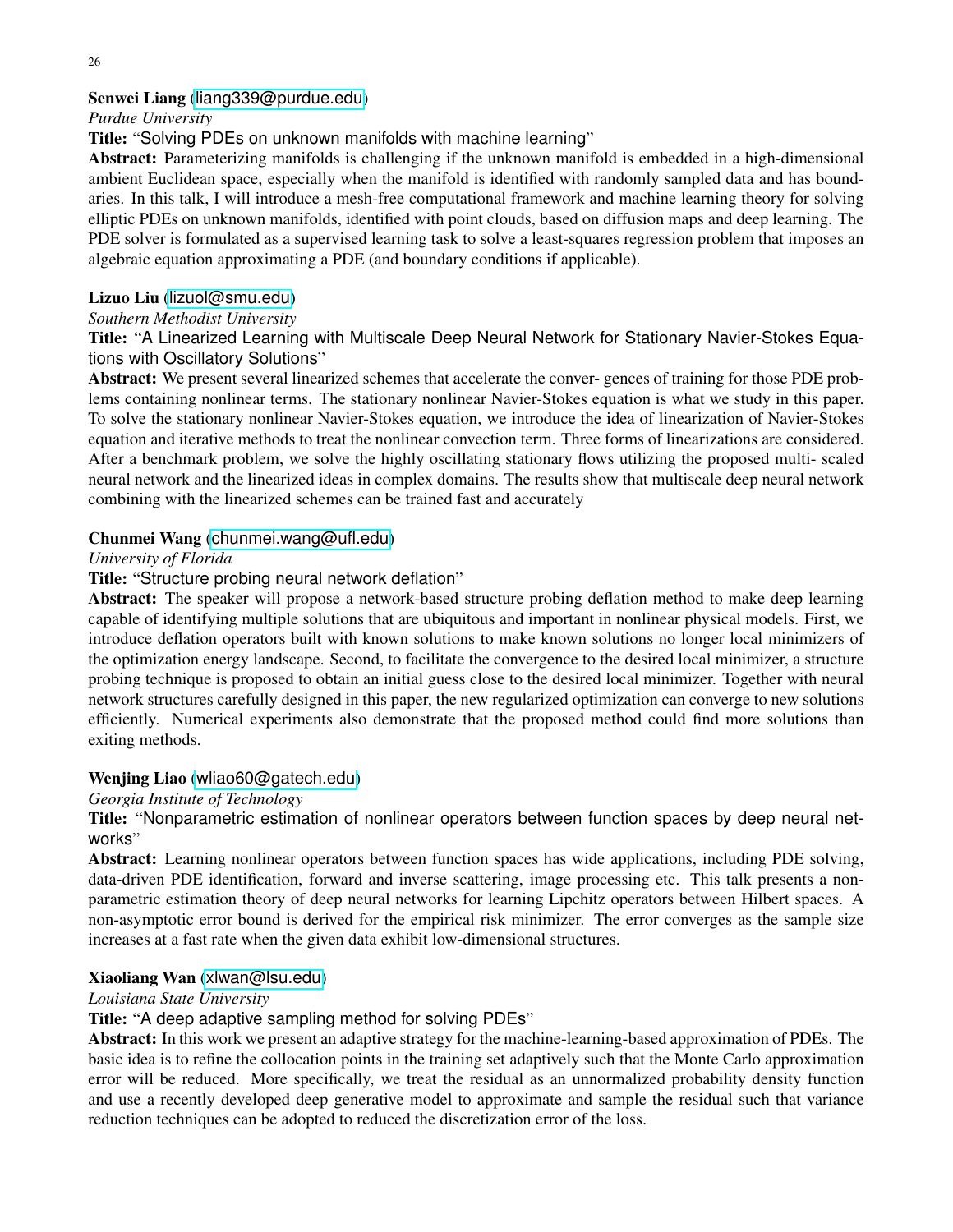#### Tan Nguyen ([tanmnguyen89@gmail.com](mailto:tanmnguyen89@gmail.com))

#### *University of California, Los Angeles*

Title: "Momentum-Based and Fast Multipole Methods for Designing Deep Learning Models"

Abstract: Designing deep learning models is an art that often involves expensive search over candidate architectures and optimization algorithms. We develop novel momentum-based frameworks to facilitate the process of designing deep learning models. In particular, we focus on recurrent neural networks (RNNs), neural ordinary differential equations (NeuralODEs), and transformers. In particular, we establish connections between key components in these models and gradient descent (GD). We then integrate momentum into these frameworks and propose a new family of momentum-based models. We theoretically prove and numerically demonstrate that our momentum-based models alleviate limitations in the baseline models such as the vanishing gradient issue in training RNNs, a large number of function evaluations in NeuralODEs, and the quadratic memory and computational complexity of transformers.

In the case of transformers, we also propose FMMformers, a class of efficient and flexible transformers inspired by the celebrated fast multipole method (FMM) for accelerating interacting particle simulation. FMMformers decompose the attention into near-field and far-field attention, modeling the near-field attention by a banded matrix and the far-field attention by a low-rank matrix. FMMformers only require linear complexity in computational time and memory footprint with respect to the sequence length but achieve similar accuracy as standard transformers, which suffer from quadratic complexity.

#### Tan Bui ([tanbui@oden.utexas.edu](mailto:tanbui@oden.utexas.edu))

#### *University of Texas at Austin*

Title: "Model-constrained deep learning approaches for forward and inverse problems"

Abstract: Deep Learning (DL), in particular deep neural networks (DNN), by design is purely data-driven and in general does not require physics. This is the strength of DL but also one of its key limitations when applied to science and engineering problems in which underlying physical properties and desired accuracy need to be achieved. Leveraging information encoded in the underlying mathematical models, we argue, not only compensates missing information in low data regimes but also provides opportunities to equip DL methods with the underlying physics and hence obtaining higher accuracy. This talk introduces model-constrained DL approaches that are capable of learning not only information hidden in the training data but also in the underlying mathematical models to solve inverse problems. We present and provide intuitions for our formulations for general nonlinear problems. For linear inverse problems and linear networks, the first order optimality conditions show that our model-constrained DL approaches can learn information encoded in the underlying mathematical models, and thus can produce consistent or equivalent inverse solutions, while naive purely data-based counterparts cannot.

#### 14. MATHEMATICS AND COMPUTATION IN BIOMEDICINE

#### <span id="page-26-0"></span>Organized by: Sebastian Acosta (sebastian.acosta@bcm.edu), *Baylor College of Medicine, Houston TX*

#### Charles Puelz ([charles.puelz@bcm.edu](mailto:charles.puelz@bcm.edu))

### *Baylor College of Medicine and Texas Children's Hospital*

Title: "Immersed boundary methods for pediatric and adult cardiovascular models"

Abstract: This talk will focus on the construction and numerical simulation of cardiac models for the heart, valves, and great vessels. Cardiac anatomy is derived from clinical imaging data. Immersed finite element methods are used to describe the interaction between the structures (including the valves, great vessels, and heart tissue) and the blood. This talk will discuss applications of this approach to pediatric heart disease as well as to modeling the mechanics of the adult heart.

#### Bryant Wyatt ([wyatt@tarleton.edu](mailto:wyatt@tarleton.edu))

#### *Tarleton State University*

Title: "Supraventricular Tachycardia Study Using a Dynamic Computer Generated Atria"

Abstract: Supraventricular Tachycardia (SVT) is when the heart's upper chambers, the atria, beats either too quickly or out of rhythm with the heart's lower chambers. This out-of-step beating of the heart is one of the leading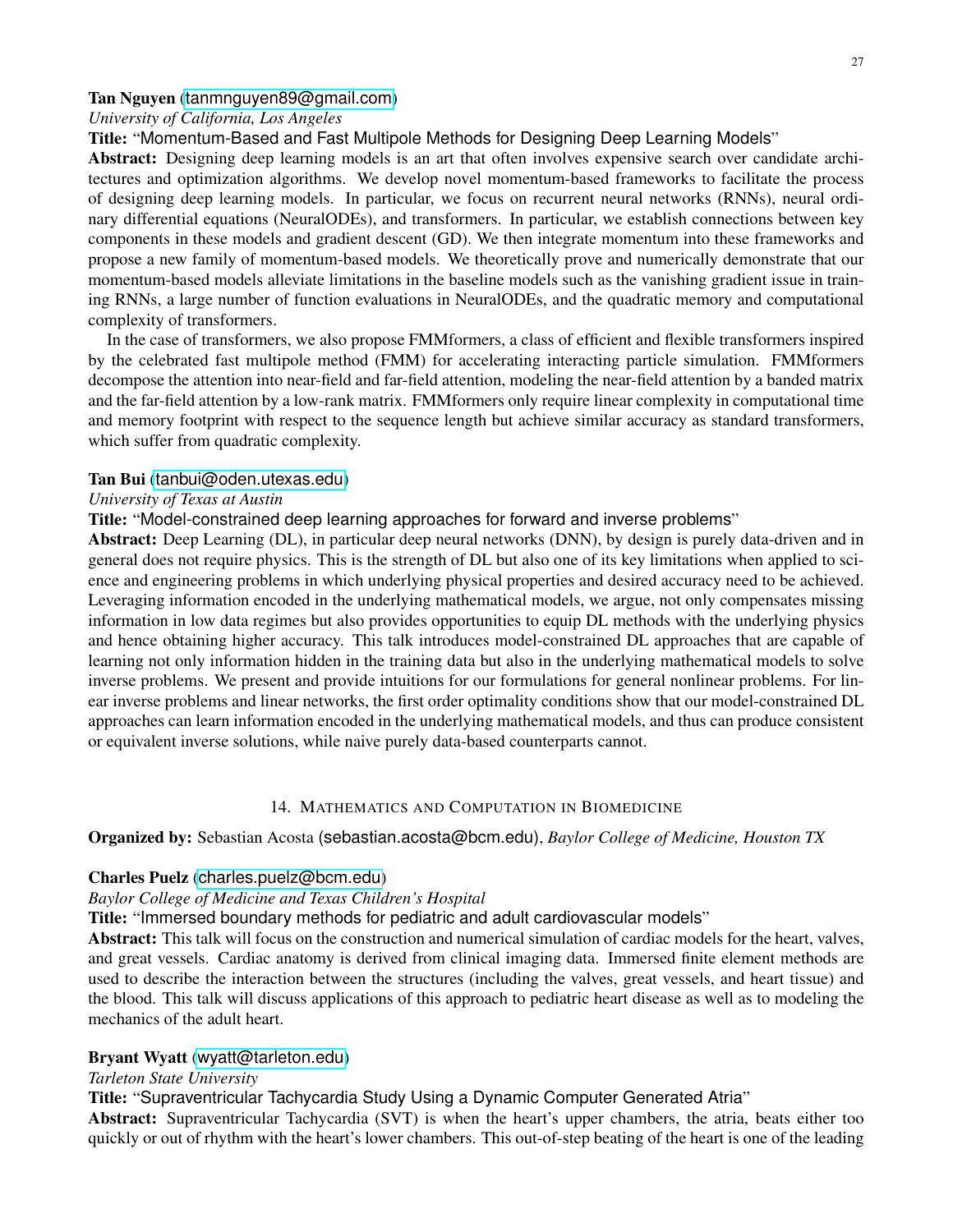causes of strokes, heart attacks, and heart failure. The most successful treatment for SVT is catheter ablation. There is a great deal that is not known about what triggers SVT and where to place scar tissue for optimal patient outcomes. Here we present our work on creating a dynamic model of the right atrium that will allow researchers to perform simulated ablations.

### Beatrice Riviere ([riviere@rice.edu](mailto:riviere@rice.edu))

### *Rice University*

### Title: "Numerical simulations of reduced solute transport"

Abstract: Simulations of blood flow and oxygenation can provide insight on the planning of cardiovascular surgeries. Reduced models have proven to be a computationally efficient alternative to the three-dimensional coupled Navier-Stokes and transport problems in vascular networks. Unknowns in the reduced models are the vessel crosssectional area, the radially averaged blood momentum and solute concentration. This work presents a generalized reduced model of solute transport in blood vessels of varying cross-section and with arbitrary axial velocity profile. A locally implicit discontinuous Galerkin method is analyzed. Numerical simulations of coupled blood flow and solute transport in a fifty-five vessel network are shown.

### Mario Bencomo ([mjb6@rice.edu](mailto:mjb6@rice.edu))

### *Rice University*

### Title: "Discrete adjoint computations for relaxation Runge-Kutta methods"

Abstract: Relaxation Runge-Kutta (RK) methods reproduce a fully discrete dissipation/conservation of entropy for entropy stable semi-discretizations for nonlinear conservation laws. In this talk, we derive the discrete adjoint for relaxation RK schemes, which are applicable to discretize-then-optimize approaches to optimal control problems. Furthermore, we prove that the derived relaxation RK adjoint preserves time-symmetry when applied to linear skew-symmetric systems of ODEs. Numerical experiments verify these theoretical results while demonstrating the importance of appropriately treating the relaxation parameter when computing the discrete adjoint.

### Rahnuma Islam ([rahnuma.islam@ttu.edu](mailto:rahnuma.islam@ttu.edu))

*Texas Tech University*

Title: "Chemotactic system exhibiting traveling band phenomena based on Einstein Paradigm for Brownian motion"

Abstract: We study the movement of the living organism in a band form towards the limited presence of chemical substrate. We incorporate the Einstein's method of Brownian motion to motivate such equations describing chemotactic system. In addition to considering Chemotactic response of organism and the random motion of organism arising from chemotactic response, we also consider the formation of crowd by living organism via interactions within or between the community. We have shown that under specific compromise on coefficients in our model results in Keller- Segel model in depletion of substrate. Also, under no such adjustment, traveling band has been yield and explained accordingly.

### Tahsin Khajah ([tkhajah@uttyler.edu](mailto:tkhajah@uttyler.edu))

### *University of Texas at Tyler*

Title: "Phase-reduced isogeometric on surface radiation conditions for high-frequency scattering analyses at dramatically low computational cost"

Abstract: We develop isogeometric on surface radiation condition method to perform high-frequency scattering analyses at dramatically low computational cost. Geometrical features are evaluated accurately even at very course discretization levels. The Pade-type OSRCs was optimized to increase the accuracy of the proposed method. To avoid pollution error and enable dramatically fast analyses at high frequencies, we separate the oscillatory part of the solution and solve for slowly varying amplitude. We demonstrate the performance of the proposed method for two- and three- dimensional acoustic scattering problems and propose a coupling method to increase the accuracy of the proposed method for non-convex scatterers.

### Jesse Chan ([jesse.chan@rice.edu](mailto:jesse.chan@rice.edu))

### *Rice University*

Title: "Efficient high order DG methods on moving curved meshes"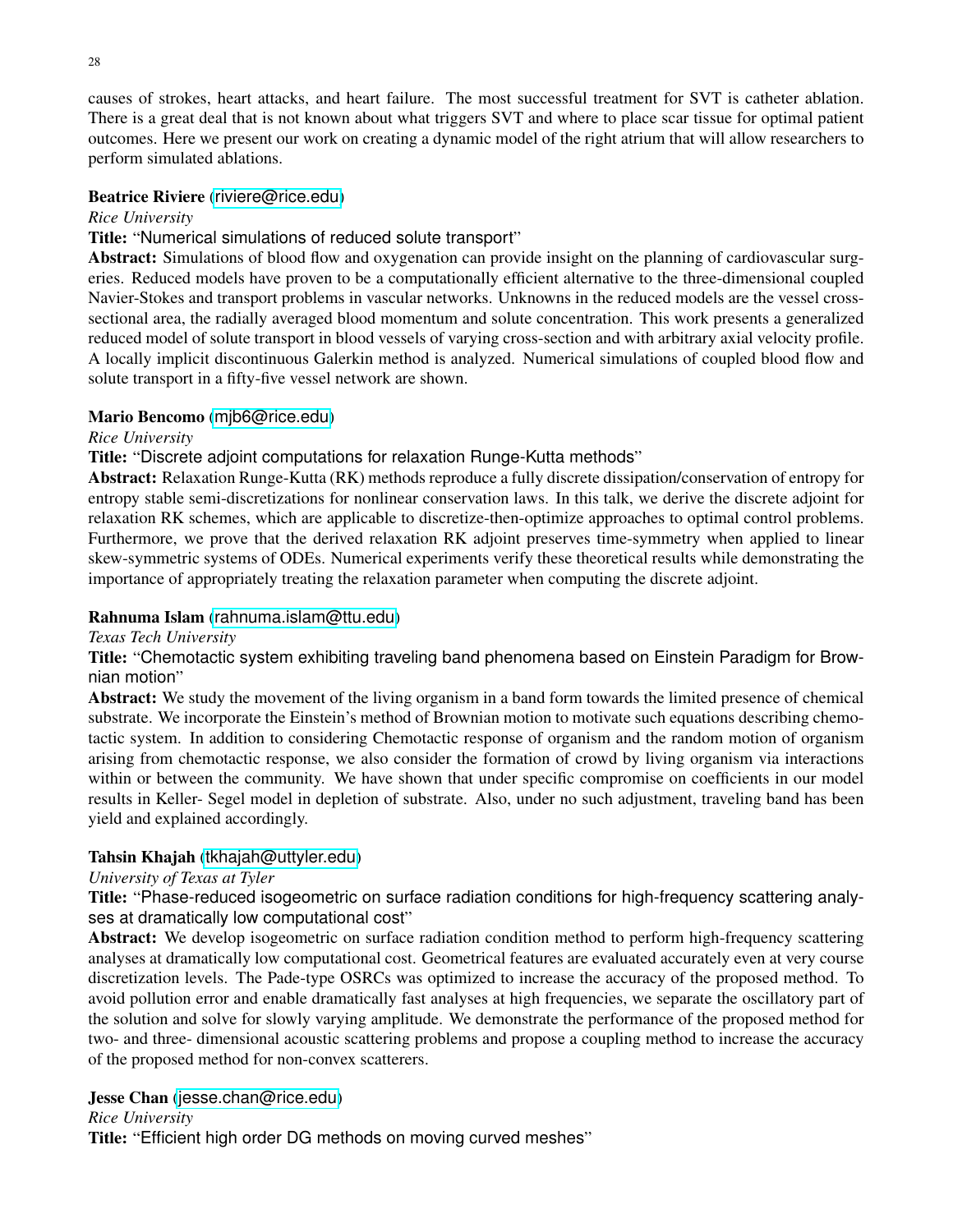Abstract: High order discontinuous Galerkin (DG) methods on moving curved meshes must perform expensive assembly and inversion weighted mass matrices at each time step. We show how to avoid this step by utilizing an easily invertible weight-adjusted approximation. The resulting semi-discrete weight-adjusted DG scheme is provably energy stable up to a term which converges to zero with the same rate as the optimal error estimate.

# Greg Morrison ([gcmorrison@uh.edu](mailto:gcmorrison@uh.edu))

### *University of Houston Dept of Physics*

# Title: "Modeling stiff biomolecules under spatial constraints"

Abstract: In this talk, we develop an analytical method for determining the statistics of stiff chains accounting for a variety of spatial constraints, relevant for many in vivo and in vitro processes. We determine scaling laws and correlation functions for confined stiff polymers, confirmed by simulations. We further consider a pair of stiff crosslinked filaments (modeling an F-actin bundle), and find a mathematical connection to the confined biopolymer that gives rise to a new length scale. Finally, we determine the response to compression and find a buckling transition akin to Euler buckling, but accounting for the thermal fluctuations in the system.

### Andreas Mang ([andreas@math.uh.edu](mailto:andreas@math.uh.edu))

### *University of Houston*

# Title: "CLAIRE: A scalable multi-GPU solver for diffeomorphic image registration in 3D"

Abstract: We present a fast, parallel multi-GPU implementation of a solver for diffeomorphic image registration problems termed CLAIRE. In diffeomorphic image registration, we seek a diffeomorphism that establishes a pointwise spatial correspondence between two views (images) of the same scene. Our contributions are new algorithms and dedicated computational kernels to reduce the runtime significantly. We study the performance of our solver and compare it to the state-of-the-art. As a highlight, we demonstrate that we can solve problems for clinically relevant data of size  $256^3$  in under 10 seconds. This amounts to a speed-up that is at the order of  $20\times$  compared to our current CPU implementation.

### Cesar Uribe ([cauribe@rice.edu](mailto:cauribe@rice.edu))

### *Rice University*

# Title: "Optimal Transport for Federated Biomedical Signal Processing"

Abstract: Machine learning can transform healthcare in the intensive care unit by deriving quantifiable insights from large-scale data generated during healthcare delivery. However, the unprecedented advances in ML are yet to be translated to practical decision support systems. Small samples sizes hinder these methods' potential of becoming a trustworthy clinical adjunct to intensivists. This talk will discuss opportunities for shifting traditional paradigms to a data-based integrative analysis of signals geometry. We focus on recent theoretical advances in Optimal Transport (OT) to aggregate and analyze large-scale medical data and enable monitoring systems based on geometric-driven quantification of physiological signal changes.

### Weston Baines ([bainesw1@tamu.edu](mailto:bainesw1@tamu.edu))

### *Texas A&M University*

# Title: "The range description of a conical radon transform"

Abstract: In this work we consider the Conical Radon Transform, which integrates a function over shifted copies of a given circular cone. Transforms of this type are known to arise naturally as models of Compton camera imaging and single-scattering optical tomography (in the case of two dimensions). The main results (which differ depending on the parity of the dimension) provide a description of the range of the transform on the space test functions.

### Mohammad Latifi ([mjlatifi@math.arizona.edu](mailto:mjlatifi@math.arizona.edu))

### *University of Arizona*

# Title: "V-Line transform in 2D vector tomography"

Abstract: We study the problem of reconstructing a 2-dimensional vector field from vectorial versions of the V-Line Radon transform. The longitudinal and transverse V-line transforms of a vector field integrate along V-shaped trajectories the components of that field correspondingly in the direction of the V-line and the normal to the Vline. We show that the vector field can be recovered using longitudinal and transverse data with some interesting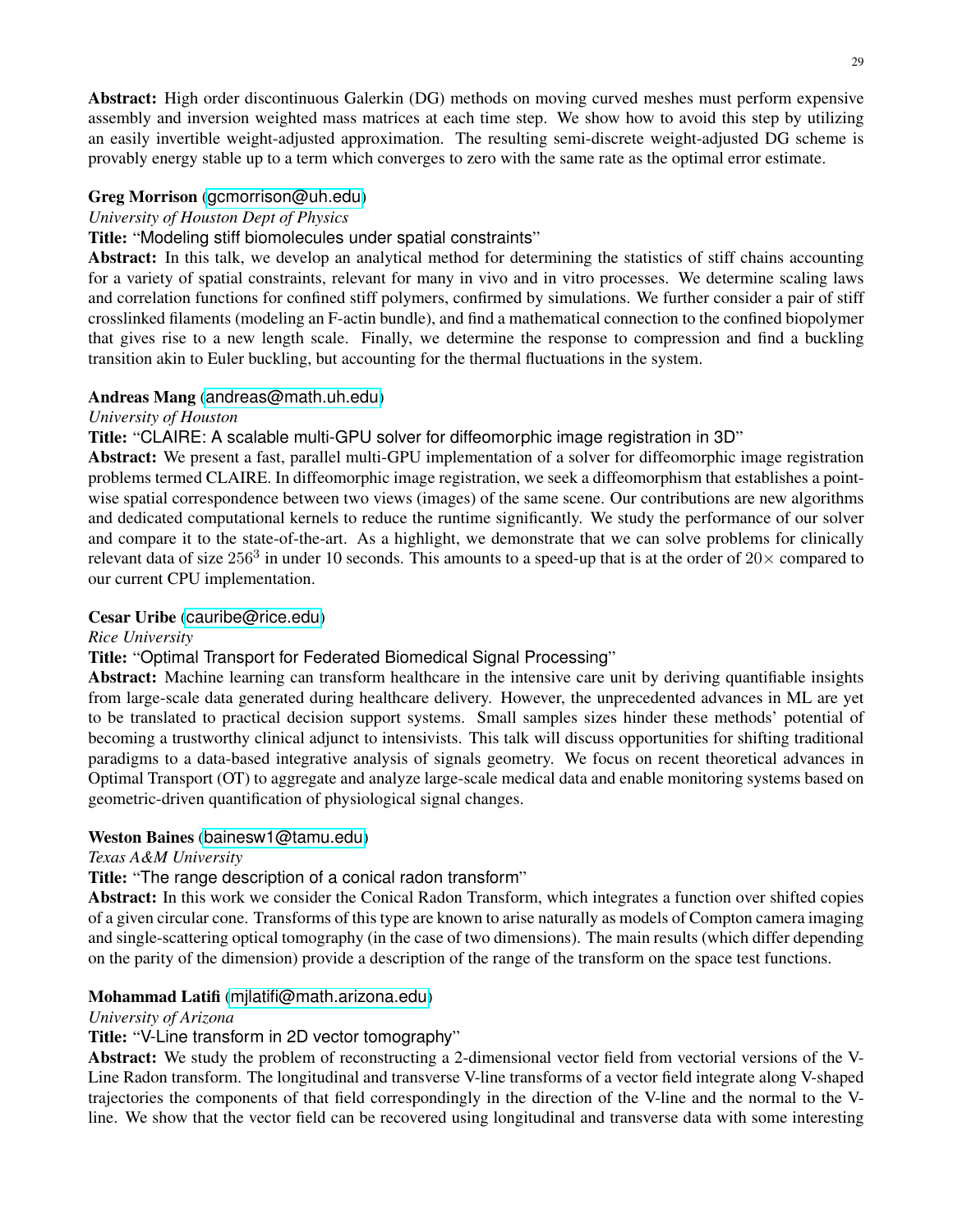geometric interpretations. We also state a more general inversion theorem for the star Radon transform on vector fields.

### Arko Barman ([arko.barman@rice.edu](mailto:arko.barman@rice.edu))

### *Rice University*

Title: "Leveraging brain symmetry in CT and CTA images for diagnosis and treatment of Ischemic Stroke & Hemorrhage"

Abstract: Spatial symmetry is commonly used by clinicians in the diagnosis and prognosis of diseases in organs such as the brain. Anomalies in symmetry can be indicative of patient-specific disease-related features that are less sensitive to inter-patient variability. However, quantifying these anomalies in symmetry is challenging as the hemispheres in the brain are not exact mirrored copies. We present a novel deep learning architecture, Deep Symmetry-sensitive Network (DeepSymNet), and its variants that are capable of learning anomalies in symmetry from 2D or 3D radiological images for detecting ischemic stroke and brain hemorrhage, and are currently being used at Memorial Hermann Hospital.

### Negar Orangi-Fard ([norangifard@ggc.edu](mailto:norangifard@ggc.edu))

### *Georgia Gwinnett College*

### Title: "Prediction of chronic obstructive pulmonary disease"

Abstract: Over 16.4 million adults suffer from Chronic obstructive pulmonary disease (COPD) and over 2.2 million patients are admitted to hospitals annually due to COPD exacerbations in US. Monitoring patients exacerbations could save their life. In this work presents three different models to predict COPD exacerbation using AI and Natural Language processing (NLP) approaches. These models use respiration summary notes, symptoms, and vital signs. To train and test models, we used over 8000 data records from tens of thousands of patients and achieved an Area under the ROC curve of 0.84 and accuracy of 97.0% in predicting COPD exacerbation.

### Bo Zhao ([bozhao@utexas.edu](mailto:bozhao@utexas.edu))

#### *University of Texas at Austin*

Title: "Optimized Magnetic Resonance Fingerprinting with Statistical Learning and Inference"

Abstract: Magnetic resonance (MR) Fingerprinting is an emerging quantitative MR imaging technique, who holds a great promise of revolutionizing the existing paradigm of MR imaging. In this talk, I will present our recent research that introduces a novel statistical framework for optimizing this quantitative imaging technique. Specifically, I will present several principled statistical inference and learning approaches developed by my group in optimizing the encoding and decoding processes of MR Fingerprinting. Towards the end, I will discuss the future opportunities of integrating spin physics with statistical inference and learning in advancing quantitative MR imaging for medicine and biology.

### Ali Ghafouri ([ghafouri@utexas.edu](mailto:ghafouri@utexas.edu))

#### *University of Texas at Austin*

### Title: "Inverse modeling in neurooncology"

Abstract: A predictive, patient-specific, biophysical model of tumor growth would be an invaluable tool for causally connecting diagnostics with predictive medicine. For example, it could be used for tumor grading, characterization of the tumor microenvironment, recurrence prediction, and treatment planning, e.g., chemotherapy protocol or enrollment eligibility for clinical trials. Such a model also would provide an important bridge between molecular drivers of tumor growth and imaging-based phenotypic signatures, and thus, help identify and quantify mechanism-based associations between these two. Unfortunately, such a predictive biophysical model does not exist. Existing models undergoing clinical evaluation are too simple–they do not even capture the MRI phenotype. Although many highly complex models have been proposed, the major hurdle in deploying them clinically is their calibration and validation. In this talk, we will discuss the challenges related to the calibration and validation of biophysical models, and in particular the mathematical structure of the underlying inverse problems. I will also present a new algorithm that localizes the tumor origin within a few millimeters.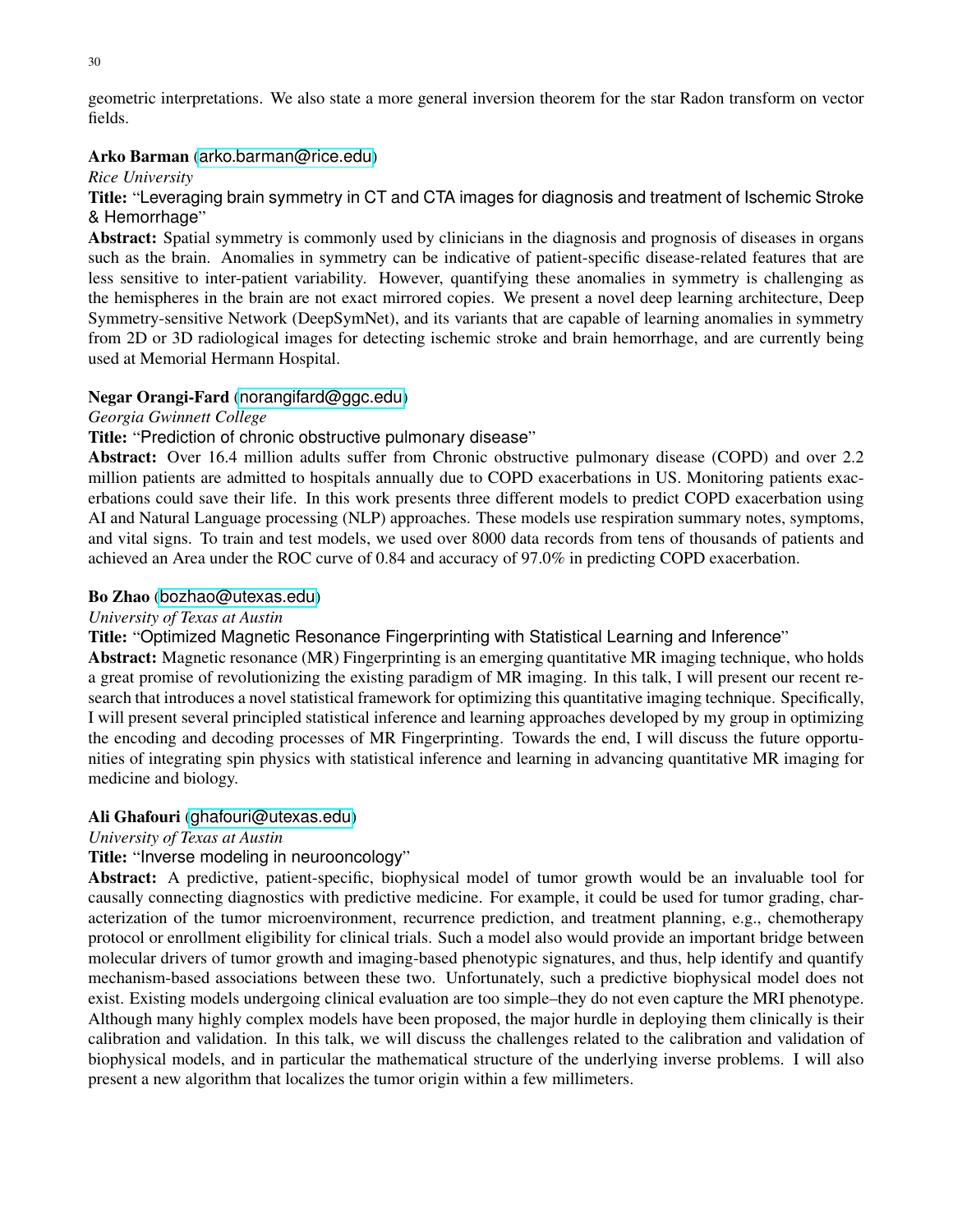### 15. NUMERICAL METHODS FOR MULTI-PHASE FLOWS IN POROUS MEDIA

### <span id="page-30-0"></span>Organized by: Loic Cappanera (lmcappan@central.uh.edu), *University of Houston*

### Maria Vasilyeva ([maria.vasilyeva@tamucc.edu](mailto:maria.vasilyeva@tamucc.edu))

### *Texas A&M University - Corpus Christi*

Title: "Learning macroscopic parameters in multiscale simulations of multi-phase flows in porous media" Abstract: We present the nonlinear upscaling method for problems in heterogeneous and fracture media. We construct an upscaled coarse grid model using a machine learning technique. The proposed upscaled model is based on the solution of the local problem in the oversampled domain up to fine grid resolution that used to create an accurate dataset for the training of the neural networks. We present numerical results for several applications in heterogeneous and fractured media: (1) unsaturated flow, (2) two-phase flow, and (3) poroelasticity problem. Our numerical results show that the proposed approach can provide good accuracy with fast calculations.

### Mohammad Sarraf Joshaghani ([m.sarraf.j@rice.edu](mailto:m.sarraf.j@rice.edu))

#### *Rice University*

Title: "A discontinuous Galerkin method with bound-preserving limiters for two-phase immiscible flow" Abstract: We focus our attention on the study of immiscible, (in)compressible two-phase flow in porous media taking into account gravity, anisotropy, and heterogeneity effects. The goal is to develop a stable discontinuous Galerkin (DG) solver for this system that is accurate, respects maximum principle for saturation solution, and is

locally mass conservative. On the computational front, we propose a DG formulation equipped with sequential flux limiter and slope limiter at the post-processing level. We solve benchmark problems to investigate the performance of solver and particularly the impact of the implemented limiting strategies on local mass conservation.

### Chenyu Tian ([chenyu@ices.utexas.edu](mailto:chenyu@ices.utexas.edu))

### *Oden Institute, University of Texas at Austin*

Title: "Simulation of Multiphase Flow and Transport in Partially Melted Materials"

Abstract: Partial melting is an important geological process that occurs in multiple tectonic settings, e.g., at mid-ocean ridges and subduction zones. We describe the mechanical Stokes-Darcy flow problem coupled to an advection-diffusion transport system for energy and chemical component mass. A modified Bernardi-Raugel space and a variant of the lowest order reduced  $H(div)$ -approximation AC space are used to discretize the Stokes-Darcy equations. Second order accuracy is achieved in the velocity field with a piece-wise constant pressure approximation. This mixed finite element formulation is adjusted to be locally mass conservative. For the transport part, implicit WENO-AO methods will be used.

### Giselle Sosa Jones ([ggsosajo@central.uh.edu](mailto:ggsosajo@central.uh.edu))

#### *University of Houston*

Title: "Existence and convergence of a DG method for three phase flows in porous media"

Abstract: In this talk we present and analyze a discontinuous Galerkin method for the compressible three phase black oil problem in porous media. We use a first order time extrapolation which allows us to solve the equations implicitly and sequentially. We show that the discrete problem is well-posed, and obtain a priori error estimates. We present different configurations of the problem, such as variable density and gravity effects, and numerically demonstrate the first order convergence of our scheme.

#### 16. NUMERICAL METHODS FOR PROBLEMS WITH INTERFACES AND SURFACE PDES

### <span id="page-30-1"></span>Organized by: Maxim A. Olshanskii (maxim.olshanskii@gmail.com), *University of Houston*

### Andrea Bonito ([bonito@math.tamu.edu](mailto:bonito@math.tamu.edu))

*Texas A&M University*

# Title: "Numerical Approximations of Curved Origamis"

Abstract: The folding of thin elastic sheets along a prepared curved arc is considered. The resulting curved origamis find applications in many areas. Telescopes, self-deployable structures, flapping and flytrap mechanisms,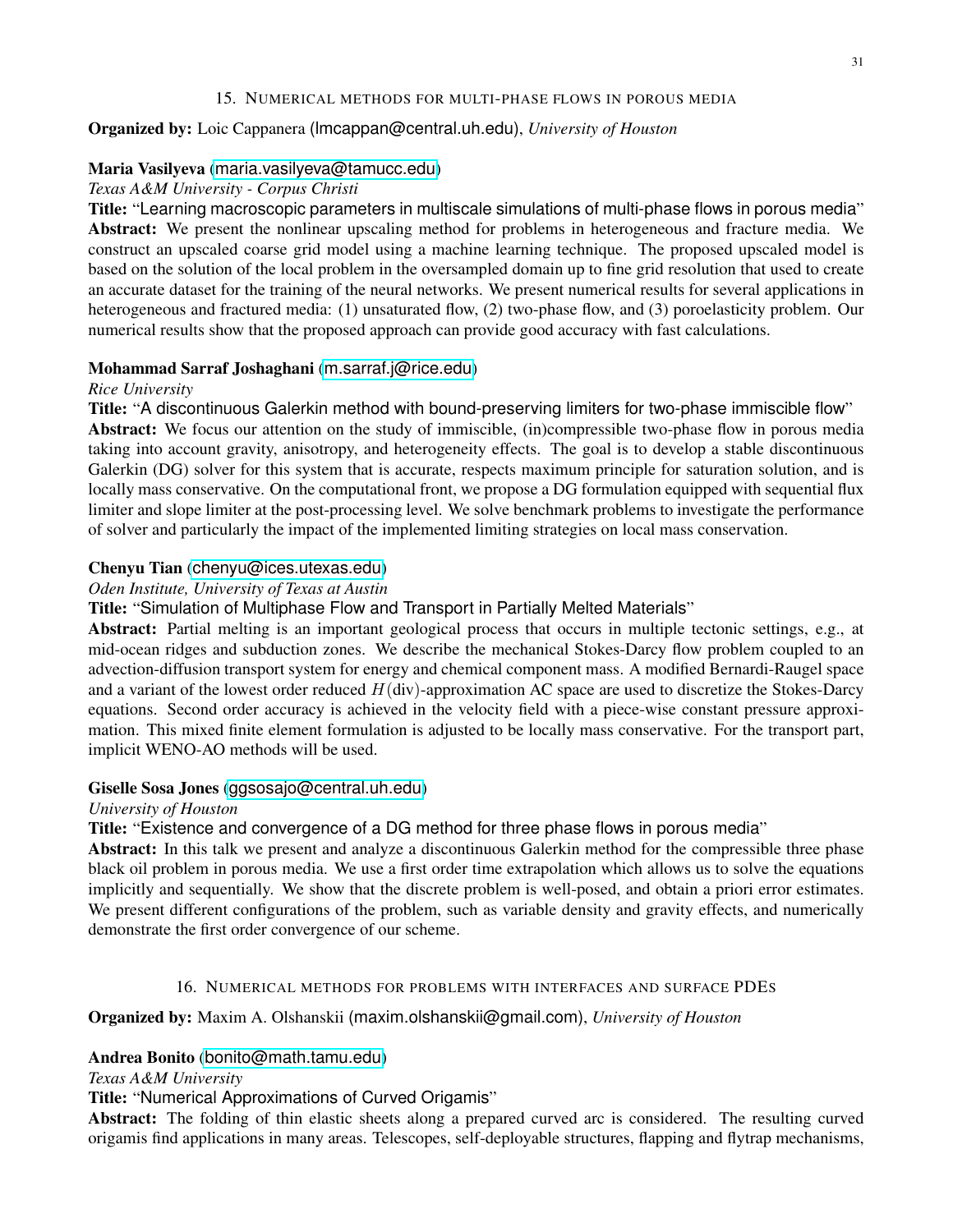shields, airbags are a few examples. We start from a thin three-dimensional hyper-elastic model and include a material defect favoring folding. We then justify that in the vanishing thickness limit, the plate deformations satisfy a two-dimensional fourth order problem with interface along with a nonlinear constraint expressing the fact that the plate cannot sustain shear nor stretch. We present a local discontinuous Galerkin method, discuss its properties and conclude the talk by exploring numerically the features of this new model.

# Maxim Olshanskii ([molshan@math.uh.edu](mailto:molshan@math.uh.edu))

### *University of Housto*

Title: "A finite element method for two-phase surface fluids and modeling of multicomponent lipid membranes"

Abstract: This talk reviews a continuum-based model for the process of phase separation in multicomponent lipid membranes exhibiting lateral fluidity. We further introduce a finite element method for solving surface fluid and surface phase-field equations. The models and methods are combined to deliver a finite element method for a thermodynamically consistent phase-field model for surface two-phase fluid. A stable linear splitting approach is introduced and available numerical analysis results are presented. We finally discuss successes and failures of the model to reproduce in vitro experiments with multicomponent vesicles of different lipid compositions.

# Abner J. Salgado ([asalgad1@utk.edu](mailto:asalgad1@utk.edu))

### *University of Tennessee*

Title: "Analysis and approximation of fluids under singular forcing"

Abstract: Motivated by applications, like modeling of thin structures immersed in a fluid, we develop a well posedness and approximation theory for Newtonian and some non-Newtonian fluids under singular forcing in Lipschitz domains, and in convex polytopes.

# Alan Demlow ([demlow@math.tamu.edu](mailto:demlow@math.tamu.edu))

### *Texas A&M University*

# Title: "Quasi-trace mixed surface finite element methods"

Abstract: In standard trace (or cut) finite element methods for surface PDE, a three-dimensional bulk mesh is approximately intersected with the given surface in order to obtain a highly unstructured anisotropic surface mesh. The surface finite element method is taken to be the restriction of a bulk finite element space to the surface mesh. This methodology works well for H1-conforming spaces, but it is not clear how to extend it to other fundamental finite element settings such as H(div)-conforming spaces. In this talk we explore the idea of using a trace mesh, but then defining a mixed finite element space directly on the trace mesh rather than as the trace of an bulk space. We prove basic error estimates, including for superconvergent postprocessed approximations to the scalar variable.

### Alexander Zhiliakov ([alex@math.uh.edu](mailto:alex@math.uh.edu))

### Title: "Stability and convergence of trace finite element methods for surface fluid flows"

Abstract: We present a geometrically unfitted finite element method (FEM), known as trace FEM or cut FEM, for the numerical solution of the (Navier-)Stokes system posed on a closed smooth surface. A trace FEM based on standard Taylor-Hood bulk elements is proposed. The key result is an inf-sup stability with the constant uniformly bounded with respect to the discretization parameter and the position of the surface in the bulk mesh. Optimal order convergence follows from this new stability result and interpolation properties of the trace FEM. Numerical examples include evolving surface case.

### Diane Guignard (dquignar@uottawa.ca)

# *University of Ottawa*

Title: "Large deformation of prestrained plates: reduced model and numerical simulation using an LDG approach"

Abstract: We study the elastic behaviour of prestrained plates relevant for instance in plastic deformation or manufactured polymer gels. In the bending regime, the reduced model consists of a fourth order minimization problem with a nonlinear constraint. We propose a local discontinuous Galerkin method for the discretization: up to stabilization terms, the discrete energy is obtained by simply replacing the Hessians by a weakly converging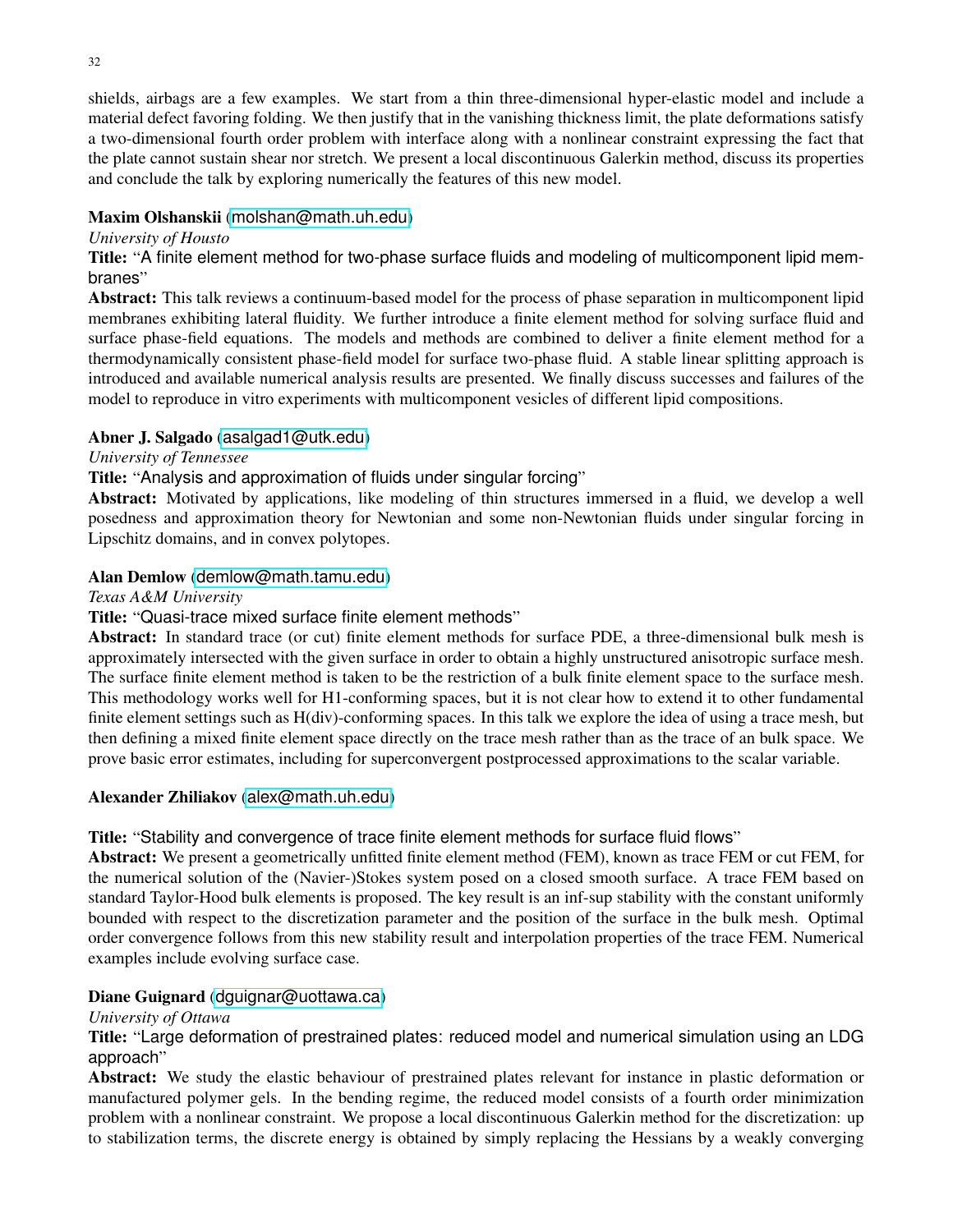reconstructed Hessians. In this talk, we introduce the reduced mathematical model, present the discretization strategy and the gradient flow designed to minimize the energy, and illustrate the performances of the proposed methodology through several numerical experiments.

# <span id="page-32-0"></span>17. OPERATOR SPLITTING METHODS AND ADAPTIVE SCHEMES FOR SYSTEMS OF NONLINEAR EVOLUTION EQUATIONS

# Organized by: Bruce Wade (bruce.wade@louisiana.edu), *University of Louisiana at Lafayette*

# Zhaosheng Feng ([zhaosheng.feng@utrgv.edu](mailto:zhaosheng.feng@utrgv.edu))

# *University of Texas Rio Grande Valley*

Title: "Implicit-explicit wave solutions of a class of nonlinear evolution equations"

Abstract: In this talk, we are concerned with implicit-explicit wave solutions of a class of nonlinear evolution equations. Equivalence transformations are applied for exploring the principal Lie symmetry. By means of the associated equivalence algebra and the Abel operator theory, explicit-implicit wave solutions are presented.

# Qin Sheng (qin [sheng@baylor.edu](mailto:qin_sheng@baylor.edu))

# *Baylor University*

Title: "A Second-Order Semi-Discretized Scheme for Solving Stochastic Quenching Models on Arbitrary Spatial Grids"

Abstract: Reaction-diffusion-advection equations provide precise interpretations for many important phenomena in complex interactions between natural and artificial systems. In this talk, we shall study a second-order semidiscretization for the numerical solution of reaction-diffusion-advection equations from numerical combustion applications. Our investigations particularly focus at cases where nonuniform spatial grids are utilized. Detailed derivations and analysis are accomplished. Easy-to-use and highly effective second-order schemes are acquired. Computational experiments are presented.

### Olaniyi Iyiola ([oiyiola@clarkson.edu](mailto:oiyiola@clarkson.edu))

### *Clarkson University*

Title: "Dynamical systems and iterative schemes with inertial and adaptive step size"

Abstract: Developing robust numerical schemes for solving systems of differential equations and the construction of the fixed-point iterative schemes for solving variational inequality problems (VIP) are active research areas for many decades. In this talk, overview of the relationship that exists between dynamical system and several fixed point iterative schemes will be presented. Furthermore, our recent results on the subgradient-extragradient method with inertial extrapolation terms and self-adaptive step sizes for solving VIP will be discussed. This version is more relaxed with easy to implement conditions on the inertial-factor and relaxation parameter. Examples are provided for implementation and comparison purposes.

# E. Macias-Diaz ([jemacias@correo.uaa.mx](mailto:jemacias@correo.uaa.mx))

### *Autonomous University of Aguascalientes*

Title: "Numerical solution of a space-fractional Fermi-Pasta-Ulam-Tsingou regime"

Abstract: In this work, we consider a fractional extension of the Fermi–Pasta–Ulam–Tsingou chains. The mathematical model has a Hamiltonian which is conserved when damping is equal to zero, and dissipated otherwise. We propose a finite-difference method to approximate the solutions of the continuous model. A discretized form of the Hamiltonian is also proposed in this work, and we prove analytically that the method is capable of conserving or dissipating the discrete energy. Solutions of the discrete model exist and are unique under suitable conditions. We establish rigorously the properties of consistency, stability and convergence of the method.

# Brian Moore ([brian.moore@ucf.edu](mailto:brian.moore@ucf.edu))

# *University of Central Florida*

Title: "Exponential discrete gradient schemes for linearly damped-driven Poisson systems"

Abstract: Conservative systems have properties (such as energy and Casimirs) that are desirable to preserve in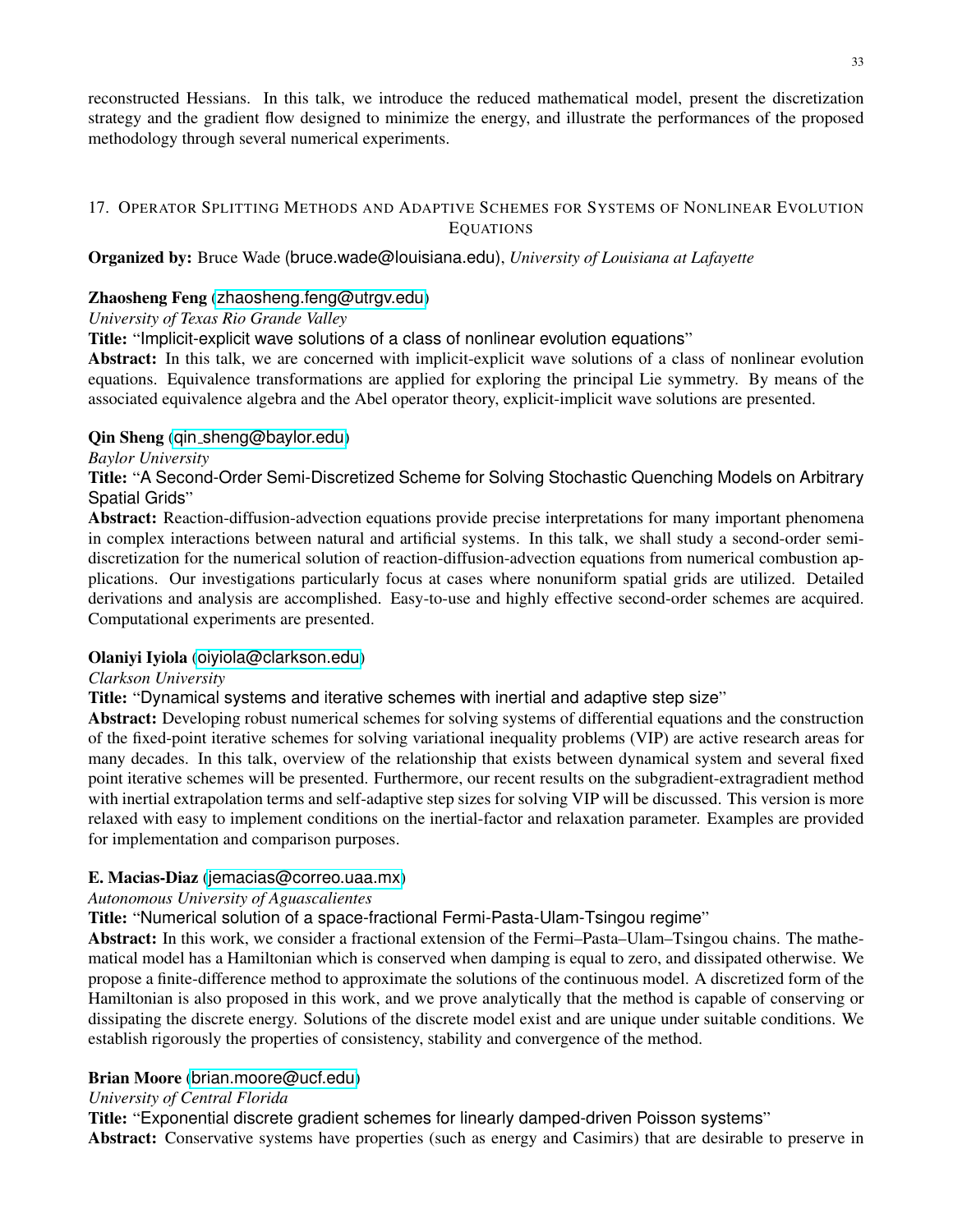numerical simulations. In the presence of damping and driving forces those conservative properties inevitably break down, but when the forcing and/or damping is linear, with coefficients that depend on time, dynamic changes in those properties may sometimes be preserved through discretization. In particular, using discrete gradient methods for the conservative/nonlinear part and the exact flow for the nonconservative/linear part, provides methods that preserve symmetries as well as dynamic changes in energy and quadratic Casimirs. Theoretical and numerical

# Joshua Lee Padgett ([padgett@uark.edu](mailto:padgett@uark.edu))

results illustrate the advantages of these methods.

### *University of Arkansas*

Title: "Structure-preserving nonlinear operator splitting methods for singular partial differential equations"

Abstract: In recent years, there has been a large increase in interest in numerical algorithms which preserve various qualitative features of the original continuous problem. In this talk, we propose and investigate a numerical algorithm which preserves qualitative features of certain singular partial differential equations. In particular, we propose an implicit nonlinear operator splitting algorithm which allows for the natural preservation of solution positivity and monotonicity. Furthermore, we present a convergence analysis of the algorithm in which the explicit dependence on the singularity is quantified in a nonlinear setting.

### Bruce Wade ([bruce.wade@louisiana.edu](mailto:bruce.wade@louisiana.edu))

### *University of Louisiana at Lafayette*

Title: "Dimensional Splitting with Exponential Time Differencing Schemes for Advection-Diffusion-Reaction Systems"

Abstract: Dimensional splitting formulation for Exponential Time Differencing (ETD) schemes is advantageous for advection-diffusion-reaction systems. These methods are introduced and analyzed for their effectiveness, including smoothing properties when applied to systems with nonsmooth or mismatched data. Several dimensional splitting strategies are presented, with an analysis of speedup. Robust performance under a variety of types of problems is empirically developed.

#### Emmanuel Asante-Asamani ([easantea@clarkson.edu](mailto:easantea@clarkson.edu))

#### *Clarkson University*

Title: "Exponential time differencing with real distinct poles for simulating chemotaxis problems."

Abstract: Collective migration of cells in response to a chemical gradient (chemotaxis) is important for many biological processes such as tumor angiogenesis and aggregation of unicellular organisms. Mathematical models of these processes fall under the class of advection-diffusion-reaction equations posed in 2D or 3D, having nonlinear advection, stiff linear diffusion and possibly stiff nonlinear reaction kinetics. In this work, we apply a second order exponential time differencing scheme (ETD-RDP) to solve chemotaxis problems. I will discuss the preservation of order, positivity of ETD-RDP and the efficiency of a dimensional splitting variant of the scheme (ETD-RDP-IF) compared with IMEX methods.

### Julienne Kabre ([jkabre@nova.edu](mailto:jkabre@nova.edu))

### *Nova Southeastern University*

Title: "A preservative operator splitting approximation of the solution of a variable coefficient quenching problem"

Abstract: A physics preserving numerical solution of a two-dimensional adjoint reaction-diffusion equations with nonlinear singular forcing terms over rectangular domains is studied. The equations considered may generate strong quenching singularities. The investigation focuses on a variable time step Peaceman-Rachford splitting method. The time adaptation is implemented based on arc-length estimations of the first time derivative of the solution. The two-dimensional problem is split into several one-dimensional problems to significantly reduce computational cost. The monotonicity and localized linear stability of the variable step scheme are investigated. Numerical examples illustrate our results, and demonstrate the viability and efficiency of the method over existing ones.

Jacob Moore (jacob [moore5@baylor.edu](mailto:jacob_moore5@baylor.edu)) *Baylor University*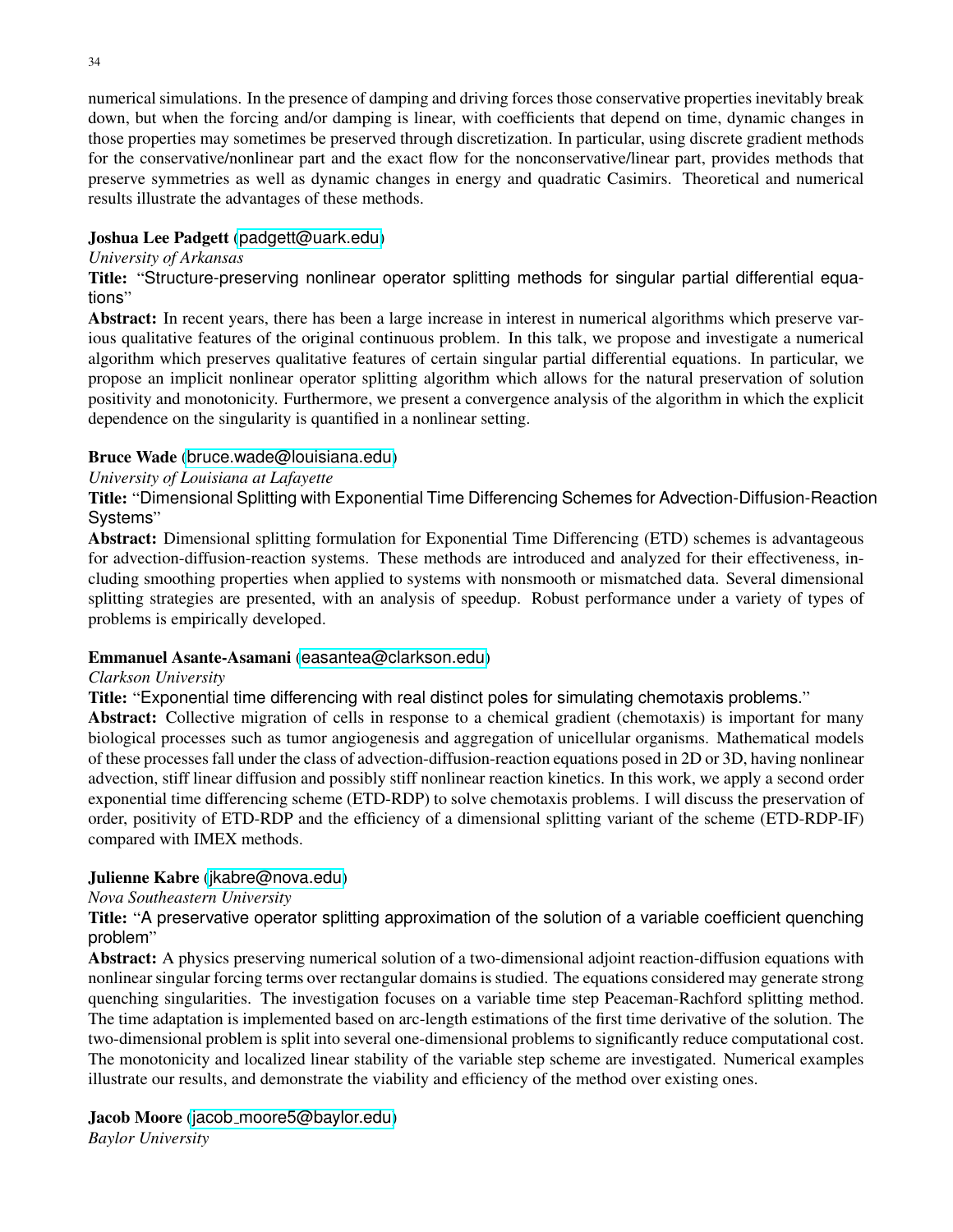Title: "Locally mass conservative partitioned numerical methods for poroelasiticy"

Abstract: In this work we propose a new finite element method for poroelasticity problems. A new enriched Galerkin method is used for spatial discretization, so local mass conservation is satisfied. For time discretization we use a partitioned scheme which solve the elasticity equation and the porous media equation sequentially. In this partitioned scheme the matrices of linear systems are symmetric positive definite, so efficient iterative solver algorithms can be used.

### Yanzhi Zhang ([zhangyanz@mst.edu](mailto:zhangyanz@mst.edu))

# *Missouri University of Science and Technology*

Title: "Numerical methods for the tempered fractional Laplacian and its applications"

Abstract: In this talk, I will present an new finite difference method to discretize the tempered integral fractional Laplacian and apply it to study the tempered effects on the solution of problems arising in various applications. Compared to other existing methods, our method has higher accuracy and simpler implementation. Error analysis will be discussed along with numerical experiments. Since our method yields a (multilevel) Toeplitz stiffness matrix, one can design fast algorithms via the fast Fourier transform for efficient simulations. Finally, we apply it together with fast algorithms to study the tempered effects on the solutions of various tempered fractional PDEs, including the Allen-Cahn equation and GrayScott equations.

# Yixuan Wu ([ywx7c@mst.edu](mailto:ywx7c@mst.edu))

# *University of Missouri System*

Title: "Unified Meshfree Pseudospectral Methods for Solving Classical and Fractional PDEs"

Abstract: Fractional partial differential equations have been well recognized for their ability to describe anomalous diffusion phenomena in many complex systems. However, the existing numerical methods have to solve classical and fractional problems separately. In this talk, I will present a novel meshfree pseudospectral method based on the generalized inverse multiquadric or Gaussian radial basis functions. Our method unifies the discretization of classical and fractional Laplacians and also bypasses numerical approximation to the hypersingular integral of fractional Laplacian, and simple and easy when handling complex geometries and local refinements, and its computer program implementation remains the same for high dimension.

### 18. OPTIMAL MEASURES AND POINT CONFIGURATIONS

<span id="page-34-0"></span>Organized by: Alexey Glazyrin (Alexey.Glazyrin@utrgv.edu), *University of Texas Rio Grande Valley*

# Dmitriy Bilyk ([dbilyk@math.umn.edu](mailto:dbilyk@math.umn.edu))

*University of Minnesota*

### Title: "Positive definiteness and energy minimization"

Abstract: While the connection between positive definiteness of kernels and minimization of energy integrals and discrete energies is well known, we explore this topic more extensively and find that, under certain standard conditions (existence of an invariant measure), many (more than ten) natural conditions are, in fact, equivalent.

### Ryan Matzke ([matzke@math.tugraz.at](mailto:matzke@math.tugraz.at))

*TU Graz*

Title: "Estimates for energies on projective spaces"

Abstract: We use the theory of determinantal point processes to give upper bounds for the minimal Green and Riesz energies on the real, complex, and quaternion projective spaces, and the Cayley Plane.

# Alexey Garber ([alexey.garber@utrgv.edu](mailto:alexey.garber@utrgv.edu))

*University of Texas Rio Grande Valley*

Title: "Substitution tilings with transcendental inflation factor"

Abstract: Classical substitution schemes or tilings use finite alphabets or finitely many prototiles. The Perron-Frobenius theory in these settings implies that the (natural) inflation factor in this case must be an algebraic number as it is given as the largest eigenvalue of the substitution matrix. In the talk I plan to describe a framework for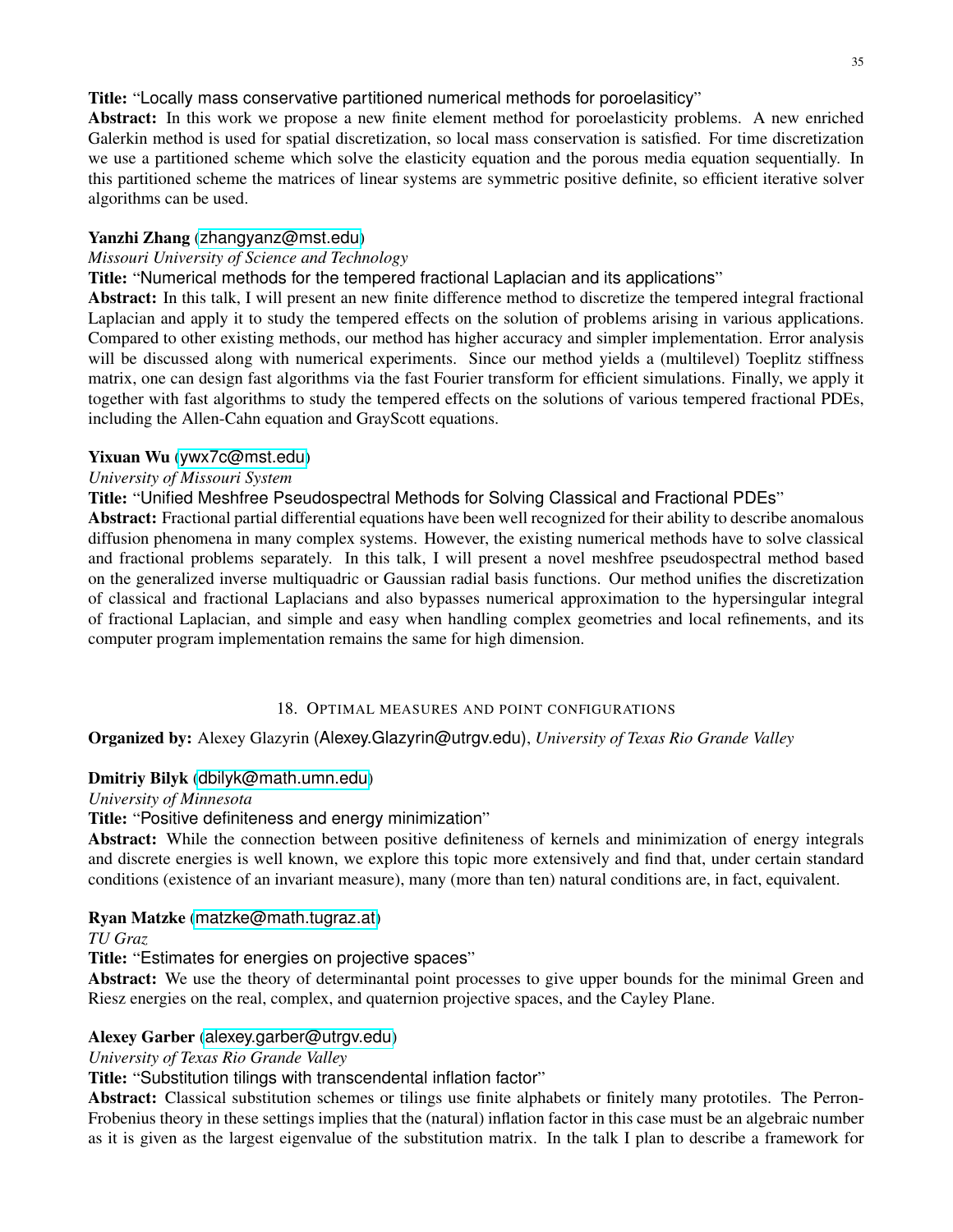36

construction of substitution families on infinite alphabets with arbitrary (sufficiently large) inflation factors, including transcendental inflation factors. Moreover, these families generate subshift dynamical systems that share many properties with classical dynamical systems originating from substitutions on finite alphabets. The talk is based on a joint work with Dirk Frettloh and Neil Manibo (Bielefeld University).

# Josiah Park ([j.park@tamu.edu](mailto:j.park@tamu.edu))

*Texas A&M University*

# Title: "Optimal energy for hard-spheres and equiangular lines"

Abstract: How does one spread lines (through the origin), or points on a sphere so as to minimize energy? We recently observed peculiarities in limiting problems of the above type, proving through linear programming methods that tight designs appear as discrete minimizers for "frame-like" continuous energies. These observations are an extension of a type of "universality" property of configurations now well studied. I will talk about recent developments in this area where we extend some of these universality properties to the setting where we require an energy minimizer to satisfy a minimal separation condition on the support.

# Oleksandr Vlasiuk ([oleksandr.vlasiuk@vanderbilt.edu](mailto:oleksandr.vlasiuk@vanderbilt.edu))

*Vanderbilt University*

# Title: "Clustering phenomena for short-range interactions"

Abstract: We will discuss the recent applications of short-range interactions to computing the asymptotics of optimal covering and packing for compact subsets of the Euclidean space. We will also outline the impact that the k-nearest neighbor truncation has on the clustering phenomena in weakly repulsive interactions.

# Alexey Glazyrin ([Alexey.Glazyrin@utrgv.edu](mailto:Alexey.Glazyrin@utrgv.edu))

*University of Texas Rio Grande Valley*

Title: "Price of SDP relaxations for spherical codes"

Abstract: In order to analyze spherical codes, oftentimes exact descriptions of codes are substituted by linear and semidefinite conditions. Although convenient in many situations, such substitution may lose some information about the code. We study the price one has to pay when utilizing it. As the main result, we show that semidefinite relaxations imply the rank condition for dimension 2 but not for higher dimensions. We also determine a large set of scenarios when linear conditions in dimension 2 are sufficient as well.

# 19. RECENT ADVANCES IN IMAGE PROCESSING AND DATA SCIENCES

# <span id="page-35-0"></span>Organized by: Mujibur Rahman Chowdhury (mujib@smu.edu), *Southern Methodist University*

# Yifei Lou ([yifei.lou@utdallas.edu](mailto:yifei.lou@utdallas.edu))

*University of Texas Dallas*

# Title: "Graph Regularized Models for Blind Hyperspectral Unmixing"

Abstract: Blind hyperspectral image unmixing is the process of identifying the spectra of pure materials (i.e., endmembers) and their proportions (i.e., abundances) at each pixel. I will talk about a graph total variation (gTV) regularize the abundance map. To further alleviate the computational cost, we apply the Nystrom method to approximate a fully-connected graph by a small subset of sampled points, and adopt the Merriman-Bence-Osher (MBO) scheme by decomposing a grayscale image into a bit-wise form. A variety of numerical experiments on synthetic and real hyperspectral images are conducted, showcasing the potential of the proposed method.

# Asim Kumer Dey ([adey@utep.edu](mailto:adey@utep.edu))

# *University of Texas at El Paso*

Title: "Topological anomaly detection in a temporal transportation network"

Abstract: The past two decades have seen increasing interest in the application of network analysis to improve our understanding of transportation systems. Such complex transportation systems are vulnerable to failure from various hazards including hurricanes, earthquakes, and intentional attacks such as terrorism. In this study, we introduce a novel approach to identify anomalies in temporal transportation networks employing the tool of topological data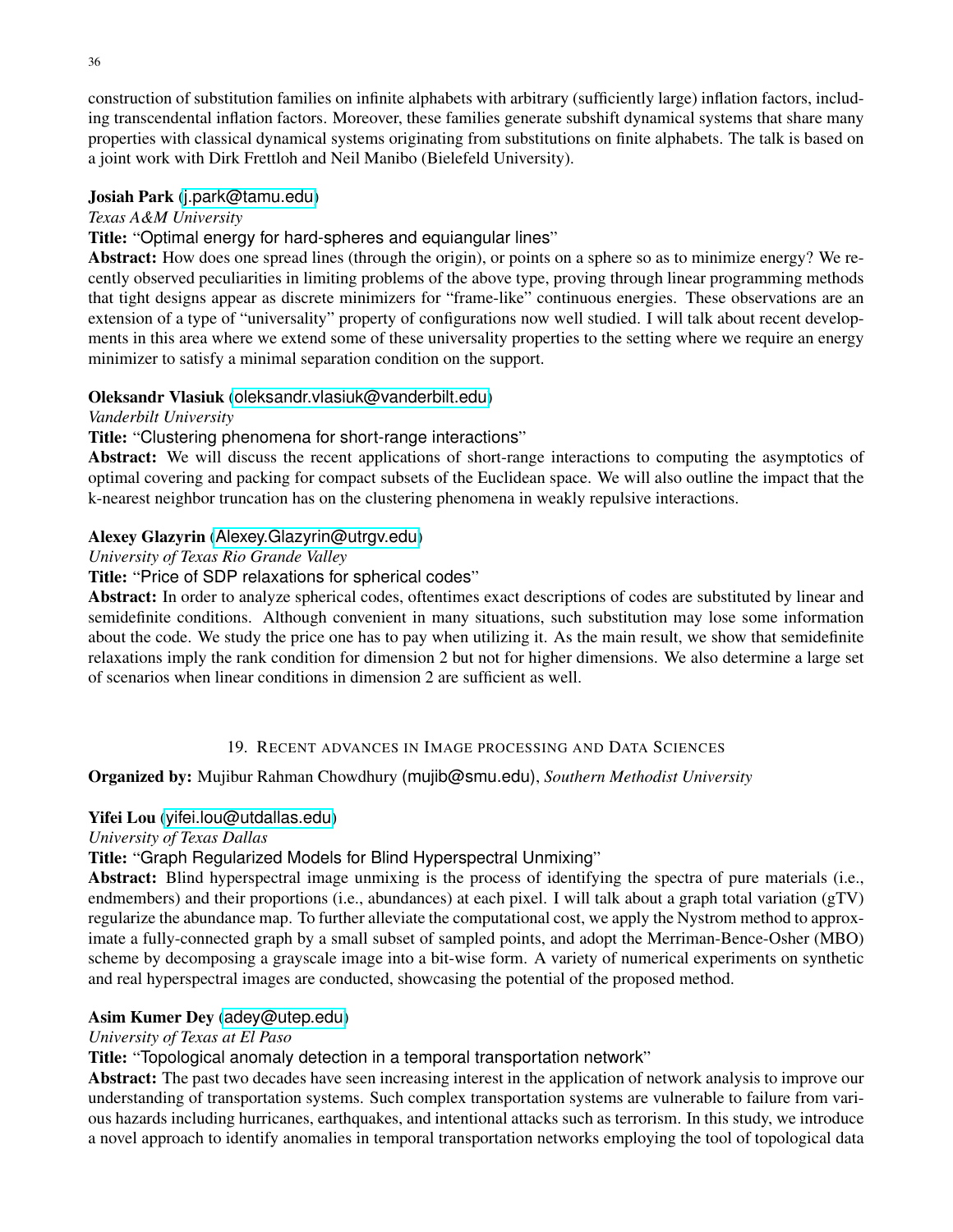analysis (TDA). The proposed TDA based method systematically tracks the evolution of the network and detects changes in the underlying network topology and geometry. We demonstrate the new topological anomaly detection framework on the Texas transportation network during Hurricane Harvey.

#### Yifeng Gao ([yifeng.gao@utrgv.edu](mailto:yifeng.gao@utrgv.edu))

*University of Texas Rio Grande Valley*

Title: "Efficient Frequent Pattern Mining in Large-Scale Time Series "

Abstract: Time series is one of the most commonly encountered data types, touching almost every aspect of human life, including areas such as environmental science, meteorology, and medicine. With the widespread use of sensor networks, many different massive time series have become ubiquitous in both industrial processes and research applications. The detection of frequent patterns, namely time series motif, is a fundamental task in time series data mining. Time series motifs play an important role in many downstream data mining tasks such as dimension-reduction, anomaly detection, classification, prediction, and clustering. They also can be used to compress data, remove noise and visualize large-scale data.

In this talk, I will first discuss the key challenges for motif discovery. Then I will briefly introduce recent advances in the recent motif discovery research. Specifically, I will present the high-level idea of two time- and space-efficient motif discovery algorithms to tackle the challenges and enable the detection of high-quality motifs in large-scale time series. Finally, I will also explain how the detected motifs can be used to solve the research problems in real-world applications.

### Sachith Eranga Dassanayaka ([sachith-eranga.dassanayaka@ttu.edu](mailto:sachith-eranga.dassanayaka@ttu.edu))

#### *Texas Tech University*

Title: "Classifying the Actors of the Information Operation Networks through a Machine Learning Technique"

Abstract: The information operation networks pose a significant threat to democratic processes. Building on existing scholarship on social media, we suggest a new probabilistic approach to map those types of operations. Using Twitter content identified as part of the Russian influence network, we classify accounts type based on their authenticity function for a sub-sample of accounts. Our predictive model attains 88% accuracy for the test set. We validate our predicted results by comparing with 3 million Russian troll tweets and Russian-language tweets datasets, and the accuracy scores indicate 90.7% and 90.5%, respectively. The validation results suggest that our model can use to identify the tweets actors.

#### 20. RECENT DEVELOPMENTS IN FINITE ELEMENT METHODS

<span id="page-36-0"></span>Organized by: Cuiyu He (cuiyu.he@utrgv.edu), *University of Texas Rio Grande Valley*

#### Xu Zhang ([xzhang@okstate.edu](mailto:xzhang@okstate.edu))

*Oklahoma State University*

Title: "A High-Order Immersed C0 Interior Penalty Method for Biharmonic Interface Problems"

#### Joint work with: Yuan Chen

Abstract: We introduce a high-order immersed C0 interior penalty method is for solving biharmonic interface problems on unfitted mesh. The P2 and P3 immersed finite element (IFE) spaces are constructed to accommodate biharmonic interface conditions in the least-squares sense. Basic properties of the new IFE spaces such as unisolvence and partition of unity are analyzed. A C0 interior penalty scheme with the new IFE space is proposed to solve the biharmonic interface problems. We proved the well-posedness of the discrete problem. Extensive numerical experiments show optimal convergence in  $L_2$ ,  $H_1$  and  $H_2$  norms.

### Ruchi Guo ([ruchig@uci.edu](mailto:ruchig@uci.edu))

### *University of California, Irvine*

Title: "An Immersed Virtual Element Method for Solving H1 and H(curl) Interface problems"

Abstract: Due to the lower regularity, the finite element computation of H(curl) equations are in general sensitive to the conformity of approximation spaces. However, most of unfitted mesh methods in the literature are based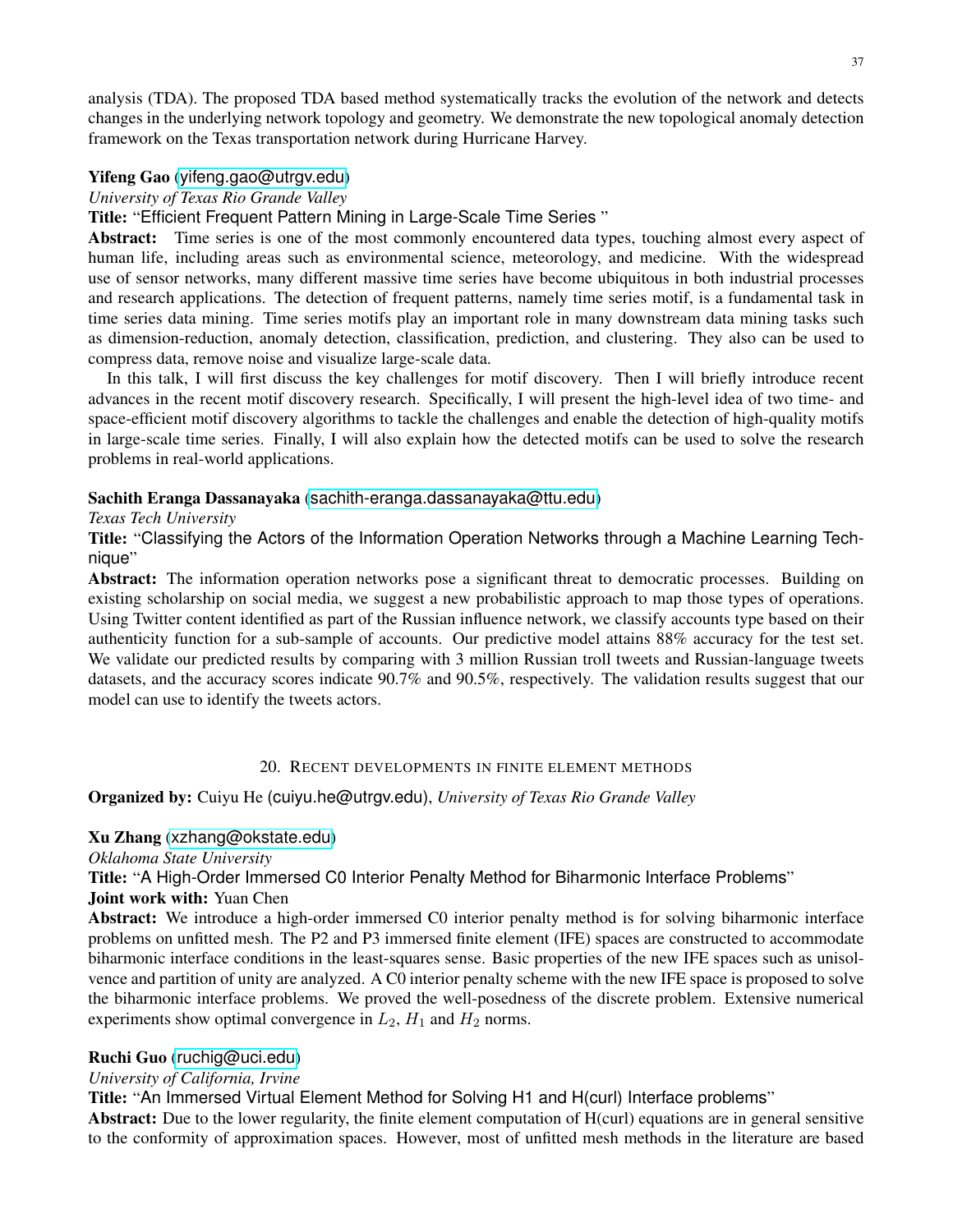on non-conforming spaces which may cause loss of accuracy for H(curl) interface problems. In this talk, we will present our recent progress on this problem by developing a novel immersed virtual element method. The

fundamental idea is to combine the conformity provided by newly constructed virtual functions solved from local interface problems and robust local approximation capabilities of existing IFE spaces. The new method guarantees the optimal accuracy of solving both the H1 and H(curl) Interface problems.

# Natasha S Sharma ([nssharma@utep.edu](mailto:nssharma@utep.edu))

# *University of Texas at El Paso*

Title: "First-Order Time Stepping schemes for sixth-order Cahn-Hilliard type equations modeling microemulsions "

Abstract: We consider a continuous interior penalty finite element approximation of a sixth order Cahn-Hilliard type equation which models the dynamics of phase transitions in ternary oil-water-surfactant systems. The temporal discretization is chosen so that a discrete energy law can be established leading to unconditional energy stability. Additionally, we show that the numerical method is unconditionally uniquely solvable. We conclude the talk with several numerical experiments demonstrating the unconditional stability and first order accuracy of the proposed scheme.

# Lin Mu ([linmu@uga.edu](mailto:linmu@uga.edu))

# *University of Georgia*

# Title: "Pressure robust scheme for incompressible flow"

Abstract: In this talk, we shall introduce the recent development regarding the pressure robust weak Galerkin finite element method (FEM) for solving incompressible flow. Weak Galerkin (WG) Method is a natural extension of the classical Galerkin finite element method with advantages in many aspects. For example, due to its high structural flexibility, the weak Galerkin finite element method is well suited to most partial differential equations on the general meshing by providing the needed stability and accuracy. In this talk, the speaker shall discuss the new divergence preserving schemes in designing the robust numerical schemes. Due to the viscosity independence in the velocity approximation, our scheme is robust with small viscosity and/or large permeability, which tackles the crucial computational challenges in fluid simulation. We shall discuss the details in the implementation and theoretical analysis. Several numerical experiments will be tested to validate the theoretical conclusion.

# Cuiyu He ([cuiyu.he@utrgv.edu](mailto:cuiyu.he@utrgv.edu))

# *University of Texas at Rio Grand Valley*

# Title: "Cut Finite Element Method and its Application to Shape Optimization"

Abstract: In this talk, we will firstly give a brief introduction to cut nite element methods (CutFEM). The motivation of CutFEM is to circumvent the meshing and remising procedure which is computational costive and challenging for (time dependent) problems with (moving) complex domain and interfaces. Moreover, the optimal accuracy of the method is guaranteed by enriching certain penalty terms. The remaining of the talk will focus on the application of CutFEM to an inverse free boundary Bernoulli problem. Note that the general framework can be extended to other shape optimization problems. The currently considered severely ill-posed inverse problem takes the form where only the Dirichlet condition is given on the free (unknown) boundary, whereas both Dirichlet and Neumann conditions are available on the fixed (known) boundary. We follow the classical shape optimization method in which a shape dependent cost functional is minimized among the set of admissible domains. The position of domain is represented implicitly by the level set function. The steepest descent gradient (shape derivative) method is applied for the level set evolution. CutFEM is involved to solve the PDE system arisen in the optimization analysis. *This talk is accessible to graduate students*.

# Son-Young Yi ([syi@utep.edu](mailto:syi@utep.edu))

# *University of Texas at El Paso*

Title: "A locking-free enriched Galerkin method for linear elasticity."

Abstract: In this talk, we propose a new locking-free enriched Galerkin method for solving the linear elasticity problem. The method is based on the discontinuous Galerkin formulation, but its approximation space is a continuous piecewise linear vector-valued function space enriched by some discontinuous piecewise linear functions. An a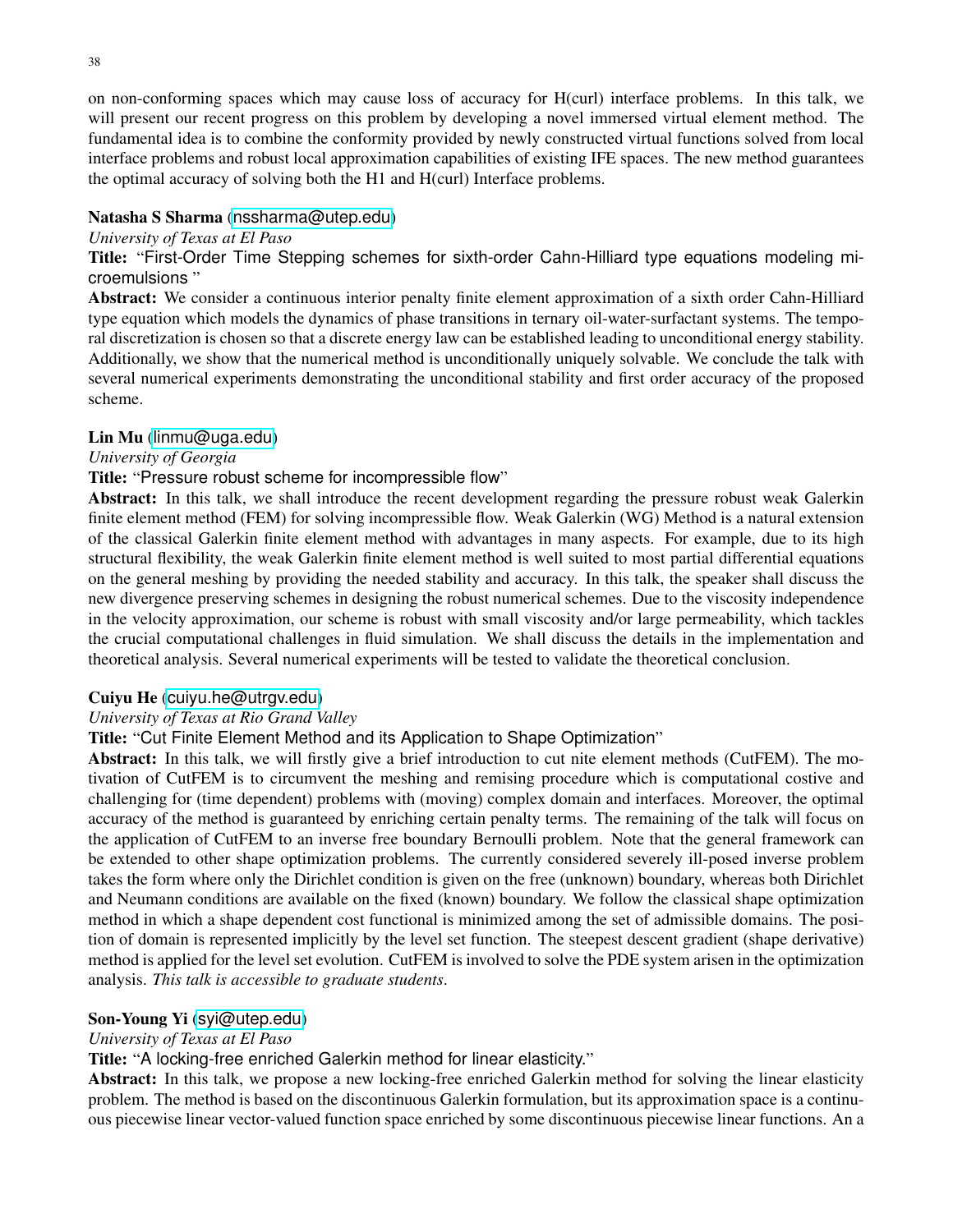priori error estimate of optimal order in the energy norm is independent of a Lame parameter l, hence the proposed method is free of volumetric locking when modeling incompressible materials. We provide several numerical examples to confirm the accuracy and the robustness of the new method and demonstrate a good performance of the preconditioner.

### 21. REDISTRICTING: MATHEMATICAL AND POLITICAL PERSPECTIVES

<span id="page-38-0"></span>Organized by: Andrea Barreiro (abarreiro@smu.edu), *Southern Methodist University*

# Joaquin Gonzalez ([joaquin@texascivilrightsproject.org](mailto:joaquin@texascivilrightsproject.org))

*Texas Civil Rights Project* Title: "Where the Rubber Meets the Road: Introducing Political, Historical, and Legal Complexities into the Equation" Abstract: TBA

# Scott Cook ([scook@tarleton.edu](mailto:scook@tarleton.edu))

### *Tarleton State University*

Title: "Improved Recombination MCMC with 2020 Census Results For Texas Redistricting"

Abstract: Recombination MCMC (Recom) developed by Tufts/MIT Metric Geometry and Gerrymandering Group improves convergence and coverage properties of Single-Flip MCMC redistricting. However, the Gerrychain implementation of Recomb was not able to accommodate extreme population imbalances created by 2020 Census results, the need to create 2 new US Congressional districts in Texas, nor the Texas House's "county-line" rule. We present modifications to Recomb MCMC that solved all three problems simultaneously and allowed real-time mathematical analysis of newly-proposed Texas redistricting plans. We also contrast statistical and visual properties of county-contraction rules used to keep low-population counties whole.

### Anne Egelston ([egelston@tarleton.edu](mailto:egelston@tarleton.edu))

### *Tarleton State University*

Title: "Validating Mathematical Assumptions: A political science perspective"

Abstract: In Computational Redistricting and the Voting Rights Act, Becker et al (2021) present methodology to assess compliance with the Voting Rights Act (VRA) under MCMC ensemble redistricting methods implemented in GerryChain. However, this approach significantly simplified voter preferences by assuming that minority voters always prefer Democratic candidates at the precinct level. This presentation compares this assumption to 2020 presidential exit polling that estimate that 40% of Texas Hispanics voted for Trump, including a majority of voters in three Hispanic majority counties, and presents options to reconcile this discrepancy to produce more defensible VRA-analyses.

### Betseygail Rand ([brand@tlu.edu](mailto:brand@tlu.edu))

*Texas Lutheran University*

Will Hager ([whager@tlu.edu](mailto:whager@tlu.edu))

*Texas Lutheran University*

Title: "Residential Segregation Patterns and Single Member Voting Districts: When is a fair district plan available?"

Abstract: We create 4200 synthetic cities which vary in percent minority population and their residential segregation patterns. Of these, 1200 are modeled on existing cities, and 3000 are rectangular grid cities. Each city is summarized by three traits: minority percent, a measure of segregation, and availability of a fair district plan. We find that when the minority population is around  $25\% - 33\%$ , there is a strong correlation between the degree of segregation and the availability of proportional district plan. When the minority population is under 20%, it is nearly impossible to generate a district plan that yields proportional representation.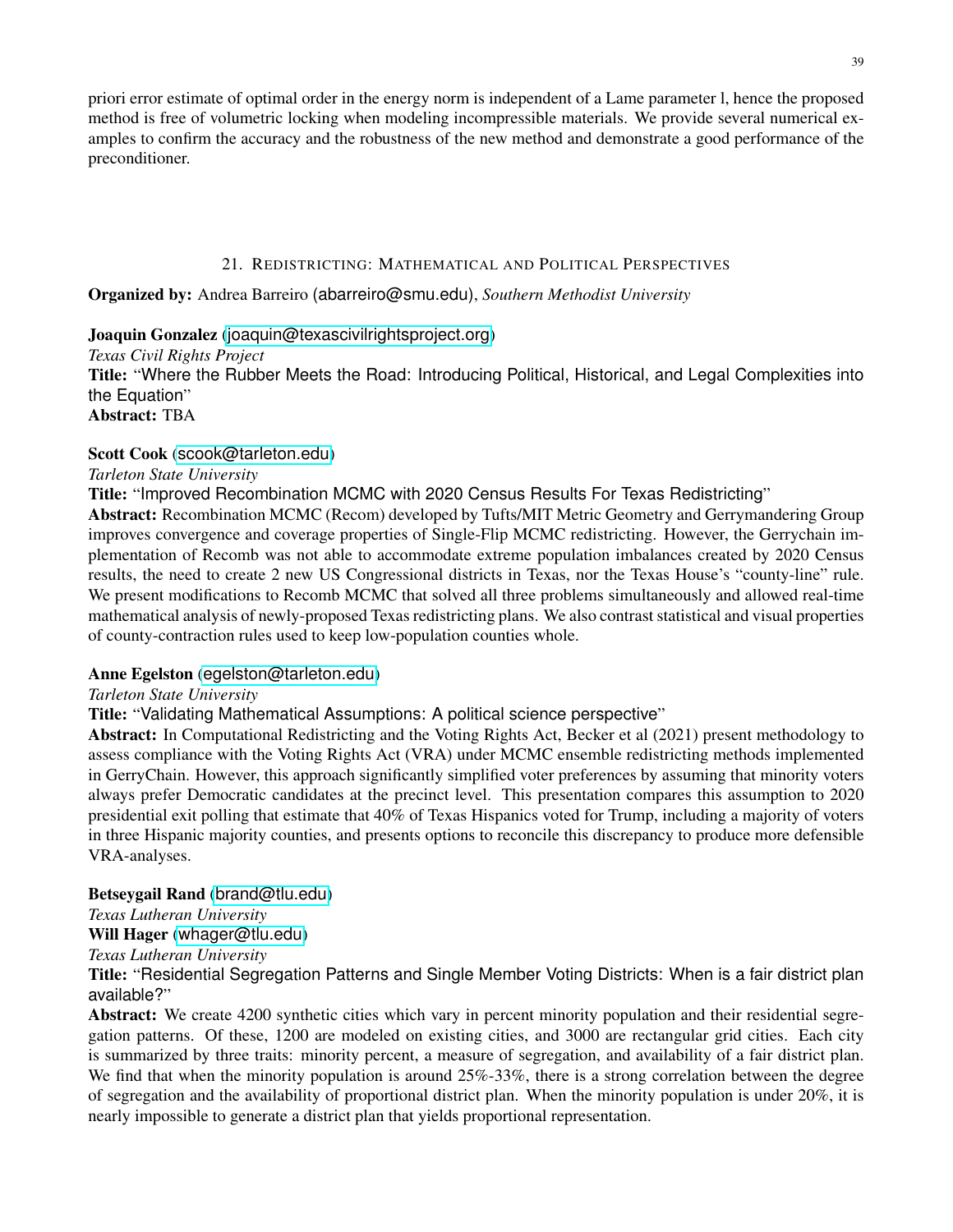### <span id="page-39-0"></span>22. REPRODUCIBILITY, RELIABILITY, AND ROBUSTNESS: CONFRONTING MODELS FROM ACROSS MATHEMATICAL BIOLOGY WITH DATA

Organized by: Joshua Caleb Macdonald (joshua.macdonald1@louisiana.edu), *University of Louisiana at Lafayette*

Organized by: Juan B. Gutierrez (juan.gutierrez3@utsa.edu), *University of Texas at San Antonio*

# Hana Dobrovolny ([h.dobrovolny@tcu.edu](mailto:h.dobrovolny@tcu.edu))

*Texas Christian University*

Title: "Testing density-dependent infection rates for modeling of influenza"

Abstract: Standard ODE models of viral infection assume a constant infection rate that does not accurately reflect viral dynamics. Early in the infection, virus and target cells are not well-mixed, with high viral concentrations near cells that are actively producing virus and low viral concentrations elsewhere. ODE models assuming a densitydependent infection rate can better capture this effect. We examine several density-dependent infection rate models and compare their ability to reproduce in vitro influenza infection data.

### Zhuolin Qu ([zhuolin.qu@utsa.edu](mailto:zhuolin.qu@utsa.edu))

*University of Texas at San Antonio*

Title: "Network modeling the impact of male-screening on the Chlamydia trachomatis prevalence in women"

Abstract: Chlamydia trachomatis (Ct) is the most commonly reported bacterial sexually transmitted infection in the US and causes important reproductive morbidity in women. Despite three decades of screening women, the chlamydia prevalence remains high among young African Americans. Untested and untreated men can serve as a reservoir of infection in women. To quantify the effectiveness of the male-screening strategy, we create a stochastic network-based model to capture the assortative mixing among the targeted population. Our findings indicated that male-screening can reduce the prevalence among women in high-prevalence communities.

# Brian Pidgeon ([bdpidgeon@gmail.com](mailto:bdpidgeon@gmail.com))

*Georgia State University*

Title: "The Doubling Time Analysis for Modified Infectious Disease Richards Model with Applications to COVID-19 Pandemic. "

Abstract: In the absence of reliable information about transmission mechanisms for emerging infectious diseases, simple phenomenological models could provide a starting point to assess the potential outcomes of unfolding public health emergencies, particularly when the epidemiological characteristics of the disease are poorly understood or subject to substantial uncertainty. We employ the generalized Richards model to analyze the evolution of an epidemic in terms of the number of times cumulative cases double and the rate at which the intervals between consecutive doubling times increase. Our theoretical analysis of doubling times is combined with rigorous numerical simulations and uncertainty quantification using synthetic and real data for COVID-19 pandemic.

### Amanda Laubmeier ([amanda.laubmeier@ttu.edu](mailto:amanda.laubmeier@ttu.edu))

### *Texas Tech University*

Title: "Identifying importance of predator traits and behavior from prey abundance data"

Abstract: Predator-prey interactions form the basis for a range of ecosystem functions and services. However, predator effects on prey are determined by a multitude of traits and behaviors. We fit a predator-prey model based on traits and behaviors to experimental data from a controlled greenhouse. Experiments used fully factorial treatments using two prey species and four predator species in pairs and isolation. Preliminary model parameterization was not designed to distinguish between different model formulations. In subsequent work, we used aggregate data instead of replicate-based parameterization. Although this neglects some richness in the data, it highlights average differences and facilities comparison.

# Joshua Caleb Macdonald ([joshua.macdonald1@louisiana.edu](mailto:joshua.macdonald1@louisiana.edu))

### *University of Louisiana at Lafayette*

Title: "Infectious disease dynamics necessarily operate across biological scales"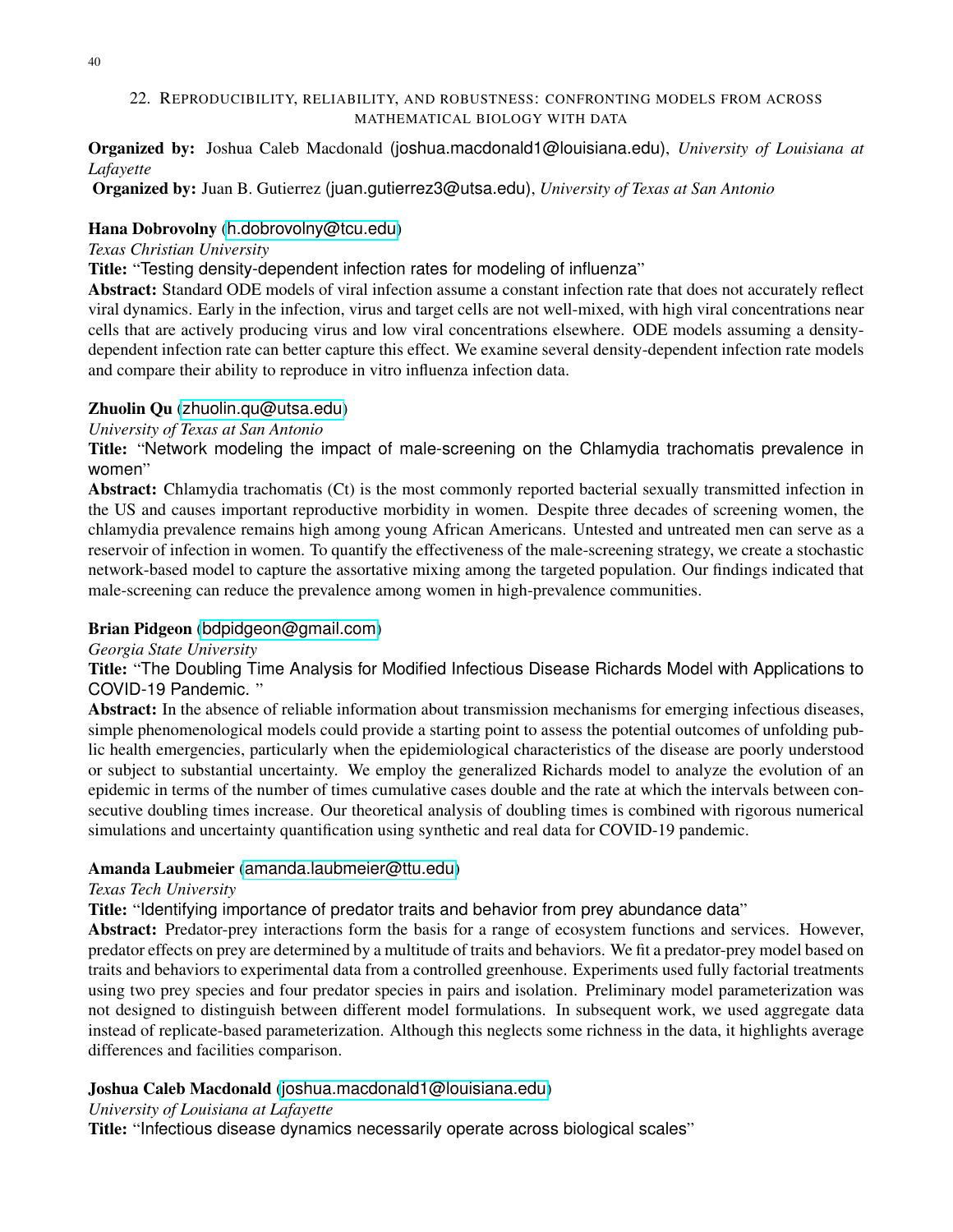Abstract: We investigated within-host dynamics and among-host transmission of three strains of highly contagious, directly transmitted foot-and-mouth disease viruses (FMDVs) in their wildlife reservoir host, African buffalo. We combined data on viral dynamics, immune responses of buffalo experimentally infected with southern African territories serotypes of FMDV (SAT1, 2, 3) with non-linear ODE models to ask (i) How does the route of infection affect within-host dynamics? (ii) How do viral and immune dynamics vary among FMDV strains?; and (iii) Which viral and immune parameters determine viral replication within and transmission among hosts?

### Ming Zhong ([mingzhong@tamu.edu](mailto:mingzhong@tamu.edu))

#### *Texas A&M University*

Title: "Machine Learning for Discovering Effective Interaction Kernels between Celestial Bodies from Ephemerides"

Abstract: Building accurate and predictive models of the underlying mechanisms of celestial motion has inspired fundamental developments in theoretical physics. We use a data-driven learning approach to a derive stable and accurate model for the motion of celestial bodies in our Solar System. Our model is based on a collective dynamics framework, and is learned from the NASA Jet Propulsion Lab's development ephemerides. By modeling the major astronomical bodies in the Solar System as pairwise interacting agents, our learned model generate extremely accurate dynamics that preserve not only intrinsic geometric properties of the orbits, but also highly sensitive features of the dynamics, such as perihelion precession rates.

#### Juan B. Gutierrez ([juan.gutierrez3@utsa.edu](mailto:juan.gutierrez3@utsa.edu))

### *University of Texas at San Antonio*

Title: "Maximizing the Accuracy of COVID-19 Forecasting via Data Rectification"

Abstract: During the early stages of an epidemic, forecasting is particularly difficult. In this talk I present a novel method to rectify daily case counts reported in public databases in the context of COVID-19, so that they match the variable case count emerging from case tracing. Concomitantly, a choice of the objective function for parameterization can greatly simplify the complexity of model calibration. This analysis was conducted with a comprehensive data set of hospitalizations and cases in the metropolitan area of San Antonio through collaboration with local and regional government agencies, a level of data seldom studied in a disaggregated manner. The results obtained show a high level of agreement with data. An automated analysis pipeline guarantees reproducibility.

### Quiyana Murphy ([Qmurphy@vt.edu](mailto:Qmurphy@vt.edu))

### *Virginia Tech*

Title: "TCDD alters follicular homeostasis and aggravates autoimmunity in adult lupus mice"

Abstract: Although the precise cause of Systemic lupus erythematosus (SLE), a chronic autoimmune disease, is unknown, a number of environmental factors and immune abnormalities, have been identified as contributing factors. To investigate the effects of exposure to the prototypical ligand 2,3,7,8-tetrachlordibenzo-p-dioxin (TCDD) on SLE, we developed a deterministic mathematical model describing interactions between T follicular helper (Tfh) and T regulatory (Treg) cells, cytokines, and alpha-dsDNA antibody for which experimental data was collected after injection with TCDD or CH-223191, a ligand-selective antagonist of the AhR. Theoretical solutions were fitted to experimental data at three timepoints and used to predict SLE severity.

### 23. ROBUST METHODS FOR COMPUTATIONAL FLUID DYNAMICS

<span id="page-40-0"></span>Organized by: Matthias Maier (maier@math.tamu.edu), *Texas A&M University*

#### Tarik Dzanic ([tdzanic@tamu.edu](mailto:tdzanic@tamu.edu))

*Texas A&M University*

Title: "FIXME"

Abstract: We will present a modification of explicit Runge-Kutta temporal integration schemes that preserves any locally-defined quasiconvex set of bounds for the solution. These schemes operate on the basis of a bijective mapping between an admissible set of solutions and the real domain to strictly enforce bounds, and they are proven to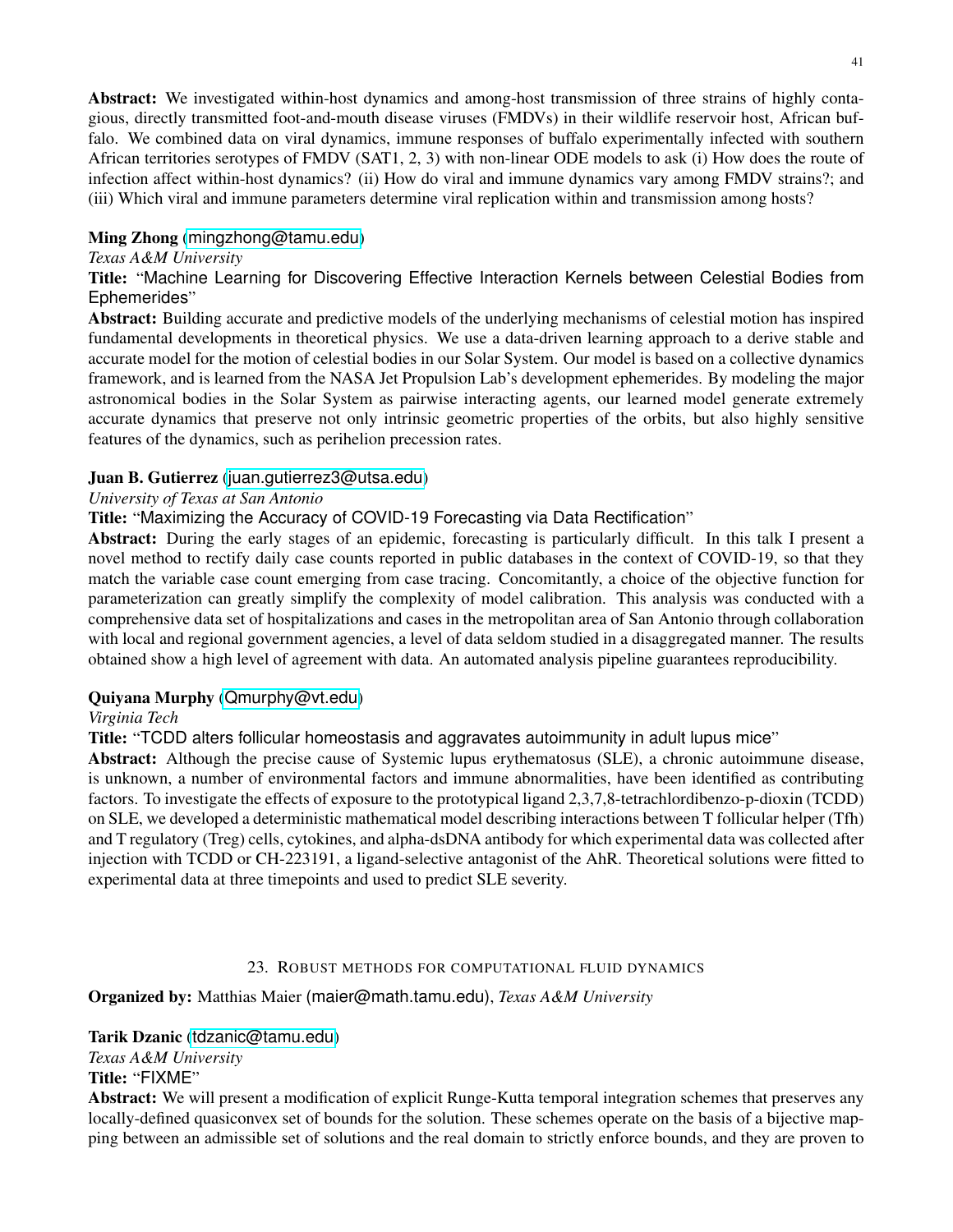recover the order of accuracy of the underlying Runge-Kutta method upon which they are built. Within this framework, we show that it is possible to recover a wide range of methods independently of the spatial discretization, including positivity preserving, discrete maximum principle satisfying, entropy dissipative, and invariant domain preserving schemes.

# Loic Cappanera ([lmcappan@central.uh.edu](mailto:lmcappan@central.uh.edu))

*University of Houston*

# Title: "FIXME"

Abstract: We present two numerical methods to approximate the incompressible Navier-Stokes equation with variable density and viscosity. Both methods use the momentum, equal to the density times the velocity, as primary unknown and are made suitable for spectral elements by an adequate treatment of nonlinearities and diffusion operator. The incompressibility condition is respectively enforced via the use of projection methods and artificial compression methods. Stability and robustness of both methods are compared on a large range of problems involving large ratio of density, surface deformations and magnetohydrodynamics instabilities.

### Bojan Popov ([popov@math.tamu.edu](mailto:popov@math.tamu.edu))

*Texas A&M University*

### Title: "Invariant domain preserving ALE approximation of the Euler equation"

Abstract: A second-order continuous finite element technique for solving hyperbolic systems in the arbitrary Lagrangian Eulerian framework (ALE) will be presented. The main property of the method is that the approximate solution produced by the algorithm is second-order accurate in space, conservative and preserves the invariant sets of the hyperbolic system desired by the user. The time stepping is explicit and the approximation in space is done with continuous finite elements. The mesh optimization strategy is based on a high order reconstruction of the Lagrangian velocity and a smoothing of the mesh.

### Rami Masri ([ramimasri14@gmail.com](mailto:ramimasri14@gmail.com))

### *Rice University*

Title: "Stability and convergence of high order discontinuous Galerkin methods for incompressible flow" Abstract: Solving the incompressible Navier-Stokes equations presents a challenging computational task primarily due to the coupling of the velocity and pressure by the incompressibility constraint and to the nonlinear convection term. Projection algorithms decouple this nonlinearity from the pressure term. Such algorithms are favorable since, at each timestep, the saddle point problem is replaced by elliptic equations. This is particularly important for large scale problems in complicated computational domains. In this talk, we formulate and theoretically analyze an unconditionally stable discontinuous Galerkin discretization of the pressure correction approach which features high order spatial accuracy.

### Yimin Lin ([yiminlin@rice.edu](mailto:yiminlin@rice.edu))

### *Rice University*

Title: "A positivity preserving strategy for entropy stable discontinuous Galerkin discretizations of the compressible Euler and Navier-Stokes equations"

Abstract: High order entropy stable discontinuous Galerkin methods for the compressible Euler and Navier-Stokes equations assume the positivity of physical quantities. In this work, we introduce a positivity limiting strategy for entropy stable discontinuous Galerkin discretizations based on convex limiting. The key ingredient in the limiting procedure is the low order positivity-preserving discretization based on graph viscosity terms. Numerical experiments in 2D confirm the accuracy and robustness of the proposed strategy.

### Ignacio Tomas ([nachotet@gmail.com](mailto:nachotet@gmail.com))

### *Sandia National Laboratories*

Title: "Compressible Navier-Stokes: numerical schemes with mathematically guaranteed properties."

Abstract: We present a scheme for the compressible Navier-Stokes equations that: (i) Is invariant domain preserving and satisfies global balance of total mechanical energy. (ii) The scheme runs at the usual "hyperbolic CFL"  $dt \le O(h)$  dictated by Euler's subsystem, rather than the technically inapplicable "parabolic CFL"  $dt \le O(h^2)$ . The scheme uses operator splitting in time: key details are related to careful construction of viscous dissipation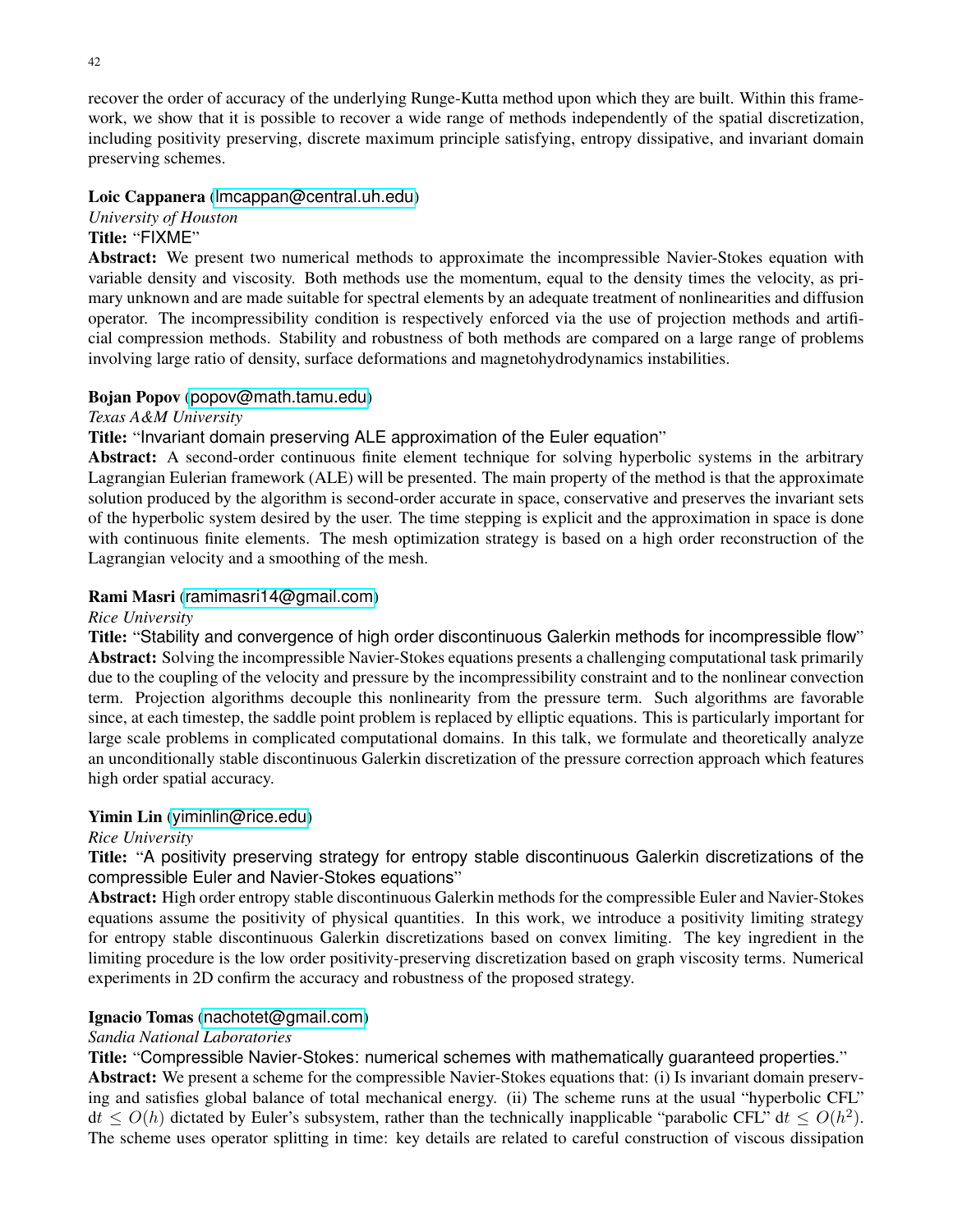terms and the choices of space and time discretization used at each sub-stage. The scheme is second-order accurate in space and time and exhibits remarkably robust behavior in the context of shock-viscous-layers interaction.

# Robert Kirby (robert [kirby@baylor.edu](mailto:robert_kirby@baylor.edu))

*Baylor University*

Title: "Bounds-constrained polynomial approximation using the Bernstein basis"

Abstract: A fundamental problem in numerical analysis and approximation theory is approximating smooth functions by polynomials. A much harder version under recent consideration is to enforce bounds constraints on the approximating polynomial. In this paper, we consider the problem of approximating functions by polynomials whose Bernstein coefficients with respect to a given degree satisfy such bounds, which implies such bounds on the approximant. We frame the problem as an inequality-constrained optimization problem and give an algorithm for finding the Bernstein coefficients of the exact solution. Additionally, our method can be modified slightly to include equality constraints such as mass preservation. It also extends naturally to multivariate polynomials over a simplex.

# 24. SPECTRAL THEORY OF DISCRETE AND CONTINUOUS MODELS IN QUANTUM MECHANICS

# <span id="page-42-0"></span>Organized by: Rui Han (rhan@lsu.edu), *Louisiana State University* Organized by: Stephen Shipman (shipman@lsu.edu), *Louisiana State University*

# Giorgio Young ([giorgio.young@gmail.com](mailto:giorgio.young@gmail.com))

# *Rice University*

Title: "Ballistic transport for limit-periodic continuum Schrödinger operators in one dimension"

Abstract: In this talk, I will discuss recent work examining the transport properties of the class of limit-periodic continuum Schrödinger operators whose potentials are approximated exponentially quickly by a sequence of periodic functions. For such an operator H and  $X_H(t)$  the Heisenberg evolution of the position operator, we show the limit of  $\frac{1}{t}X_H(t)\psi$  as  $t\to\infty$  exists and is nonzero for  $\psi\neq 0$  belonging to a dense subspace of initial states which are sufficiently regular and of suitably rapid decrease. This is viewed as a particularly strong form of ballistic transport, and this is the first time it has been proven in a continuum almost periodic non-periodic setting.

# Wencai Liu ([wencail@tamu.edu](mailto:wencail@tamu.edu))

# *Texas A&M University*

# Title: "Fermi isospectrality for discrete periodic Schrodinger operators"

Abstract: Let  $\Delta + V$  be the discrete Schrodinger operator, where  $\Delta$  is the discrete Laplacian on  $\mathbb{Z}^d$  and the potential  $V : \mathbb{Z}^d \to \mathbb{R}$  is periodic. We prove two rigidity theorems for discrete periodic Schrodinger operators in any dimension  $d \geq 3$ : (1) if two Γ-periodic potentials V and Y are Fermi isospectral, and Y is a separable function, then V is separable; (2) if two Γ-periodic potentials V and Y are Fermi isospectral and both  $V = \bigoplus_{j=1}^r V_j$  and  $Y = \bigoplus_{j=1}^r Y_j$  are separable functions, then, up to a constant, lower dimensional decompositions  $V_j$  and  $Y_j$  are Floquet isospectral,  $j = 1, 2, \cdots, r$ .

# Jake Fillman ([fillman@txstate.edu](mailto:fillman@txstate.edu))

# *Texas State University*

Title: "Spectral approximation for quasiperiodic Jacobi operators"

Abstract: Quasiperiodic Jacobi operators arise as mathematical models of quasicrystals and in more general studies of structures exhibiting aperiodic order. Such operators can be approximated by periodic ones, the spectra of which can be computed via two finite dimensional eigenvalue problems. Since long periods are necessary for detailed approximations, both computational efficiency and numerical accuracy become a concern. We describe a simple method for numerically computing the spectrum of a period-K Jacobi operator in  $O(K^2)$  operations.

# Ethan Gwaltney ([ewg3@rice.edu](mailto:ewg3@rice.edu))

*Rice University*

Title: "Stahl-Totik Regularity for Dirac Operators"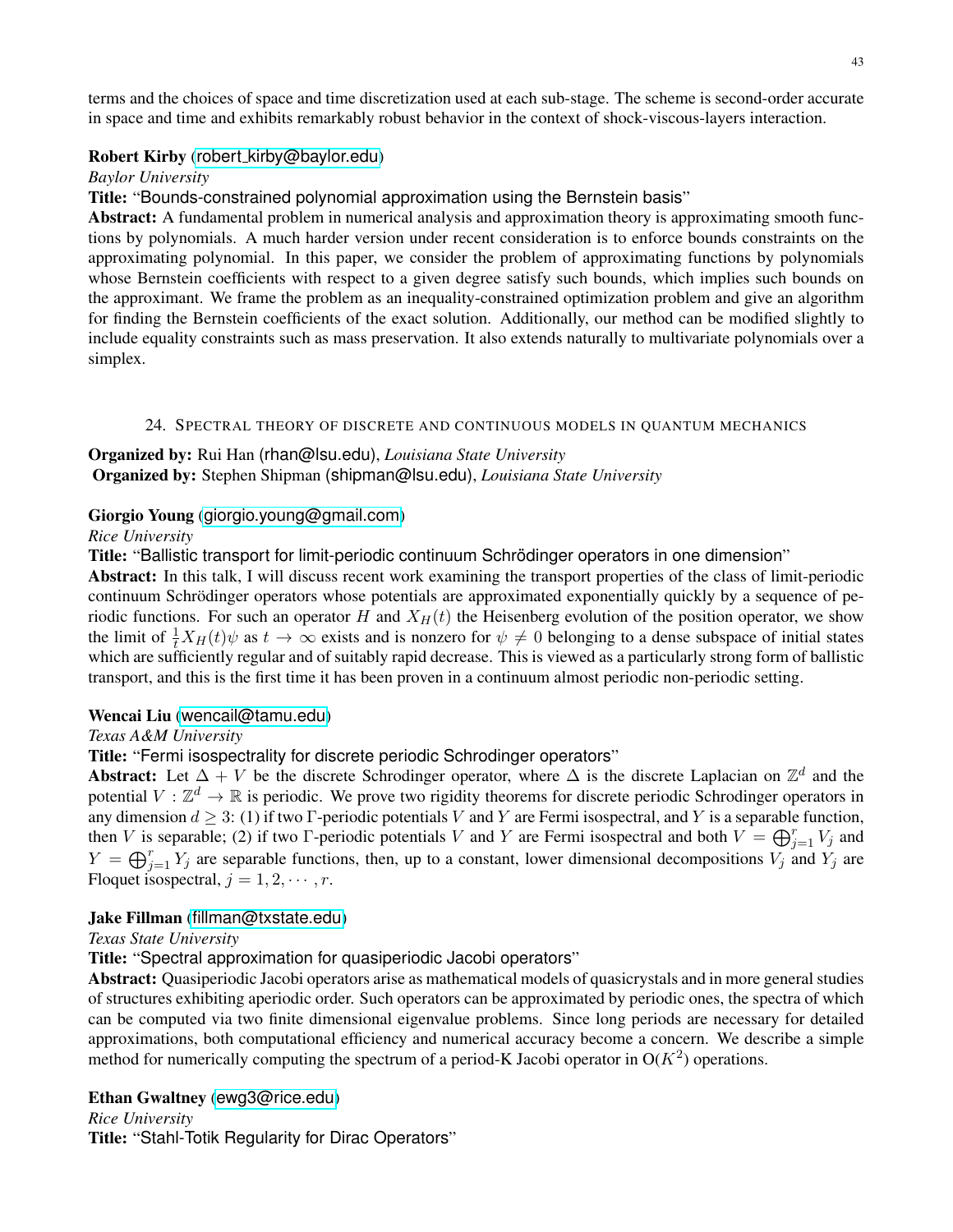# Joint work with: Benjamin Eichinger and Milivoje Lukic.

Abstract: We introduce a theory of regularity for Dirac operators with uniformly locally square-integrable operator data. This is motivated by Stahl-Totik regularity for orthogonal polynomials and by recent developments for continuum Schrödinger operators, but contains significant new phenomena. In contrast with regularity in the contexts of orthogonal polynomials or Schrödinger operators, regularity for a Dirac operator will be characterized by not just one scalar equality, but a family of equalities. We will discuss how such complications arise and consider applications to Dirac operators with ergodic and decaying operator data.

### Rodrigo Matos ([matosrod@tamu.edu](mailto:matosrod@tamu.edu))

#### *Texas A&M University*

Title: "Irreducibility of the Bloch Variety for Finite-Range Schrdinger Operators"

### Joint work with: Jake Fillman and Wencai Liu

Abstract: We study the Bloch variety of discrete Schrdinger operators associated with a complex periodic potential and a general finite-range interaction, showing that the Bloch variety is irreducible for a wide range of lattice geometries in arbitrary dimension. Examples include the triangular lattice and the extended Harper lattice.

### Frank Sottile ([sottile@math.tamu.edu](mailto:sottile@math.tamu.edu))

### *Texas A&M University*

### Title: "Toric compactifications and discrete periodic operators"

Abstract: Toroidal compactifications of Bloch varieties and Fermi surfaces for operators on discrete periodic graphs were used in the 1990's, for certain classes of graphs. The theoretical foundations for toroidal compactifications toric varieties has advanced considerably since then. I will explain how to associate a pair of projective toric varieties to any discrete periodic graph such that the Bloch variety and Fermi surfaces of any operator are naturally hypersurfaces, providing a uniform construction of compactifications. These toric varieties admit a non-standard structure as real algebraic varieties. When the operator is self-adjoint, the Bloch variety and Fermi surfaces are real hypersurfaces.

### Matthew Faust ([mfaust@math.tamu.edu](mailto:mfaust@math.tamu.edu))

#### *Texas A&M University*

Title: "The number of critical points of discrete periodic operators"

#### Joint work with: Frank Sottile

Abstract: The spectral gap conjecture is a well known and widely believed conjecture in mathematical physics concerning the structure of the Bloch variety (dispersion relation) of periodic operators. The Bloch variety of a discrete operator is algebraic, inviting methods from algebraic geometry to their study. Motivated by this conjecture, this talk will introduce a bound on the number of critical points of the dispersion relation for discrete periodic operators, and provide a general criterion for when this bound is achieved. We also present a class of periodic graphs for when this criteria is satisfied for Laplace-Beltrami operators.

#### Jorge Villalobos (ivill38@lsu.edu)

### *Louisiana State University*

Title: "Reducibility of the Fermi surface for magnetic Schrdinger graph operators"

Abstract: Reducibility of the Fermi surface for a periodic operator is a key for the existence of embedded eigenvalues caused by a local defect. We consider a bilayer combinatorial graph as a model for a quantum system subject to a perpendicular magnetic field, and its application to AA-stacked graphene. Some techniques from non-magnetic operators extend to magnetic ones, but the magnetic case is more complex because a typical magnetic operator on a periodic graph is merely quasi-periodic.

# Jonathan Stanfill (jonathan [stanfill@baylor.edu](mailto:jonathan_stanfill@baylor.edu))

#### *Baylor University*

Title: "Spectral zeta functions for singular Sturm–Liouville operators and the generalized Bessel equation"

Joint work with: Guglielmo Fucci, Fritz Gesztesy, and Klaus Kirsten

Abstract: We employ a recently developed unified approach to the computation of traces of resolvents and zeta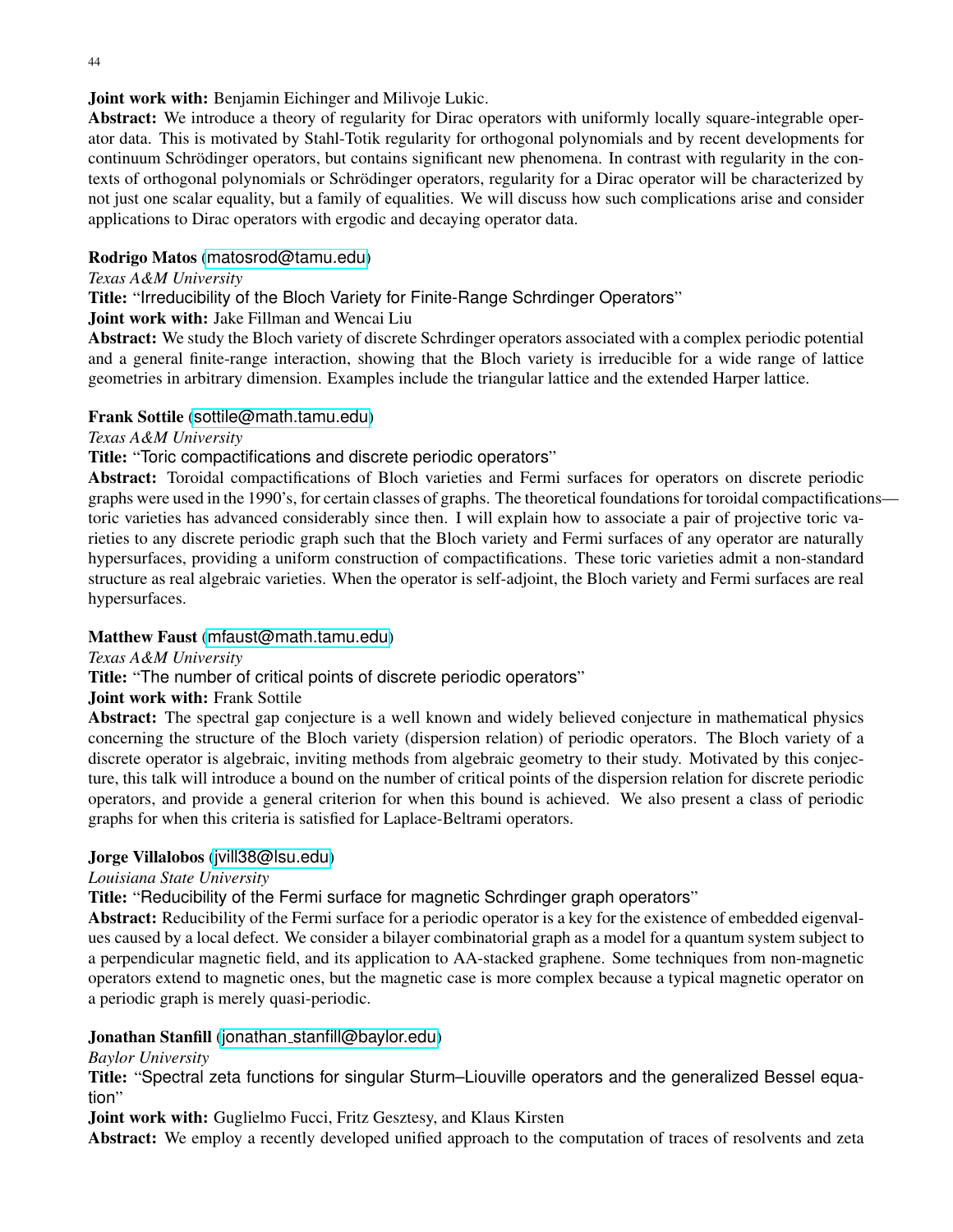functions to compute spectral zeta functions associated to singular (three-coefficient) self-adjoint Sturm–Liouville differential expressions. We discuss how this approach can be used to efficiently compute positive integer values of the spectral zeta function. As an application we end by discussing the generalized Bessel equation on a finite interval including computing the sum of the inverse even powers of certain Bessel function zeros.

# Selim Sukhtaiev ([szs0266@auburn.edu](mailto:szs0266@auburn.edu))

*Auburn University*

Title: "Asymptotic perturbation theory for extensions of symmetric operators"

Abstract: This talk concerns asymptotic perturbation theory for varying self-adjoint extensions of symmetric operators. First, we will discuss a symplectic version of the celebrated Krein formula for resolvent difference. Then we will switch to an asymptotic analysis of resolvent operators via first order expansion for the path of Lagrangian planes associated with perturbed operators. This asymptotic perturbation theory yields an Hadamard– Rellich-type variational formula for multiple eigenvalue curves bifurcating from an eigenvalue of the unperturbed operator. Applications will be given to quantum graphs, periodic Kronig–Penney model, elliptic second order partial differential operators with Robin boundary conditions, and heat equations with thermal conductivity.

# Fan Yang ([yangf@lsu.edu](mailto:yangf@lsu.edu))

### *Louisiana State University*

Title: "Sharp analysis of localization with two types of arithmetic resonances: Maryland model for all parameters"

# Joint work with: Rui Han and Svetlana Jitomirskaya

Abstract: Maryland model is a family of 1D quasiperiodic Schrodinger operator with tangent potential function. It is known to have a sharp (in all parameters) spectral transition line between purely singular continuous spectrum to pure point spectrum. In this talk I will first present a new proof of Anderson localization in the sharp regime using the Green's function method. Then we will discuss the advantages of the Green's function proof, which allows us to obtain asympotitcs of quasiperiodic eigenfunctions.

# Cosmas Kravaris ([cosmaskravaris@tamu.edu](mailto:cosmaskravaris@tamu.edu))

### *Texas A&M University*

Title: "On the density of the pure point spectrum of periodic difference operators"

Abstract: Using the Hilbert basis theorem, we show that a difference operators on  $\mathbb{Z}^d$ -periodic graphs has finitely many finite support eigenfunctions up to translations and linear combinations. We show that this property can be used to calculate the density of elements of the pure point spectrum (i.e. eigenvalues) and illustrate the techniques on the Kagome lattice. Next, we provide a formula for the density of eigenvalues on  $\mathbb{Z}^d$ -periodic graphs using syzygy modules. If time permits, we generalize the claims to  $G$ -periodic graphs whose acting group  $G$  is virtually polycyclic.

### <span id="page-44-0"></span>25. RECENT ADVANCES IN MODEL ORDER REDUCTION AND APPLICATIONS IN INVERSE PROBLEMS

Organized by: Alexander Mamonov (mamonov@math.uh.edu), *University of Houston* Organized by: Maxim Olshanskii (maolshanskiy@uh.edu), *University of Houston*

### Traian Iliescu ([iliescu@vt.edu](mailto:iliescu@vt.edu))

### *Virginia Tech*

Title: "ROM Closures and Stabilizations for Convection-Dominated, Under-Resolved Flows"

Abstract: I will survey closures and stabilizations that tackle the reduced order model (ROM) inaccuracy in the convection-dominated, under-resolved regime, i.e., when the number of DOFs is too small to capture the complex underlying dynamics. I will present regularized ROMs, which are stabilizations that employ spatial filtering to alleviate the spurious numerical oscillations generally produced by standard ROMs. I will also survey ROM closures, i.e., correction terms that increase the ROM accuracy: (i) functional closures, based on physical insight; (ii) structural closures, developed by using mathematical arguments; and (iii) data-driven closures, which leverage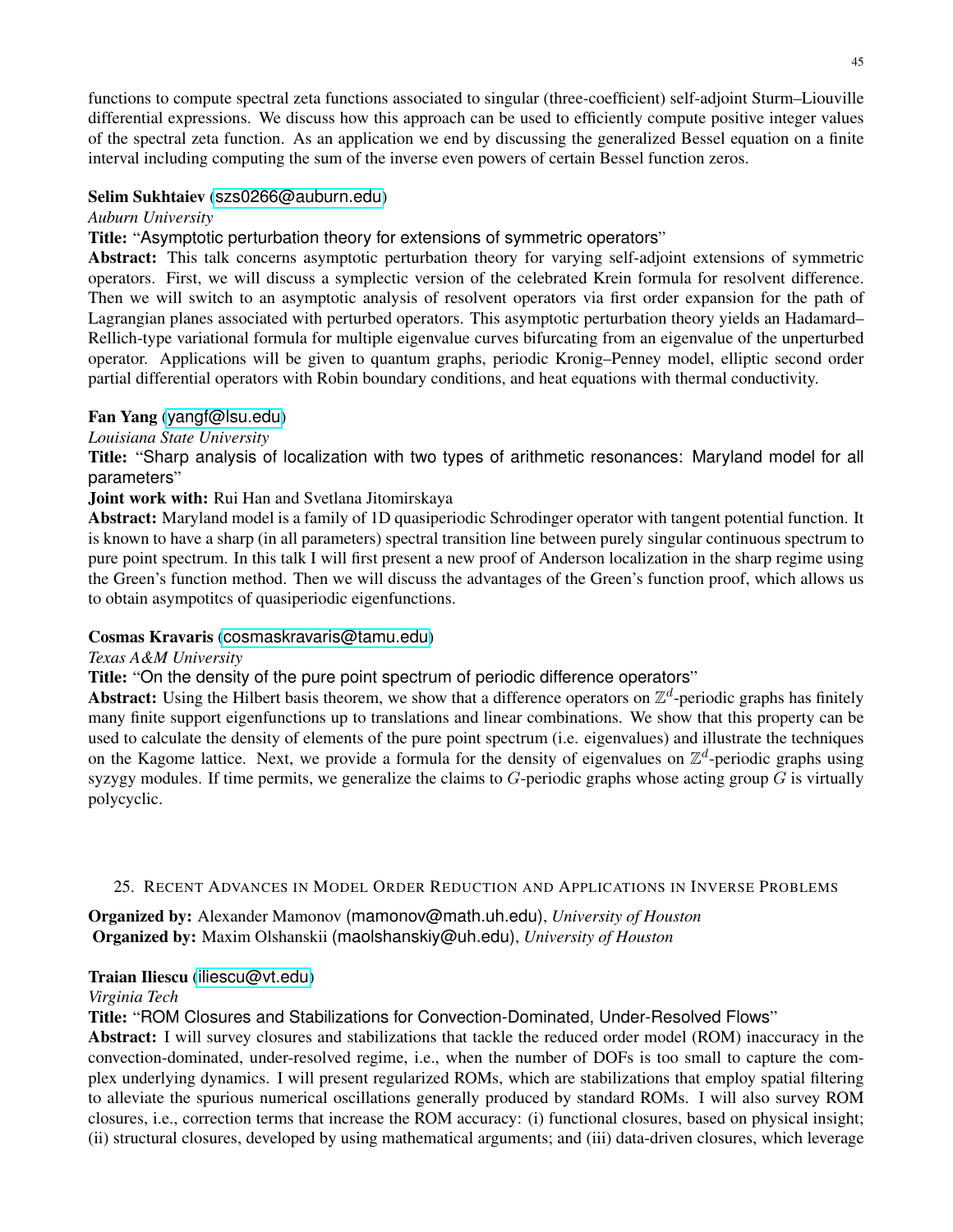available data. Throughout my talk, I will highlight the impact made by data on classical numerical methods over the past decade.

### Vladimir Druskin ([vdruskin@wpi.edu](mailto:vdruskin@wpi.edu))

### *Worcester Polytechnic Institute*

Title: "Lippmann-Schwinger-Lanczos algorithm for inverse scattering problems"

Abstract: Data-driven reduced order models (ddROMs) are combined with the Lippmann-Schwinger integral equation to produce direct and iterative nonlinear inversion methods. The ROM is viewed as a Galerkin projection and is sparse due to Lanczos orthogonalization. Embedding into the continuous problem, a data-driven internal solution is produced. This internal solution is then used in the Lippmann-Schwinger equation, in direct or iterative framework. The new approach allows us to process non-square matrix-valued data-transfer functions, i.e., to remove the main limitation of the earlier versions of the ddROM inversion algorithm.

### Jorn Zimmerling ([jzimmerl@umich.edu](mailto:jzimmerl@umich.edu))

### *University of Michigan*

Title: "Imaging and inverse scattering using ROM estimates of internal waves"

Abstract: In this talk we consider inverse scattering of a wave equation in a reduced-order modelling framework. We show how a data-driven reduced-order model, constructed from observations of scattered waves, can be used to estimate the Greens function inside an unknown medium. Subsequently, we shown how this estimation can be used for fast imaging and to solve inverse scattering problems.

### Ruhui Jin ([rhjin@math.utexas.edu](mailto:rhjin@math.utexas.edu))

### *University of Texas Austin*

Title: "Tensor-structured sketching for constrained least squares"

Abstract: Constrained least squares problems arise in many applications, including electrical impedance tomography and inverse problems. Their memory and computation costs are expensive in practice. We employ the so-called "sketching" strategy to project the least squares problem onto a space of a much lower "sketching dimension". Tensor structure is often present in the data matrices of least squares. In this work, we utilize a general class of row-wise tensorized sub-Gaussian matrices as sketching matrices in constrained optimizations for the sketching design's compatibility with tensor structures. We provide theoretical guarantees on the sketching dimension in terms of the geometric complexity of the underlying problems.

### Alexander Mamonov ([mamonov@math.uh.edu](mailto:mamonov@math.uh.edu))

#### *University of Houston*

Title: "Interpolatory tensorial reduced order models for parametric dynamical systems"

Abstract: We introduce a novel projection based model order reduction technique for dynamical systems depending on multiple parameters. We search for a projection basis in a parameter-specific way to emphasize the tensor-product structure of the parameter space. Hence, we utilize tensor decomposition techniques such as canonical polyadic, high order SVD, and tensor train to compress a tensor of solution snapshots. We refer to this process as an offline stage as it is performed only once for a given dynamical system. At the subsequent online stage we compute a reduced order model for particular values of system parameters using interpolation and fast linear algebra algorithms. Numerical results comparing the proposed method to conventional POD-ROM are presented.

#### <span id="page-45-0"></span>POSTER PRESENTATIONS

Isanka Garli Hevage ([Isankaupul.Garlihevage@ttu.edu](mailto:Isankaupul.Garlihevage@ttu.edu)) *Texas Tech University* Title: "On Einstein - Brownian flow between porous media and fracture with local and non-local conditions on the fracture." Joint work with: Akif Ibragimov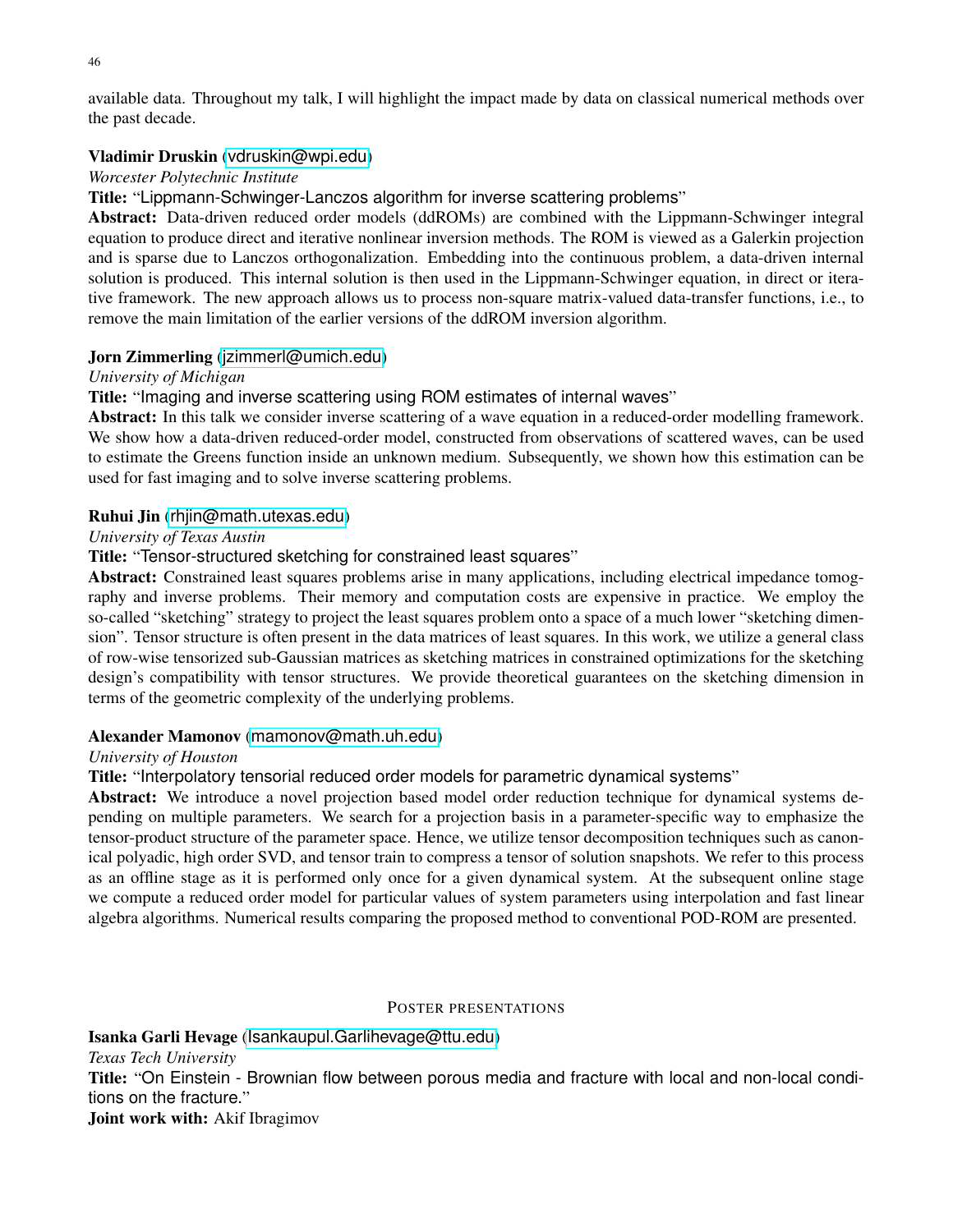Aaron Welters ([awelters@fit.edu](mailto:awelters@fit.edu))

*Florida Institute of Technology*

Title: "Bessmertnyi Realization Theorem for Rational Functions of Several Complex Variables with Symmetries"

Adam Shaker ([shaker42751@gmail.com](mailto:shaker42751@gmail.com)) *University of Texas at Dallas* Title: "Interactions of Matrix Shape, Coherence, and Rank"

Ali Irfan Khan ([ali.irfan2136@gmail.com](mailto:ali.irfan2136@gmail.com)) *University of Western Ontario* Title: "Analyzing Global Life Expectancy using Multi-Linear Regression"

# Andre Martins Rodrigues ([andre02@ucsb.edu](mailto:andre02@ucsb.edu))

*University of California* Title: "The buckling load of cylindrical shells under axial compression depends on the cross-section geometry parameters"

Gilbert Ymbert ([gymbert@collin.edu](mailto:gymbert@collin.edu)) *Collin College* Title: "Advances in Krylov subspaces, preconditioning and analysis"

Jesus Saldana ([jesus.saldana01@utrgv.edu](mailto:jesus.saldana01@utrgv.edu)) *University of Texas Rio Grande Valley* Title: "Advances in Krylov subspaces, preconditioning and analysis"

Miguel Mascorro ([miguel.mascorro01@utrgv.edu](mailto:miguel.mascorro01@utrgv.edu)) *University of Texas Rio Grande Valley* Title: "The Bridge Between the Field of Values and Systems of Linear Equations"

Anthony Stefan ([astefan2015@my.fit.edu](mailto:astefan2015@my.fit.edu))

*Florida Institute of Technology* Title: "Symmetric determinantal representation of polynomials: Applications in realizability theory of effective tensors"

Asha Barua ([asha.barua01@utrgv.edu](mailto:asha.barua01@utrgv.edu)) *University Of Texas Rio Grande Valley* Title: "Maxwell's equation for Radar Image Processing"

Aurod Ounsinegad ([Aurod.Ounsinegad@go.tarleton.edu](mailto:Aurod.Ounsinegad@go.tarleton.edu)) *Tarleton State University* Title: "Dynamics of Eastern Equine Encephalitis Infection Rates: A Mathematical Approach"

Avery Campbell ([avery.campbell@go.tarleton.edu](mailto:avery.campbell@go.tarleton.edu)) *Tarleton State University* Title: "Supraventricular Tachycardia Study Using a Dynamic Computer Generated Atria"

Bilyana Tzolova ([bmt3@rice.edu](mailto:bmt3@rice.edu)) *Rice University* Title: "Automated Vessel Segmentation in the Liver Organ"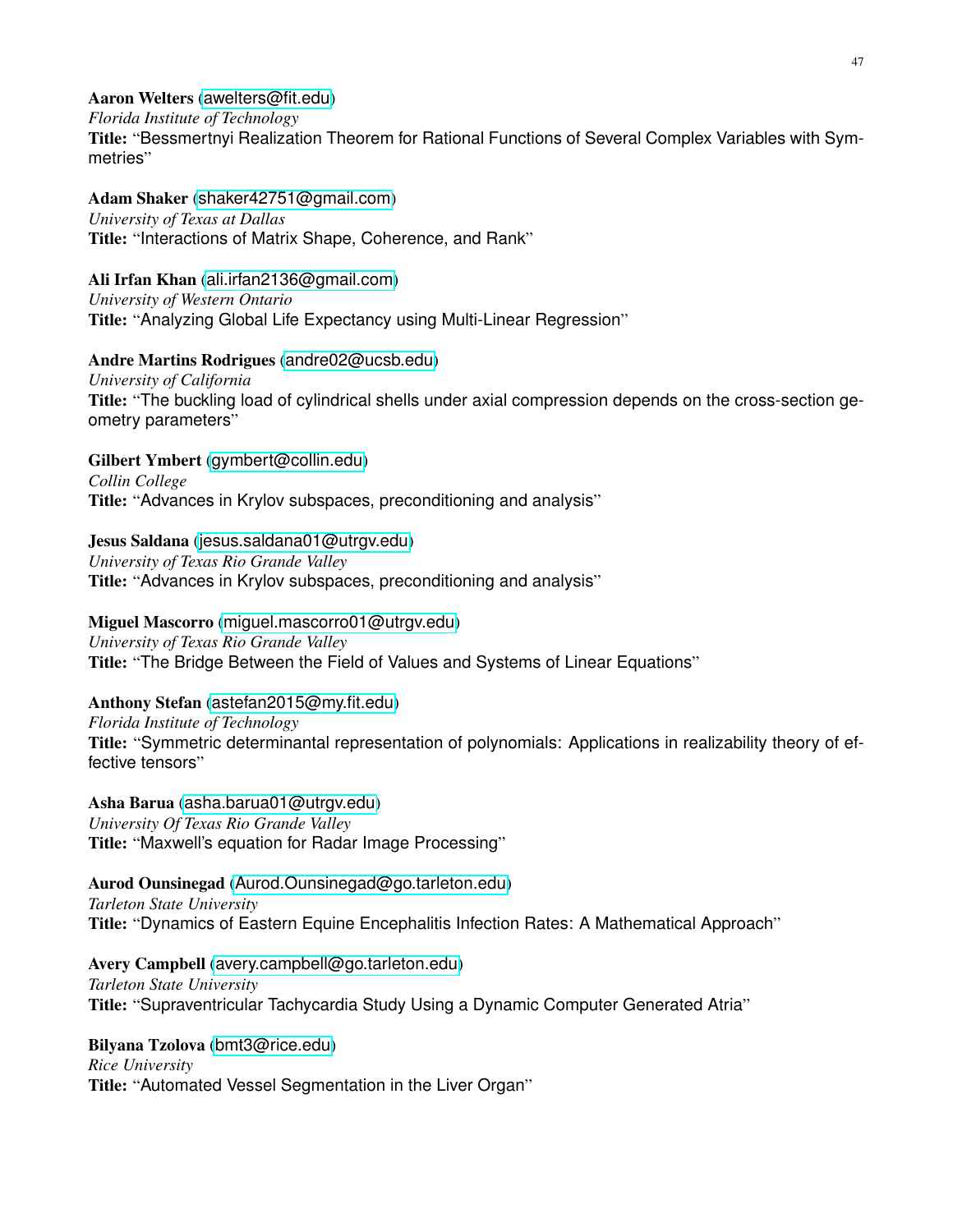Brenda Lee Garcia ([brenda.garcia01@utrgv.edu](mailto:brenda.garcia01@utrgv.edu)) *University of Texas Rio Grande Valley* Title: "Locally Modeling Signals by Constant Coefficient Linear and Nonlinear ODE's"

Christina Taylor ([cgt3@rice.edu](mailto:cgt3@rice.edu)) *Rice University* Title: "A Reservoir Based Model for Measuring Physical Exertion"

Chunyang Liao ([liaochunyang@tamu.edu](mailto:liaochunyang@tamu.edu)) *Texas A&M University* Title: "Learning/Recovering a unknown function from given data"

Cody Drolet ([Cody.drolet@go.tarleton.edu](mailto:Cody.drolet@go.tarleton.edu)) *Tarleton State University* Title: "Making unbiased maps to pass the ""eyeball test"" via MCMC redistricting"

Diana Sanchez ([disanchezm@unal.edu.co](mailto:disanchezm@unal.edu.co)) *Universidad Nacional de Colombia, Colombia* Title: "Qualitative behaviour of the solutions to a quasilinear problem from a generalized Pohozaev's Identity"

Jerry Luckenbaugh ([jvl170030@utdallas.edu](mailto:jvl170030@utdallas.edu)) *University of Texas at Dallas* Title: "Coupled Oscillators and Hysteresis in Spare Networks"

John Zweck ([zweck@utdallas.edu](mailto:zweck@utdallas.edu)) *University of Texas at Dallas* Title: "The essential spectrum of breathing pulses in a femtosecond laser"

Karl Habig ([kth180000@utdallas.edu](mailto:kth180000@utdallas.edu)) *University of Texas at Dallas* Title: "Applying and Refining the CAD algorithm to Neuronal Cell Assemblies"

Kaylee Terrell ([kaylee.terrell@go.tarleton.edu](mailto:kaylee.terrell@go.tarleton.edu)) *Tarleton State University* Title: "A mathematical model for Onchocerciasis and Resistance in Treatment"

Kenneth Lathrom ([klathrom2014@my.fit.edu](mailto:klathrom2014@my.fit.edu)) *Florida Institute of Technology* Title: "The Z-problem in the Theory of Composites: Beyond Definite Operators"

Maria del Rosario Valencia ([mariadelrosario.valenciaarevalo01@utrgv.edu](mailto:mariadelrosario.valenciaarevalo01@utrgv.edu)) *University of Texas Rio Grande Valley* Title: "Matrix Representation of Differentiation Algorithm with respect to a suitable pair of points"

Radoslav G. Vuchkov ([rvuchkov@ucmerced.edu](mailto:rvuchkov@ucmerced.edu)) *Los Alamos National Laboratory* Title: "Challenging the curse of dimensionality in multidimensional numericalintegration by using a lowrank tensor-train format"

Alain Bensoussan ([subas@utdallas.edu](mailto:subas@utdallas.edu)) *University of Texas at Dallas*